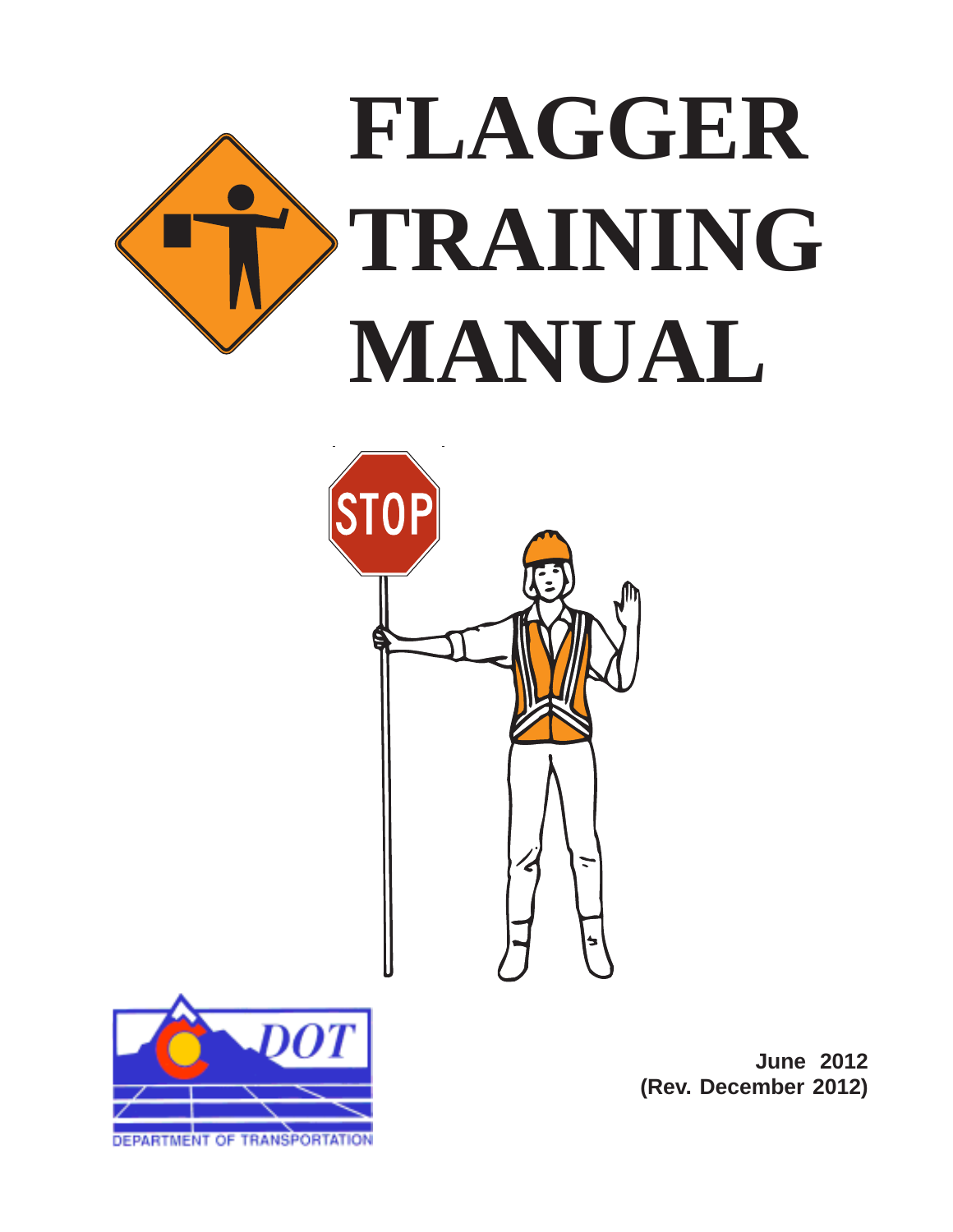### **INSTRUCTIONS**

This manual is for self-training. Everyone working as a flagger on Colorado Highway projects will have studied this document and successfully taken the required examination.

It is a necessary requirement that all flaggers be able to read and understand the "Flagger Training Manual," the "Flagger Reference Guide," and the Flagger Proficiency Exam in order to complete the Department's minimum training requirements and become a certified flagger.

Arrangements should be made with an approved proctor in one of the Region Offices of the Colorado Department of Transportation (CDOT) or an approved proctor in the private sector for administering the examination. All persons who have successfully completed the training will be issued a flagger certification card that will be good for two years.

People who did not successfully complete the training course may be given the opportunity to restudy the Manual and take another examination.

All persons taking this exam must be at least 18 years of age.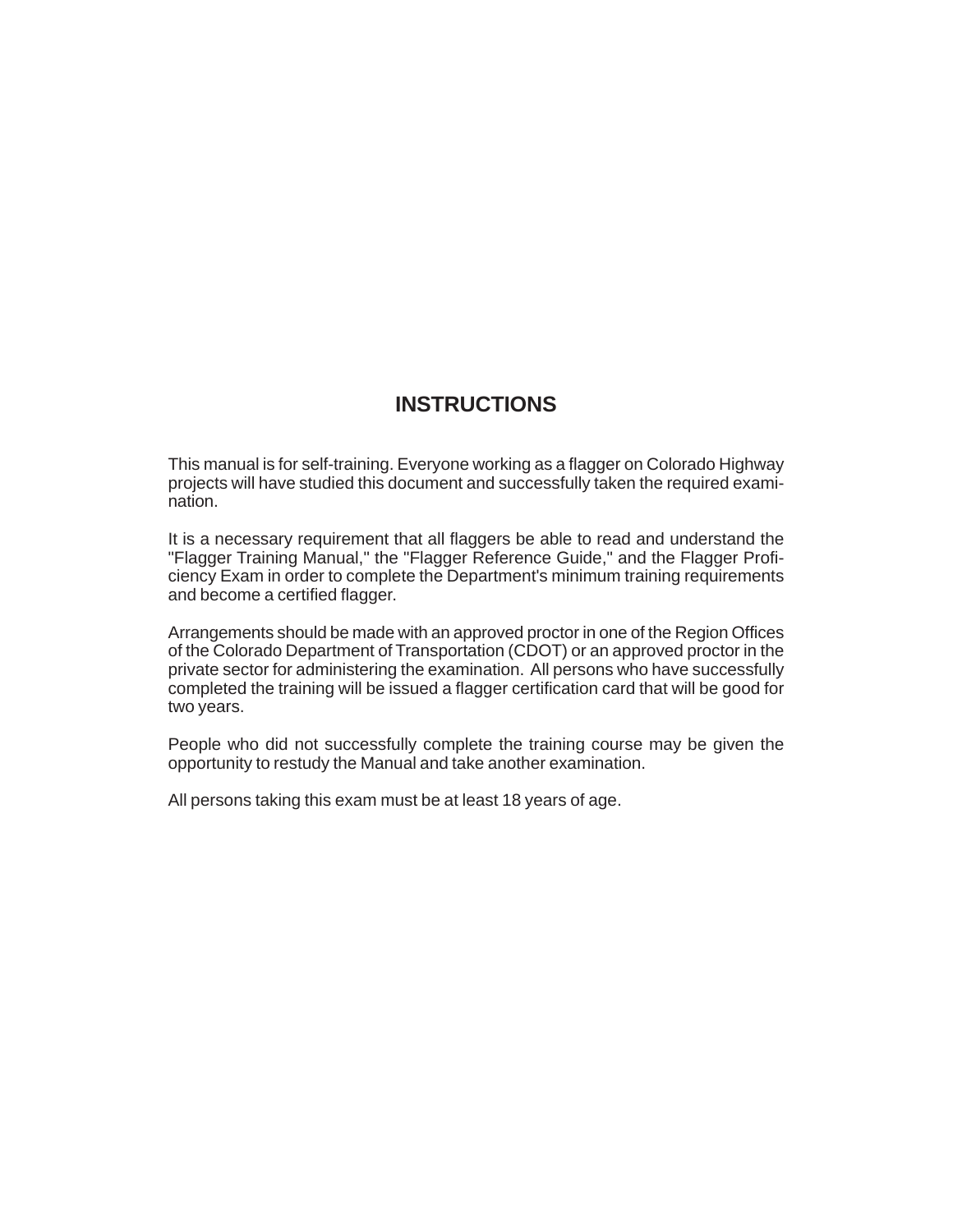# **TABLE OF CONTENTS**

| <b>Traffic Safety and You</b><br>1                      |                |  |  |  |
|---------------------------------------------------------|----------------|--|--|--|
| <b>Section A</b> Where Do I Fit In                      | $\overline{2}$ |  |  |  |
| <b>Section B</b> People and Signs                       | $\overline{7}$ |  |  |  |
| <b>Section C</b> Traffic Control Devices - Channelizers | 15             |  |  |  |
| <b>Section D</b> Tools of the Trade                     | 21             |  |  |  |
| <b>Section E</b> Dressing for the Job                   | 24             |  |  |  |
| <b>Section F</b> Your Job Duties                        |                |  |  |  |
| Section G How to Flag                                   | 35             |  |  |  |
|                                                         | 41             |  |  |  |
|                                                         |                |  |  |  |

This "Flagger Training Manual" supersedes the manual dated September 2005.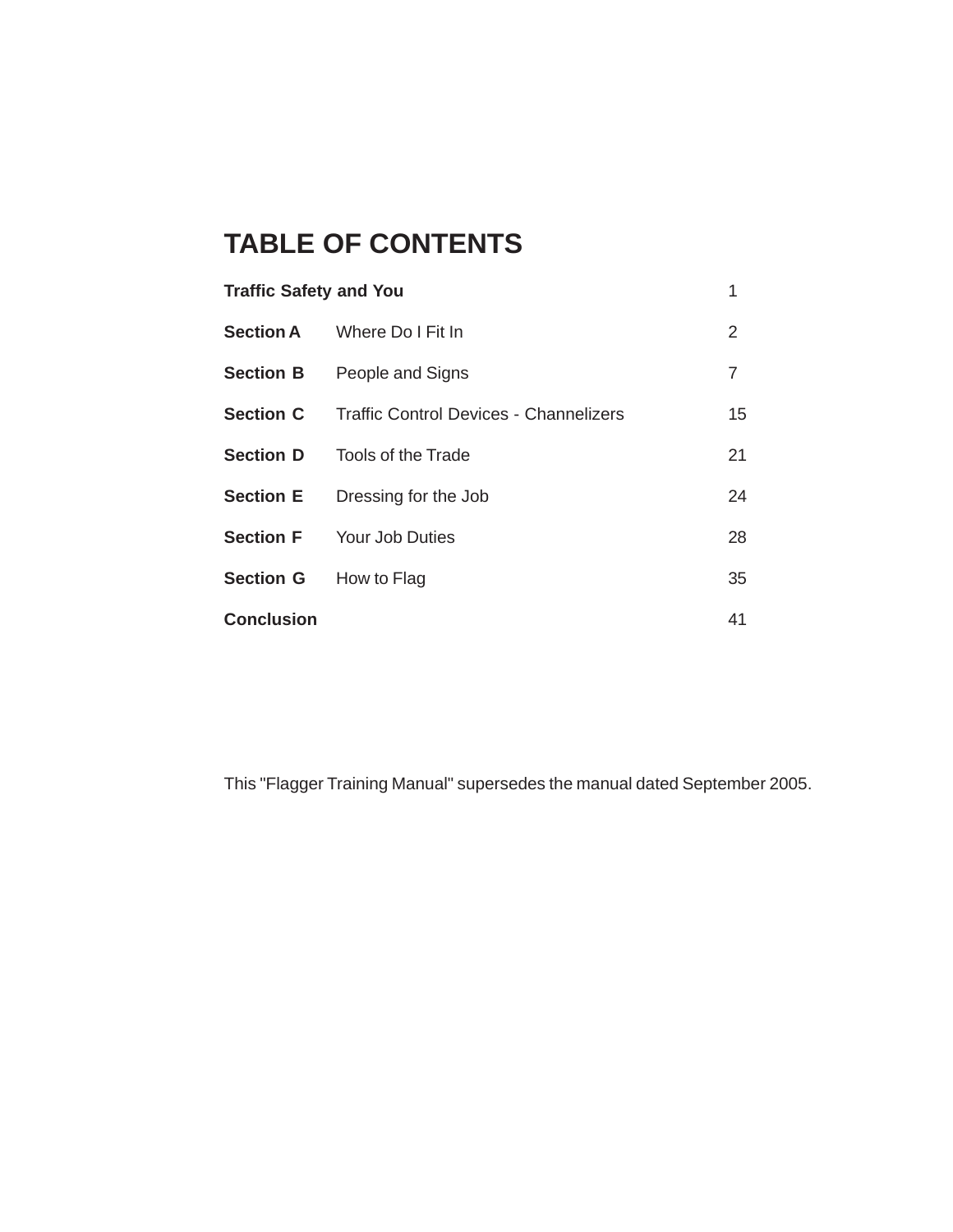**Your Role**

**Your Responsibility**

# **TRAFFIC SAFETY AND YOU**

Road construction and maintenance projects are being performed each day across the state of Colorado. **As a flagger, you will play a vital role in helping to protect the traveling public as well as your co-workers from the dangers and hazards that are present in highway and road construction projects.** Your job is crucial--the safety of the public and the construction or maintenance crew may very well lie in your hands. Why?

As you may know, most road and highway construction and maintenance jobs are performed while traffic is allowed to pass through the work areas. Thus, heavy equipment, road obstacles, unfinished or rough pavement and other hazards may exist. These hazards present real dangers to the traveling public that is passing through the area. In addition, the crew working on the roadway needs to be protected from the traffic. It is the flaggers responsibility to see that traffic moves safely and efficiently through the construction areas. **It is also your responsibility to protect the construction crew from the hazards presented by traffic.**

You can see that the job of a flagger is extremely important. In order to do this job efficiently and well, you must be **CERTIFIED**. But how do you get certified? How will you learn your job?

#### **HOW THIS MANUAL CAN HELP**

This manual will help you learn about the job of a flagger. It tells you WHAT your JOB is, HOW you will PERFORM the job duties, WHAT you WEAR, and HOW you FIT into the overall temporary traffic control system. In addition, you will read about the different traffic control devices with which you need to be familiar to perform your job. Thus, it is very important that you read this material carefully. You will also find that there have been specially designed review exercises inserted into the manual which will help you remember what you have read. So, if you read this material carefully, you will have a good background to begin your important work as a flagger.

**Testing Your Knowledge**

Once you have studied this manual, **you will be given a proficiency test by the Colorado Department of Transportation.** This test will measure your knowledge and understanding of **the duties** and responsibilities of flaggers. If you get a passing score (80%) on the test, you will be given a card which indicates that you have had some training and have passed the proficiency test. You will then be ready to begin your actual on-the-job work as a flagger. You may be asking, "Where do flaggers fit into a construction project?" "When are flaggers needed?" Next, you will learn when flaggers are needed, and how they fit into the construction project.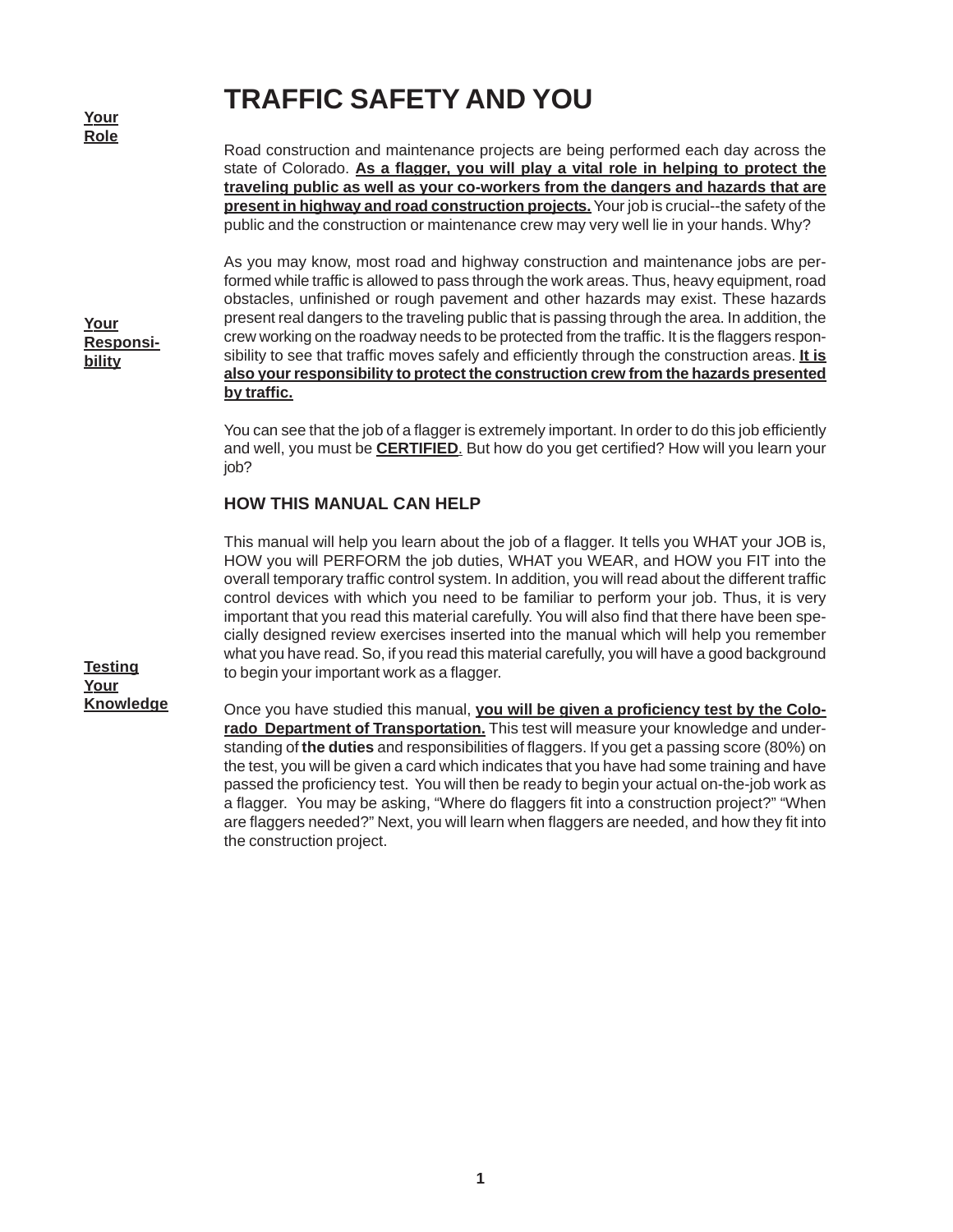### **SECTION WHERE DO I FIT IN?**

**When Flaggers Are Needed**

There are flaggers needed on all sorts of road construction and maintenance jobs across the state of Colorado. **In general, flaggers are needed whenever the safety of the construction crew or the motoring public is a question. Safety questions arise whenever a traffic lane is going to be blocked, whenever an area is congested and construction equipment is going to be moved in or out of this area and for many other reasons.** Thus, flaggers are used to keep traffic moving smoothly and safely and to protect the crew members.

As a flagger, you may be working for construction companies--contractors who have submitted bids for and been retained to perform various road construction and maintenance projects. In addition, flaggers are usually needed for some projects run by public utilities, such as the telephone company or the gas company. All of these various jobs will require the same standards of professionalism from flaggers. And, usually, the requirements, duties and responsibilities in working for these various organizations will be the same. Therefore, the material you read in this manual will be applicable to any flagger job you get. However, this is not to say that all construction jobs will be the same. They will not be. Each job will have DIFFERENT demands and perhaps DIFFERENT duties. However, the overall responsibilities of a flagger will remain the same. But before you read about your various responsibilities and duties, you will need to know where you will fit in on a construction team--for a contractor or a public utility or a city/county authority. Let's discuss each of these separately.

#### **WORKING FOR A CONTRACTOR:**

As you have read, contractors bid for and receive many of the contracts for road construction projects in Colorado. However, once a contractor gets a job or contract, he must work very closely with the Colorado Department of Transportation so that all specifications for the work are met.

**Each project will have a SUPERINTENDENT--an employee of the contractor. This person is responsible for the entire construction project. There will also be a FORE-MAN who is responsible for the day-to-day operations on the project, such as directing the construction workers who actually perform the work on the project.** In many cases, the foreman will also be responsible for all of the safety measures that are needed on a project. Or, he may assign another experienced person to handle the traffic safety aspect. The person who is responsible for the safety measures may be called the TRAF-FIC CONTROL SUPERVISOR. You will be responsible to that person, as well as to the foreman of the project.

The traffic control supervisor and/or the foreman will help you with your job--and be responsible for monitoring and evaluating your performance. These people will have the authority to remove you from the job if you are not performing up to standards.

**Where the Colorado Department of Transportation (CDOT)Fits in**

**How the Crew is Organized**

> In addition to the contractor's crew, there will be two members from the CDOT who are assigned to the construction project. These two people are the PROJECT ENGINEER and the RESIDENT ENGINEER. **The project engineer will handle all of the engineering aspects of the project--making sure specifications are met and handling the quality control side of the project.** The project engineer is also responsible for monitoring the TRAFFIC CONTROL and SAFETY MEASURES that are taken on the project, to make sure that they are adequate and meet state specifications. **The resident engineer will visit the project often and serve as the overall coordinator.** He will handle any problems which may arise at the work site or with the construction company.

> The project engineer and the resident engineer have a great interest in the kind of job you will be doing as a flagger. Although you will technically be working for the contractor, you will find that the project engineer and resident engineer may also evaluate your performance on the job and if you are not doing your job correctly or meeting the safety standards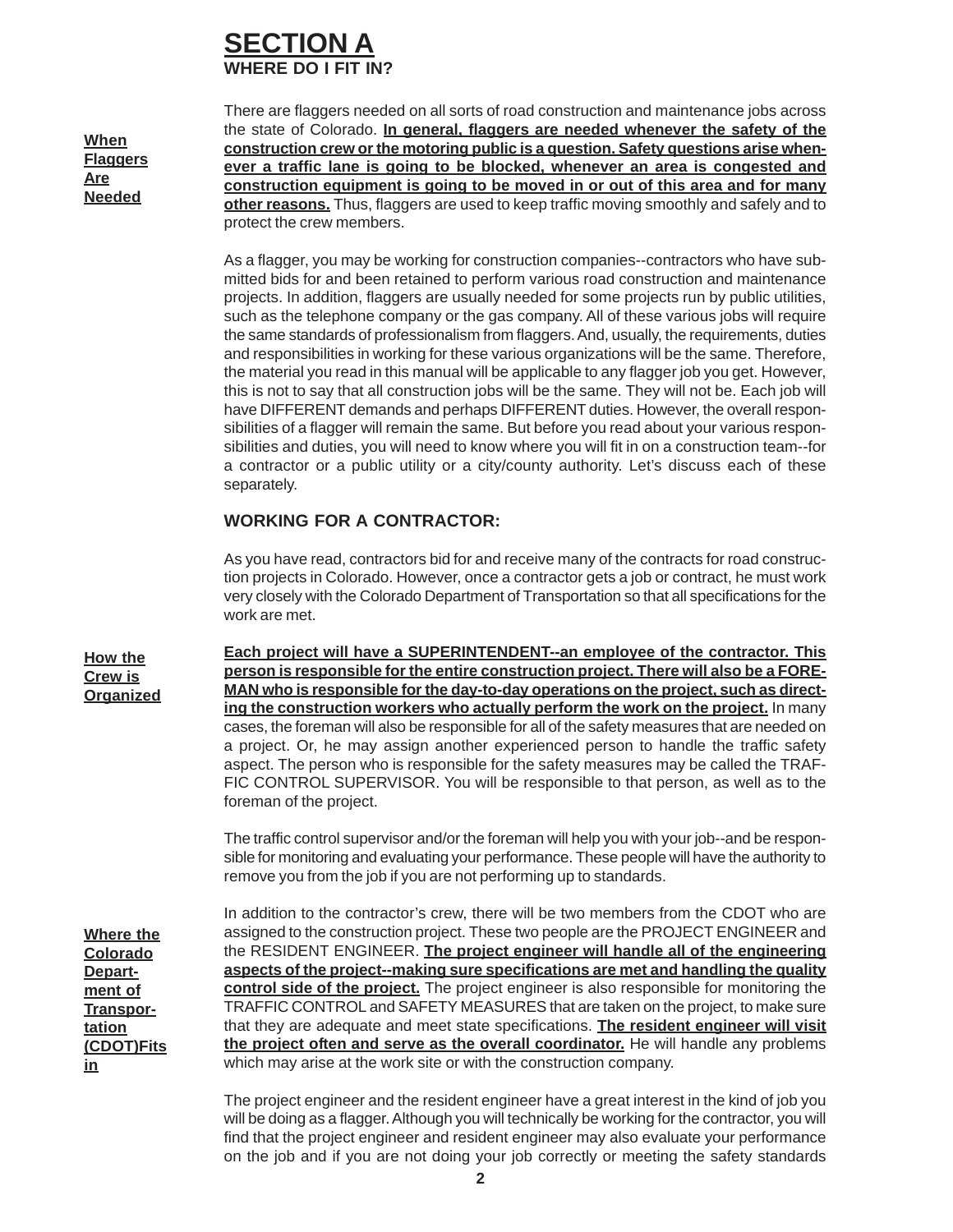which are outlined for the project, either of the engineers may take steps with the contractor and/or the traffic control supervisor to have you dismissed from your job.

Although it sounds as if you will have many bosses, this is not true. You must remember that traffic control and safety is very important and that there must be coordination between the contractor and the CDOT.

#### **Working for a Public Utility:**

Public utility companies have many kinds of projects which can interrupt and confuse traffic situations. For example, you have probably seen flaggers hold traffic back or re-route traffic around areas where the telephone company is working on street-side projects. Or, perhaps you have seen a detour around utility trucks when work is being done on water mains under the street.

Although the public utility companies do not perform road construction and maintenance projects, they often need flaggers to help move traffic around areas where they are working on other types of projects. **These crews are set up very much like the crews you have read about before. There will, in most cases, be a foreman who is responsible for the project and for overseeing the crew.** If you happen to get a job as a flagger on one of these projects, you will report to the foreman. He will most often be responsible for the safety measures on the project. Thus, you will follow his directions and instructions in performing your job.

**WORKING FOR A CITY OR COUNTY ROAD DEPARTMENT:** City/county construction crews will be set up very much like the public utilities.

Regardless of whom you work for--a contractor, public utility or the city or county, your basic responsibilities and qualifications as a flagger will remain the same. You have read earlier about these responsibilities but let's look at them again, in more detail.

#### **YOUR BASIC QUALIFICATIONS**

It is the EMPLOYER'S RESPONSIBILITY to ensure that the flagger meets the minimum qualifications as outlined in the Manual on Uniform Traffic Control Devices (MUTCD).

#### **YOUR BASIC RESPONSIBILITIES**

You read earlier how important traffic safety is on a construction or maintenance job. But what are your basic responsibilities?

You will be responsible for:

--PROTECTING yourself and your co-workers from traffic that is passing through or around a road construction or maintenance site

--PROTECTING the traveling public from construction dangers that are present on the construction site

--GUIDING traffic efficiently through or around a construction site

--USING your skills and intelligence in all flagging situations

Let's look at each of these responsibilities separately.

#### **PROTECTING YOURSELF AND YOUR CO-WORKERS**

**Helping Your Co-Workers**

**How the Crew is Organized**

You and your co-workers on the construction team have very important tasks to perform.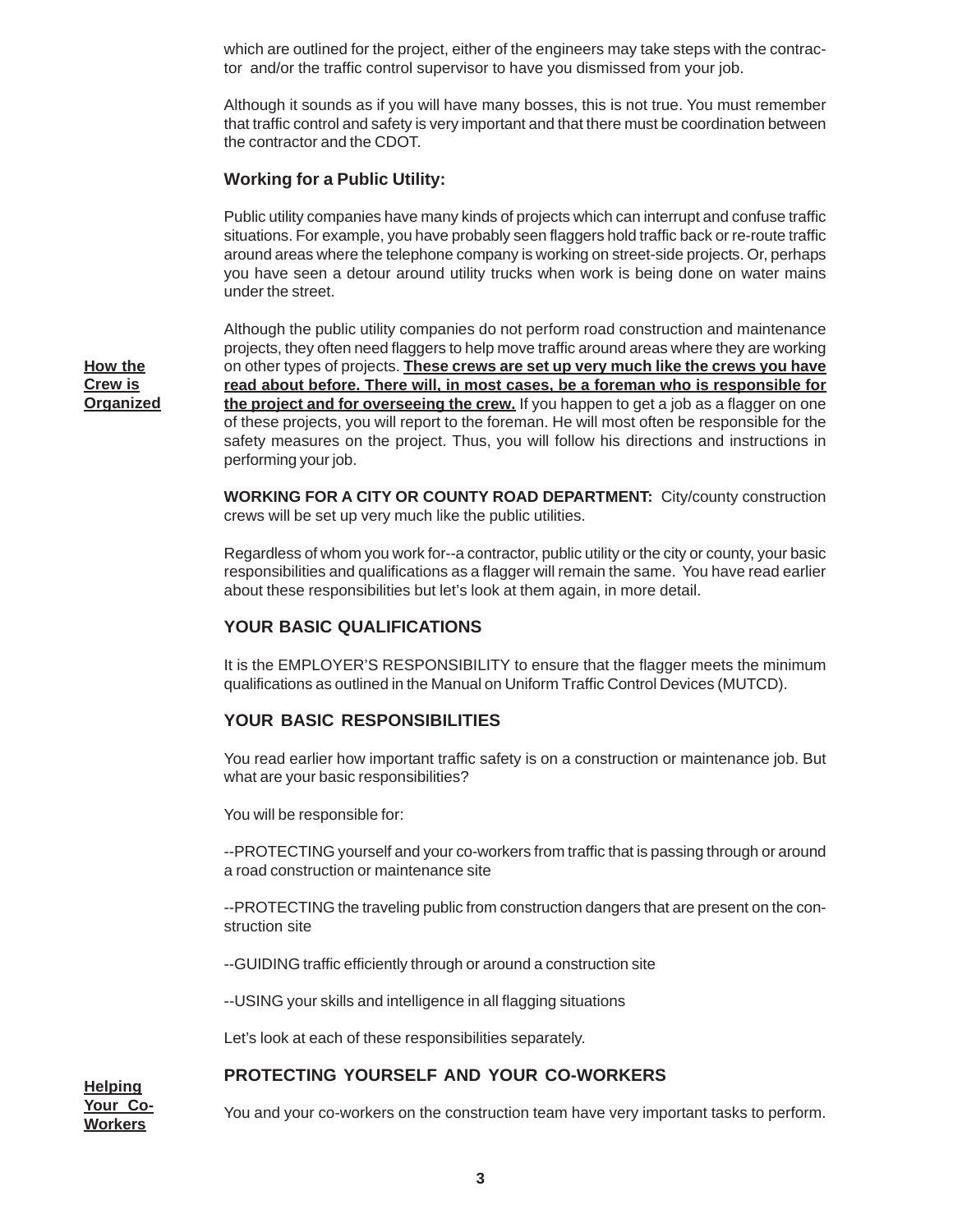And, all of these tasks involve exposing yourselves to the dangers on the construction site and the dangers from the traveling public. **You must be able to perform your job in such a manner as to keep yourself and these people safe so that you may do your jobs without interruption and with minimal danger.** Thus, you must always be alert to any dangers that may be present.

For example: Suppose you are flagging on a construction site on a highway where there are a lot of cars, traveling at fairly high speeds. Your co-workers are working on the road surface--exposed to cars that are traveling through or near the site. You must be able to route all cars, trucks and other vehicles around the work site so the construction workers can operate in safety. You are responsible for your safety.

#### **PROTECTING THE PUBLIC**

#### **Protecting the Public**

**How Flaggers Can Help**

**As you know, you must protect the traveling public from the road construction work area. To do this, you may need to stop and hold traffic until it is safe to pass or slow traffic down and alert the drivers to the dangers ahead.** For example: Perhaps large and heavily loaded construction vehicles are attempting to move from a haul road onto the highway. You may have to stop traffic long enough for these trucks or vehicles to pass safely onto the highway. By doing this, you are avoiding potential collisions between motorists and the construction vehicles. Or, perhaps road construction crews are replacing a section of highway and traffic must be routed around the hazardous area. You may be responsible for slowing traffic down and alerting the drivers to the dangers ahead.

#### **GUIDING TRAFFIC EFFICIENTLY**

Because road construction and maintenance projects do present hazards to the motoring public, flaggers are needed to keep traffic moving smoothly and efficiently through or around construction sites. For example: Perhaps construction work is being done on a two-lane roadway, where traffic normally proceeds in two directions. And, perhaps the construction work involves closing one of the two lanes of traffic. If traffic is going in two directions, but there is only one lane, a major problem arises. Who gets to go first? How can head-on collisions be avoided? This is a problem that flaggers will be able to help solve. **Flaggers will be needed to help regulate the traffic flow so that the motorists can pass smoothly, easily and safely.**

#### **USING YOUR SKILLS AND INTELLIGENCE**

|                                     | Although you will normally be supervised by the person in charge of traffic control and<br>safety, there will be many instances where you will have to think QUICKLY and use your                                                                                                                                                                                                                                                                                                                                                                                                                                                      |
|-------------------------------------|----------------------------------------------------------------------------------------------------------------------------------------------------------------------------------------------------------------------------------------------------------------------------------------------------------------------------------------------------------------------------------------------------------------------------------------------------------------------------------------------------------------------------------------------------------------------------------------------------------------------------------------|
|                                     | own judgment. Perhaps you are diverting cars around a construction site near the                                                                                                                                                                                                                                                                                                                                                                                                                                                                                                                                                       |
|                                     | side of a mountain where there is the possibility of rocks and debris being jarred                                                                                                                                                                                                                                                                                                                                                                                                                                                                                                                                                     |
| When<br><b>Problems</b>             | loose and sliding onto the road surface. And, perhaps a boulder or landslide begins to<br>crash across the roadway. Your instructions from the traffic control supervisor or foreman<br>were to keep the traffic moving slowly through the site, However, because of the landslide<br>you will have to take the responsibility for stopping the traffic yourself and alerting the<br>foreman or Traffic Control Supervisor of the danger.                                                                                                                                                                                              |
| <b>Arise</b>                        | Let's take another example. Perhaps you are flagging in an area where there are high winds,<br>and perhaps the advance warning sign which lets approaching traffic know that there is a<br>flagger on duty, has blown over. Without the advance signs, traffic will not be alerted to the<br>dangers ahead, and a serious accident could occur. YOU will be responsible for ALERTING<br>the traffic control supervisor that the sign is down. You may have to take extra precautions<br>with the oncoming traffic to avoid accidents or problems. However, you should <b>NOT LEAVE</b><br>YOUR FLAG STATION TO ATTEND TO THIS PROBLEM. |
| <b>Use Your</b><br><u>Judgement</u> | There is one other item for which you will be responsible--yourself. You must make sure<br>you PROTECT not only the public and your co-workers, but also YOURSELF. Be-                                                                                                                                                                                                                                                                                                                                                                                                                                                                 |
|                                     | cause you are constantly exposed to dangers from road construction, as well as                                                                                                                                                                                                                                                                                                                                                                                                                                                                                                                                                         |
|                                     | from erratic or careless drivers, you must constantly be on quard to protect your-                                                                                                                                                                                                                                                                                                                                                                                                                                                                                                                                                     |

**4**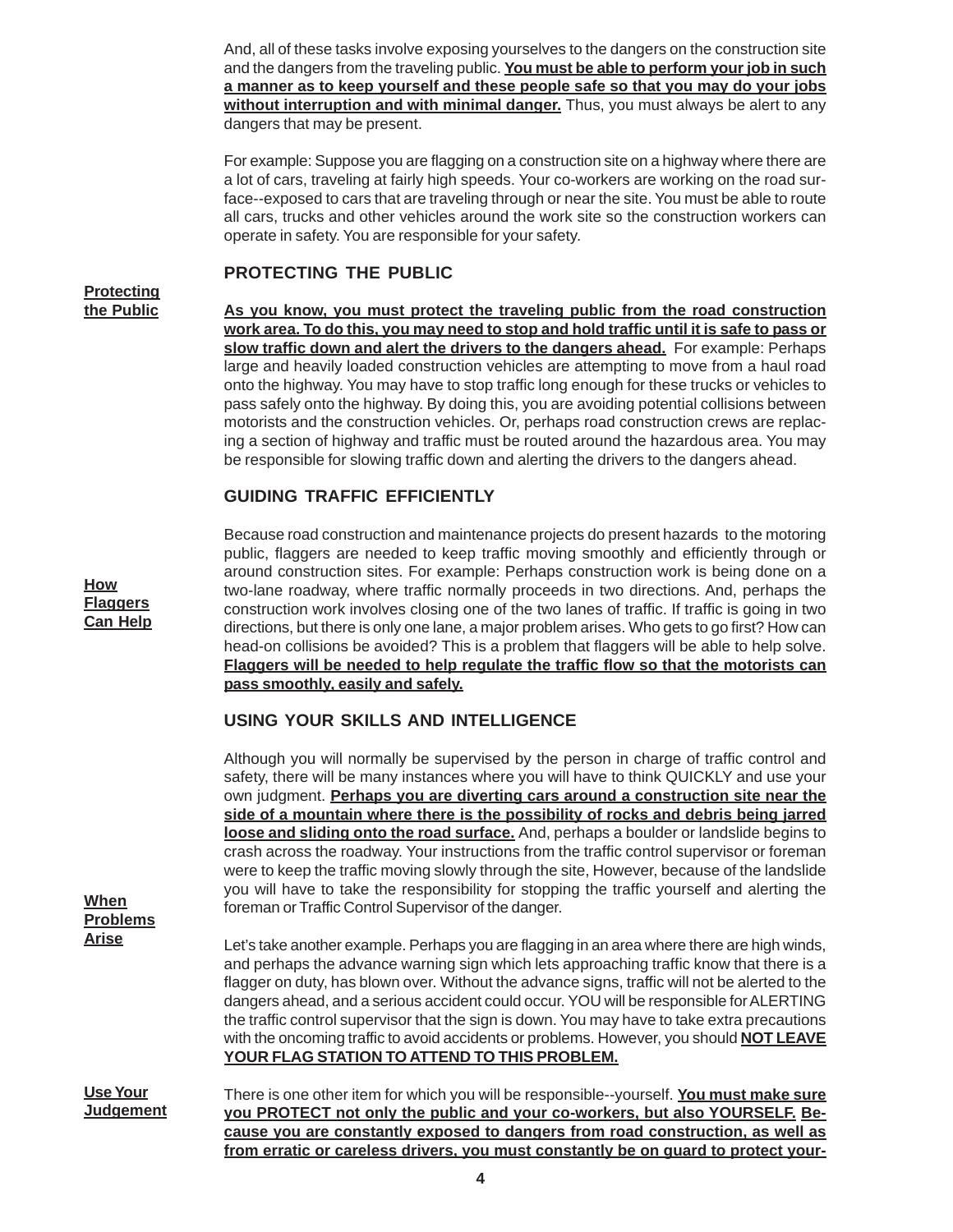**self.** Of course, there are many things that you can do to ensure your own safety, such as wearing the proper high visibility clothing, using the correct methods and procedures for flagging.

**You must also always check your flagging station to make sure that you have an escape route if you become exposed to danger.** For example, perhaps you are at a flag station fairly close to some heavy construction machinery. You must be on guard constantly so that you don't get in the way of the heavy machinery. Similarly, if you are directing traffic and find a heavily loaded truck or careless driver will be unable to stop before hitting you, make sure you have a safe escape route. In other words, if you are flagging on a bridge and become exposed to danger, and your only alternative is to jump off the bridge, you will realize your flagging station was in the wrong location. Thus, be aware that you must always protect yourself as well as the public and your co-workers. ALWAYS have an "OUT" or an escape route, to be used in times of extreme danger. **Ensuring Your Safety Have an**

> In the next part of this manual, you will read about your job in more detail--about the people who can help you perform your duties and the standard equipment with which you should be familiar. However, before you read any further, complete the following exercise--it will help you remember what you have read in this section. Once you have completed the exercise, check your answers. If you have missed any of the questions, reread the material involved. Then proceed with the next part of this manual.

#### **TRAFFIC SAFETY AND YOU--EXERCISE A:**

(Please record your answers on a separate sheet of paper. Answers are on next page.)

- 1) You are responsible for which of the following items of a construction site:
	- a) The safety of your co-workers
	- b) The safety of the traveling public
	- c) Good traffic control
	- d) Your own safety

**"Out"**

- e) All of the above
- 2) True or false? Traffic safety at a construction site is very important.
- 3) True or false? You may be working as a flagger for either a contractor or a public utility company.
- 4) True or false? Although there are specific and technical duties that you will be assigned, you will also have to use your own judgment in many situations.
- 5) True or false? An engineer who is working on a construction site for a private company may be involved in traffic safety.
- 6) True or false? The resident engineer will be on the job at the site each day and will participate in all phases of traffic control.
- 7) True or false? In order to become a flagger, you will need to pass a written test.
- 8) True or false? Although there will generally be a foreman on the job and/or a traffic control supervisor, you will not report to any of these people. Instead, you will make all decisions and assign yourself all of the duties you will be performing.
- 9) True or false? You are responsible for seeing that traffic moves smoothly and in a timely fashion through a construction project.
- 10) True or false? You will have to use your skills and intelligence each day in your job.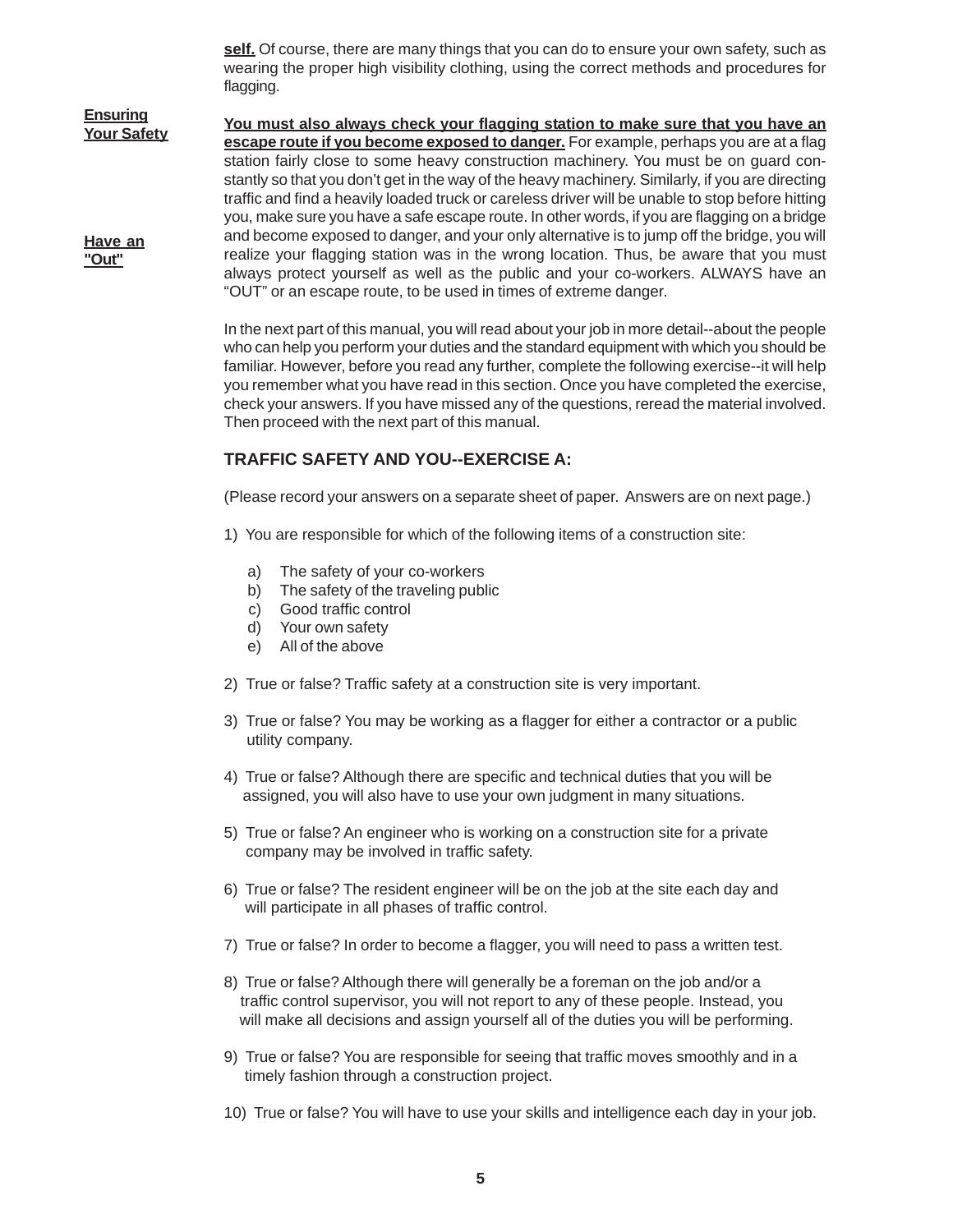#### **TRAFFIC SAFETY AND YOU--ANSWERS TO EXERCISE A:**

- 1) e
- 2) True
- 3) True
- 4) True
- 5) True
- 6) False. The resident engineer, who is a staff member from CDOT is responsible for spot-checking construction sites for safety and handling any problems which may arise on the site.
- 7) True
- 8) False. You will be assigned to a supervisor when you report to the job. You will follow his or her directions completely.
- 9) True
- 10) True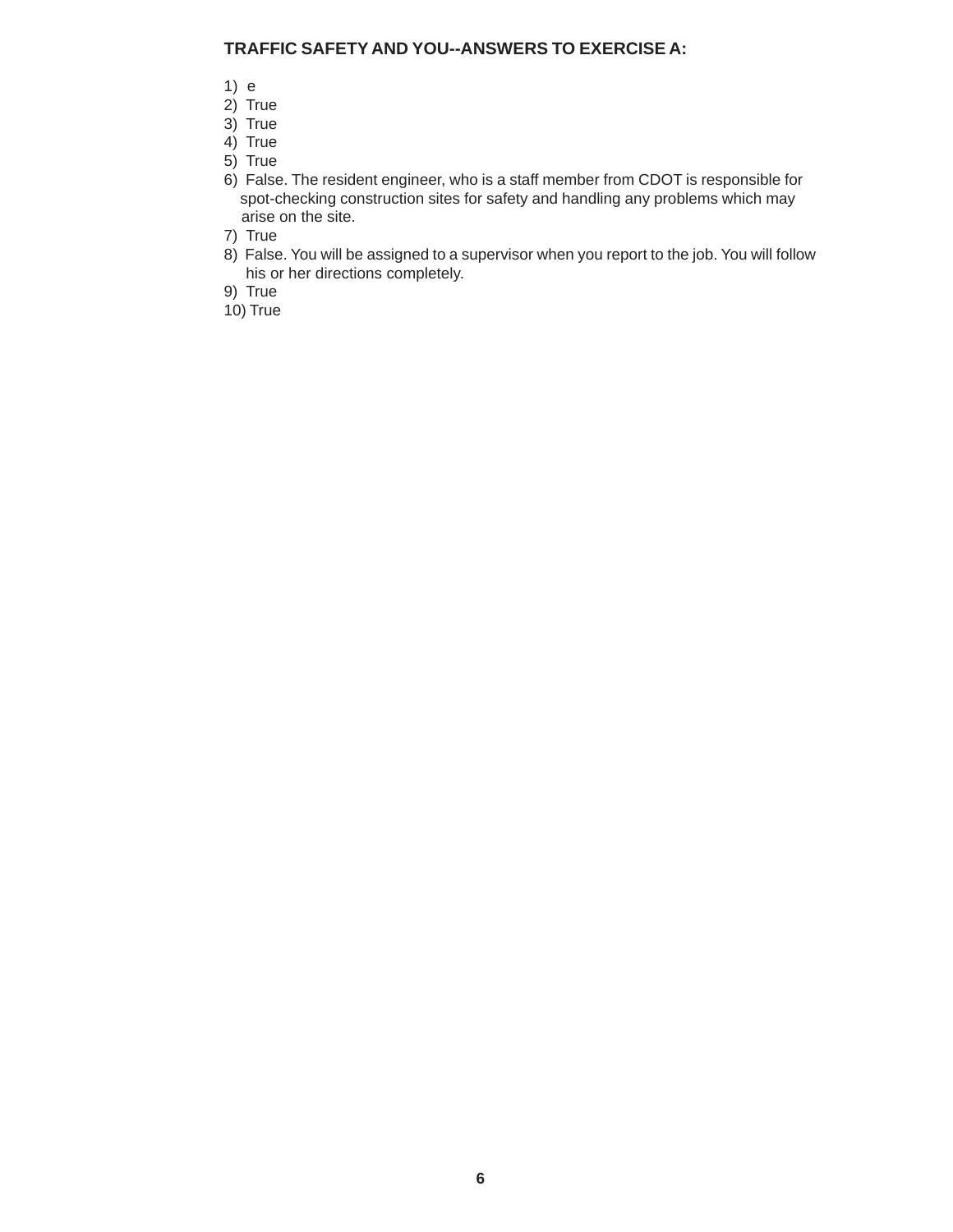## **SECTION B PEOPLE AND SIGNS**

In this section, you will learn about the specific details of your job. For example, you will learn about the people who can help you with your job, and signs with which you must be familiar.

Let's look at the people who can help you on your job, and the kinds of help you should expect to have.

#### **PEOPLE WHO CAN HELP**

**Help You Can Expect**

**Always Ask Questions** You will find that there are many people on the construction crew who will be able to help you on the job. Basically, the person who can help you the most will be the individual who has been assigned to handle all of the traffic control and safety measures. As you already have read, this person is usually called the traffic control supervisor (TCS). However, you should be aware that this may not be a full-time job except on very large construction projects. Thus, the foreman may be in charge of traffic control, or this job may be held by an experienced member of the work crew. In addition, there may be other members of the construction team who can help you.

What kind of help should you expect? **You should expect to be given clear directions- -where to stand to flag, the kinds of signs and devices to use, and information and instructions regarding the traffic situation. You should also expect help in certain kinds of situations.** For example, perhaps some warning signs have blown over or have become too dirty to read. You should be able to request and get these signs replaced or repaired. **And, you should be able to request help when a safety situation becomes critical and backup flaggers or advance flaggers become necessary.** In these cases, although it will not be your decision as to whether or not to use extra flaggers, you should alert whoever IS in charge so that the situation can be evaluated and handled.

**Finally, you should expect to get help from your fellow crew members and supervisors if you have questions.** It's much better to ask questions when you are unsure of a situation, than it is to perform your duties when you are not certain what you should be doing. So, when you have a question--ask it! Your supervisors expect you to have many questions as you learn your duties and they are prepared to answer your questions. Remember, one of the ways you learn to be a good flagger is to use your skills and intelligence-and to ask questions. Make sure you KNOW what you are doing--DO NOT GUESS. The safety and lives of many people are involved.

#### **SIGNS YOU SHOULD KNOW ABOUT**

Basically, there are three types of signs-- REGULATORY, WARNING and GUIDE signs. And, each type of sign has a different purpose and function. Each category of signs has a certain color and shape scheme so they can be easily recognized. Highway construction and maintenance signs fall into these three categories. However, for warning and guide signs the background color is generally changed to orange rather than the standard color of yellow or green. Let's look at these different types of signs separately, beginning with the regulatory signs.

#### **REGULATORY SIGNS:**

**Regulatory signs impose legal obligations and/or restrictions on ALL traffic.** And, their use is always authorized by the official or public body that has jurisdiction over the road. What kinds of signs are regulatory signs? For example, speed limit signs are regulatory, as are "STOP" signs, "DO NOT ENTER" signs and "ONE WAY" signs. Most regulatory signs are rectangular in shape and carry a BLACK legend on a WHITE surface with BLACK BORDERS. However, not all regulatory signs are black on white. Let's take the example of the "STOP" sign. "STOP" signs are OCTAGONAL, and have WHITE letters on a RED back-**Uses Shapes and Sizes**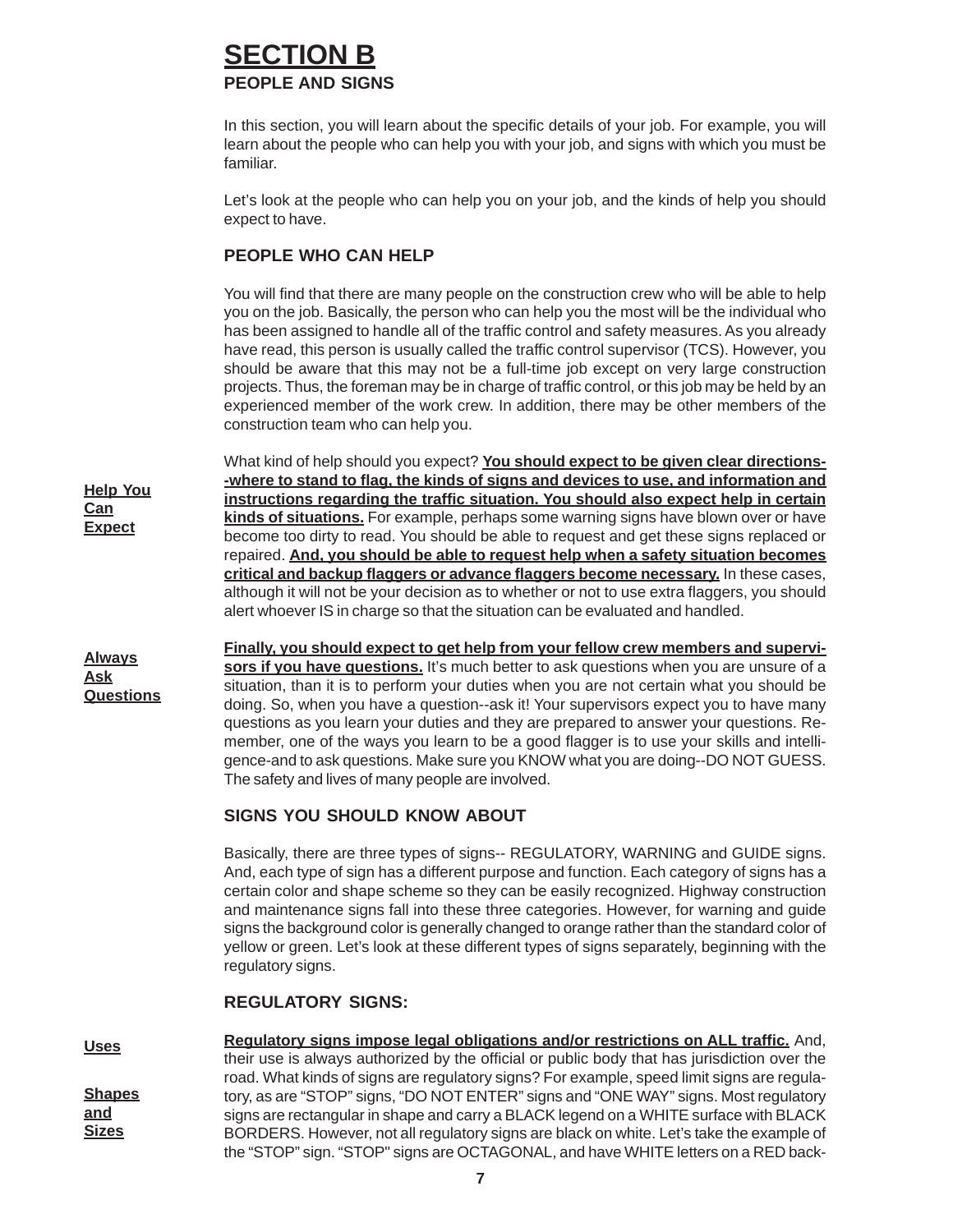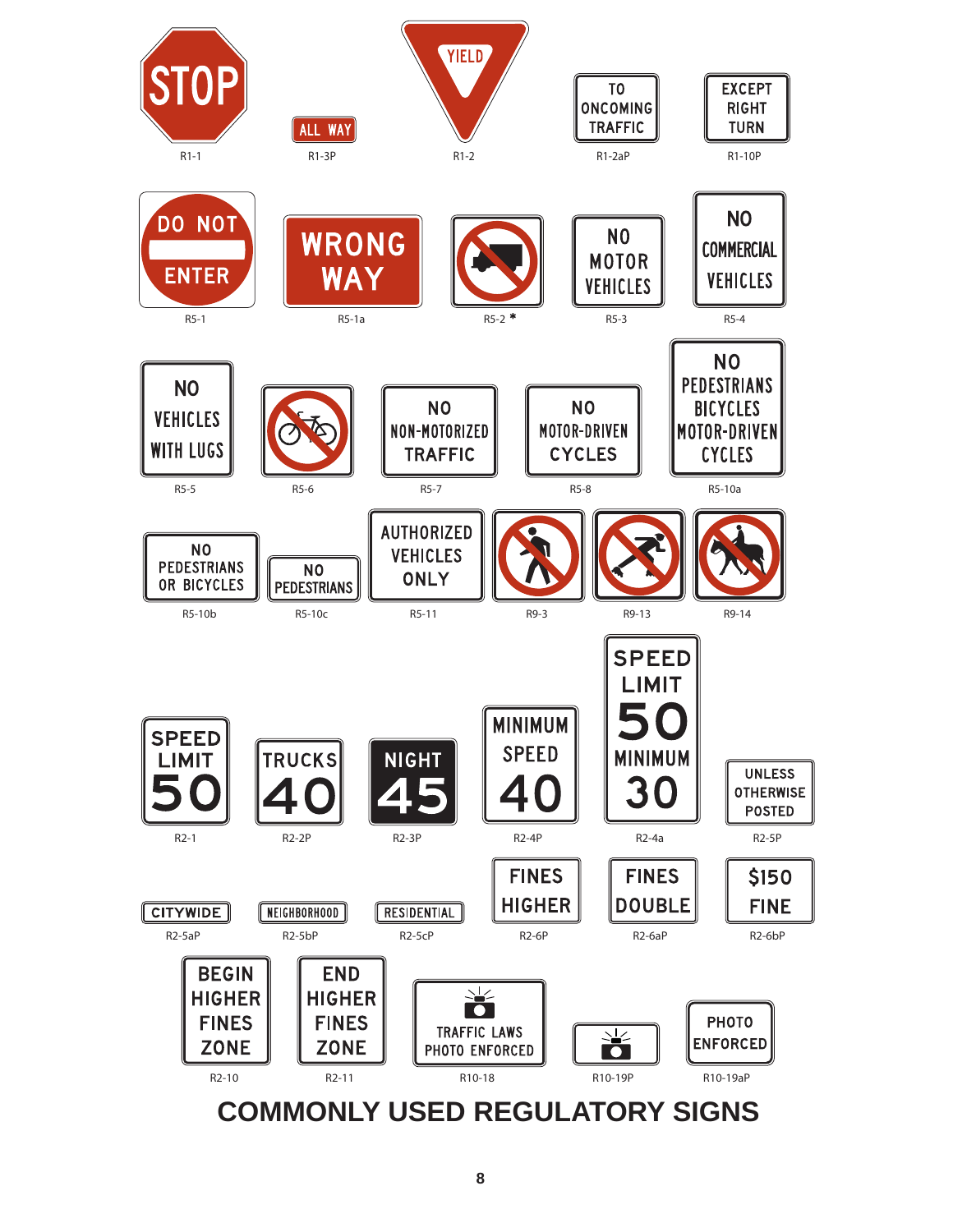ground. And, "YIELD" signs are WHITE inverted TRIANGLES with RED LETTERS and a RED BORDER.

Sometimes on a road construction project, the normal regulatory signs such as speed limit signs may need to be removed or covered. For example, a regulatory sign on a highway may set the speed limit for that section of road to be 55 miles per hour. However, if construction requires that the traffic will have to slow down to 40 miles per hour in order to pass, then, a duly authorized person may cover the regular 55 mile per hour sign, with one which changes the speed limit to 40 miles per hour. **YOU SHOULD BE FAMILIAR WITH THE REGULATORY SIGNS AS THEY DO CARRY THE FULL WEIGHT OF THE LAW.**

#### **WARNING SIGNS:**

**Uses**

**Warning signs are used for construction and maintenance projects to notify drivers of dangers or hazards which may be present.** As you know, when construction is being done, the width of the pavement may be reduced, or perhaps there may be an open hole or obstructions on the roadway. The motoring public as well as pedestrians must be notified of these hazards so they do not become involved in an accident. Thus, WARNING SIGNS are used. Warning signs are generally (but not always) DIAMOND SHAPED and carry a BLACK legend and BORDER on an ORANGE background.

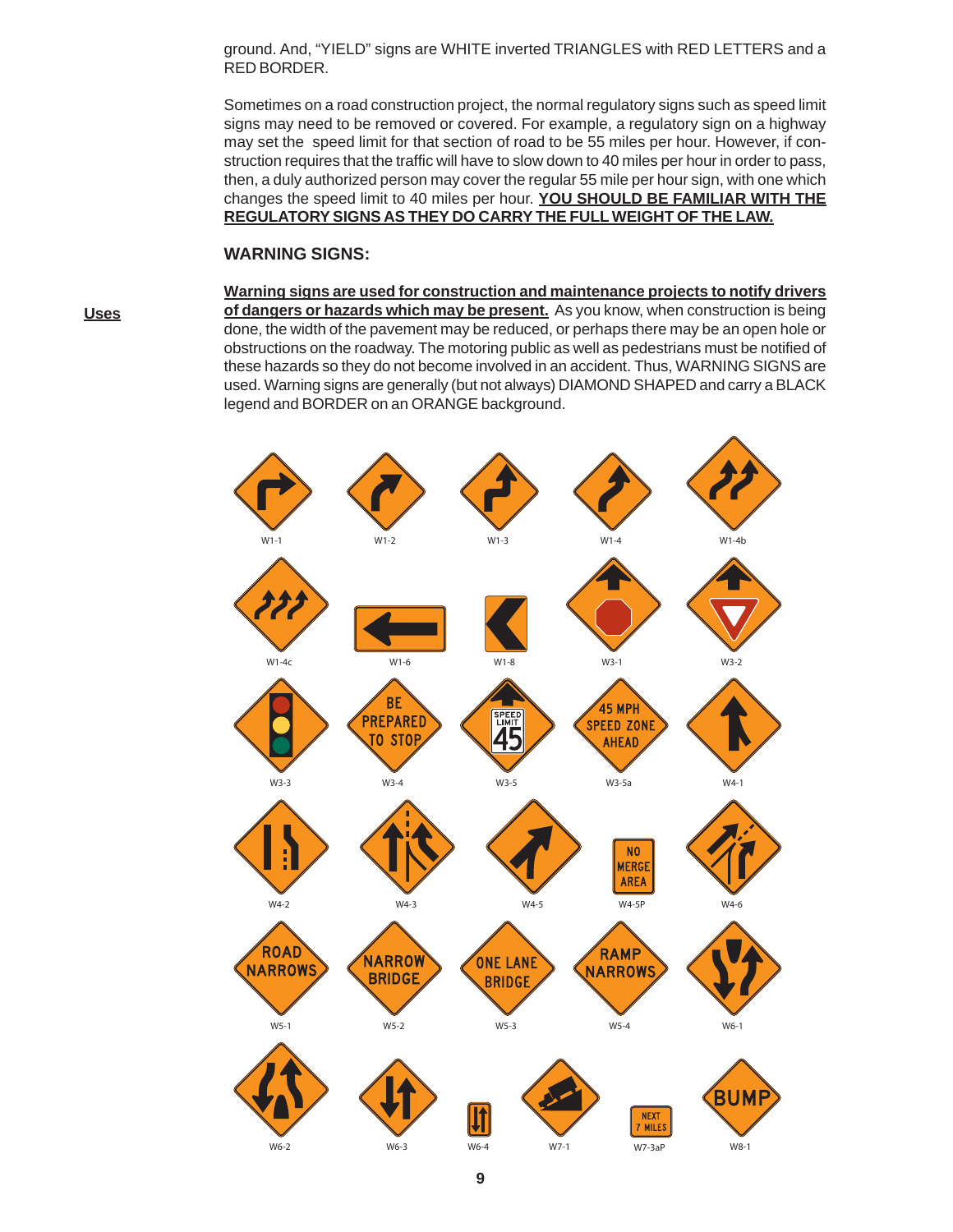**Cover Unused Signs**



**ONE LANE ROAD** 1000 FT

**W20-4 ONE LANE BRIDGE W5-3**

Let's look at some warning signs? You may have already seen such warning signs as "Flagger Symbol," or "DETOUR AHEAD," or even "ROAD WORK AHEAD". You will be involved quite a bit with some of these signs and you should understand and recognize warning signs and their uses. However, the individual in charge of the traffic control and safety will be responsible for deciding upon the USAGE and POSITIONING of these signs.

**FLAGGER SIGN (W20-7):** This sign is always placed in advance of any point where a flagger is going to be stationed. The number (W20-7a) serves as the sign's identifier. **The sign itself alerts motorists to the flagger's presence and gives them an adequate amount of time to begin to slow down.** The "Flagger" sign may be used in conjunction with other road construction signs such as "ROAD WORK AHEAD" signs. One important item: If there is NO Flagger on duty, the sign SHALL be removed, covered, or turned away from traffic. This will help keep the motorists from becoming confused.

**BE PREPARED TO STOP (W3-4):** This sign may be used whenever there is a flagger on duty.

Although you will not usually be responsible for choosing your flag position or for positioning signs, you should know about using these two signs. If the "BE PREPARED TO STOP" sign is used, it should be placed between the "Flagger" sign and the flagger. The "BE PRE-PARED TO STOP" sign should always be placed far enough ahead of the flagger to allow adequate stopping distance.

**ADVANCE ROAD (STREET) WORK SIGN (W20-1) with an ahead or distance message: This sign is always placed in advance of any road or street work activity. It serves to warn oncoming motorists that there may be obstructions on the road ahead.** This sign may be used along with other signs, such as "Flagger" or "DETOUR AHEAD".

**DETOUR SIGN (W20-2): Detour signs should be placed in advance of any road section that has been closed or blocked, where an alternate route has been established.** If an alternate route is established, you should try to familiarize yourself with the route so that you can answer any questions that drivers may ask. You should know HOW LONG the detour will take to travel and WHERE IT LEADS. If you have this information, you may be able to keep motorists who are unfamiliar with the area from becoming lost or confused.

**ROAD (STREET) CLOSED (W20-3):** Many times you will find roadways being entirely closed to traffic so that the construction crews can get the road work done. **Generally, when a route is closed, an alternate or detour route will be set up.** Again, if this is the case, be sure that you have information about the detour so you can answer any questions.

**ONE LANE ROAD SIGN (W20-4) This sign is frequently used to pinpoint areas where traffic traveling in both directions must use a single lane.** Traffic is moved through the area in one direction at a time. Pilot cars, convoy systems, double flaggers an AFAD device, or temporary traffic signals can be used to handle the situation. You will read more about pilot cars and convoy systems later.

**ONE LANE BRIDGE SIGN (W5-3) This sign is frequently used to pinpoint areas where traffic traveling in both directions must use a single lane on a bridge.** Traffic is moved through the area in one direction at a time. Pilot cars, convoy systems, double flaggers, or temporary traffic signals can be used to handle the situation. You will read more about pilot cars and convoy systems later.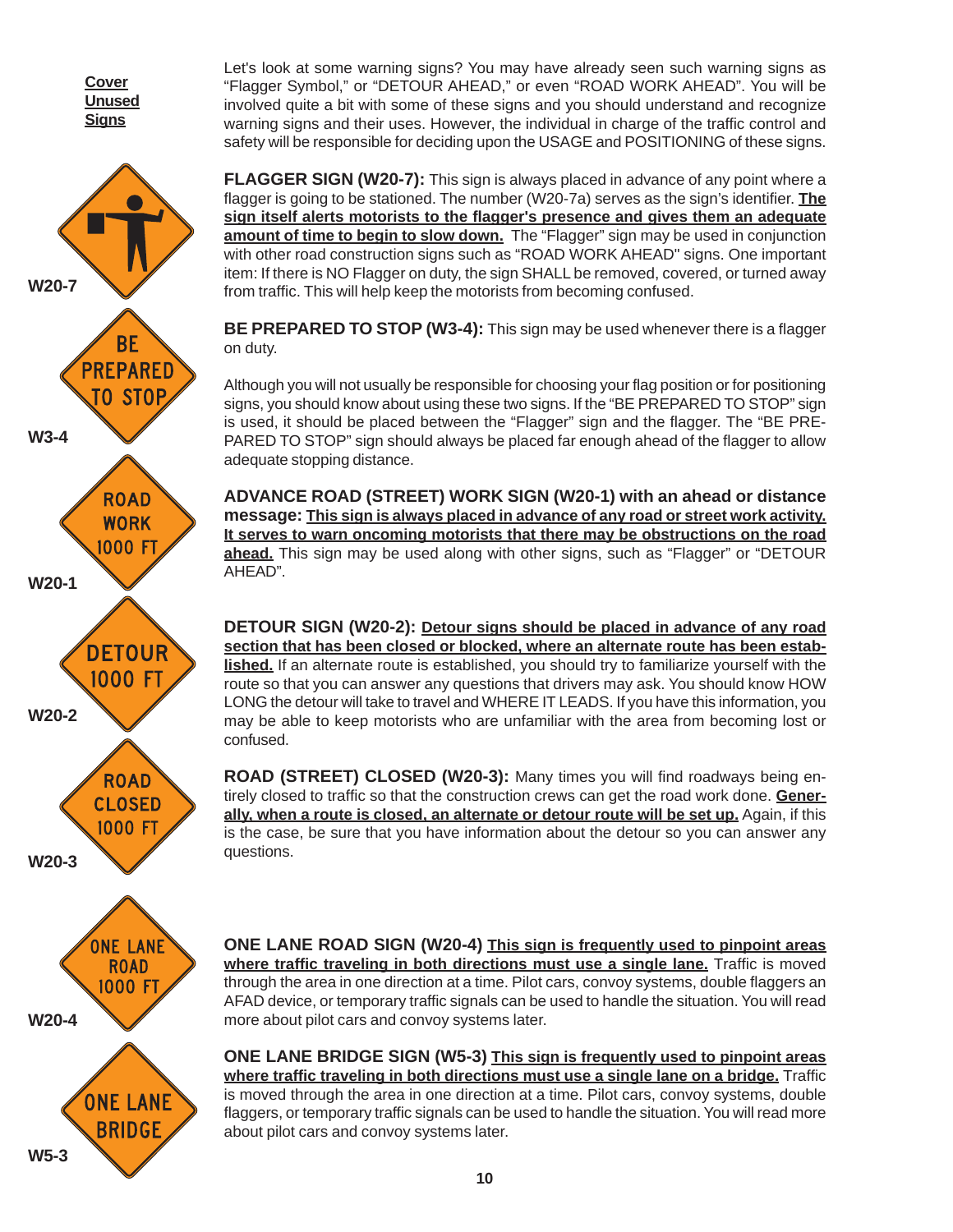



**W13-1P**

**ADVISORY SPEED PLATE (W13-1P): Advisory speed signs may be used to indicate a recommended speed through a TTC (Temporary Traffic Control) area.** Again, these warning signs will be orange and carry a black legend. The Advisory Speed plaque shall not be used in conjunction with any sign other than a warning sign, nor shall it be used alone. When used with orange TTC zone signs, this plaque shall have a black legend and border on an orange background. The sign shall be at least 24 x 24 inches in size when used with a sign that is 36 x 36 inches or larger. Except in emergencies, an Advisory Speed plaque shall not be mounted until the recommended speed is determined by the highway agency.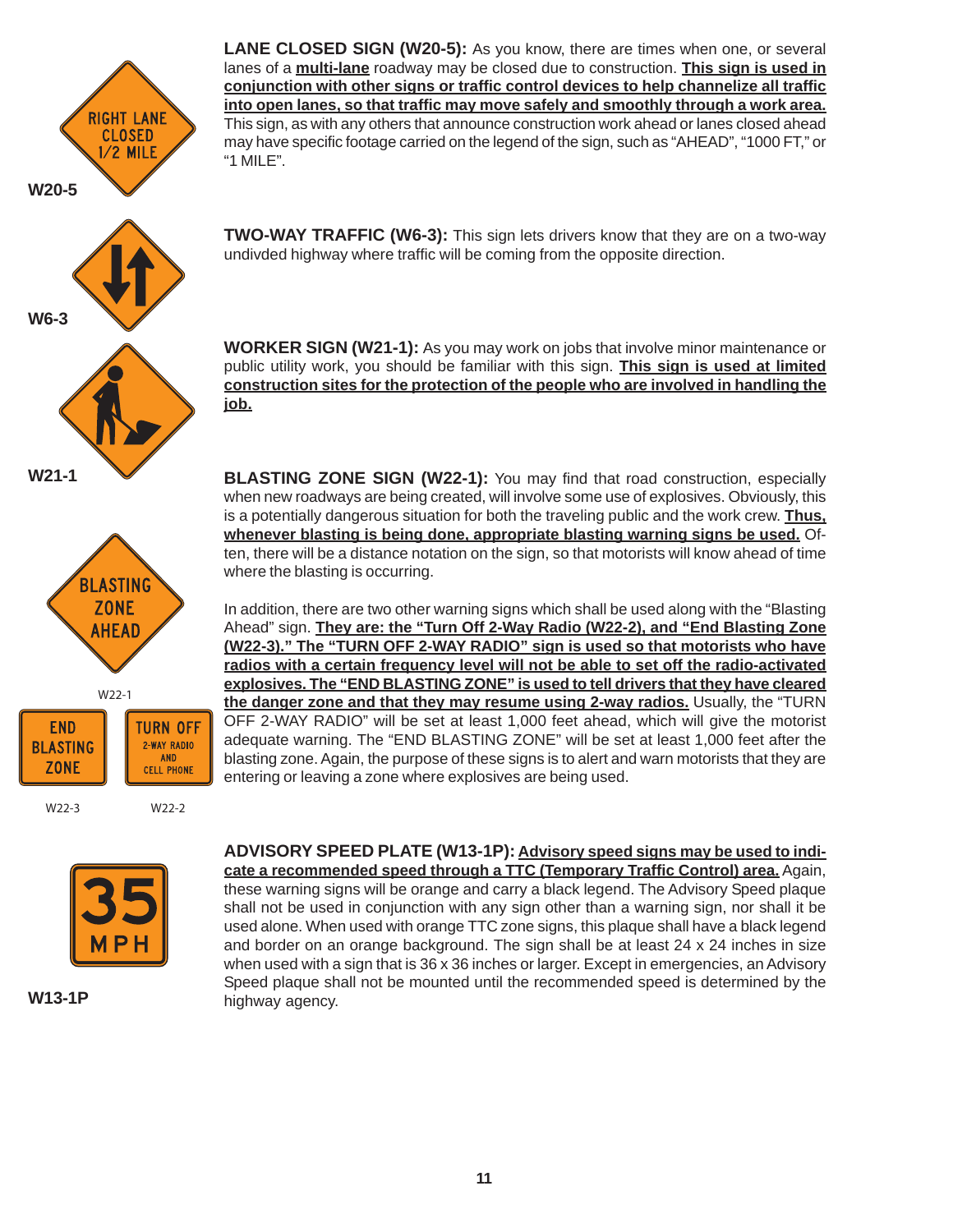There are many warning signs that are used in construction zones--and obviously not all of them can be explained here. However, you have read about some of the major signs which you will see often in your work.

#### **GUIDE SIGNS:**

Guide signs are INFORMATION signs--that is, they give the motorist information which may be needed to pass through construction zones safely. Many guide signs used in construction work are ORANGE with BLACK letters and a BLACK border. These signs may give SPECIAL INFORMATION relating to the work being performed. In addition, there are guide signs which show directions and route markings. Let's look at some of these signs now.

**LENGTH OF WORK SIGN (G20-1): The "Length of Work" sign is very important, as it lets the motorist know the distance or section of road affected by the work.** For example, the "ROAD WORK NEXT 5 MILES" alerts the motorist that road construction will be performed for the next 5 miles. That way they can slow down and be prepared for rough road, delays or heavy equipment. These signs are normally set up at the limits of any job which covers more than about 2 miles of road.

**END ROAD WORK (ROAD WORK) SIGN (G20-2):** You will nearly always find this sign at the end of a work or maintenance zone. **It tells the motorist that he has passed through the affected area and may resume his normal driving habits.** Thus, this sign is not only for safety purposes, it keeps the motoring public from becoming confused or frustrated.

**PILOT CAR SIGN (G20-4):** Often in construction sites, traffic will only be allowed to travel in one direction at a time. Or, construction on the road may make passing through the site without guidance very difficult. **In these cases, "Pilot Car" signs may be used, mounted clearly on the back of a car or truck, to help the traffic proceed through a work area.** The sign may carry the legend "PILOT CAR--FOLLOW ME." Usually flaggers are needed to keep traffic stopped in both directions until a pilot car is available to guide the traffic through the area.

Let's look at an example. **Perhaps construction is being done on one lane of a twolane road, thus, closing off one lane to traffic. In addition, there are obstacles on the road surface--heavy machinery, boulders. Because traffic cannot proceed in two directions on one lane, a pilot car is necessary to guide the traffic in one direction while traffic in the other direction is stopped.** You may be stationed at one end of the project, keeping traffic stopped, until the pilot car can guide traffic safely through the area to your side. Then, the pilot car will turn around and take your traffic and guide it the other way. Thus, pilot cars can be a very effective safe way to keep traffic flowing smoothly through a dangerous area, or when only one lane is open to both directions of traffic.

**DETOUR (M4-9) and DETOUR ARROW (M4-10) SIGNS:** Sometimes the normal route will be closed to traffic and a detour or alternate route may be established. **These "DETOUR" and "DETOUR ARROW" signs are used to point the way to the alternate route. Most often, "DETOUR ARROW" signs are mounted near or just below a "ROAD CLOSED" sign.**



 $G20-1$ 



 $G20-2$ 



 $G20-4$ 



M4-9



M4-10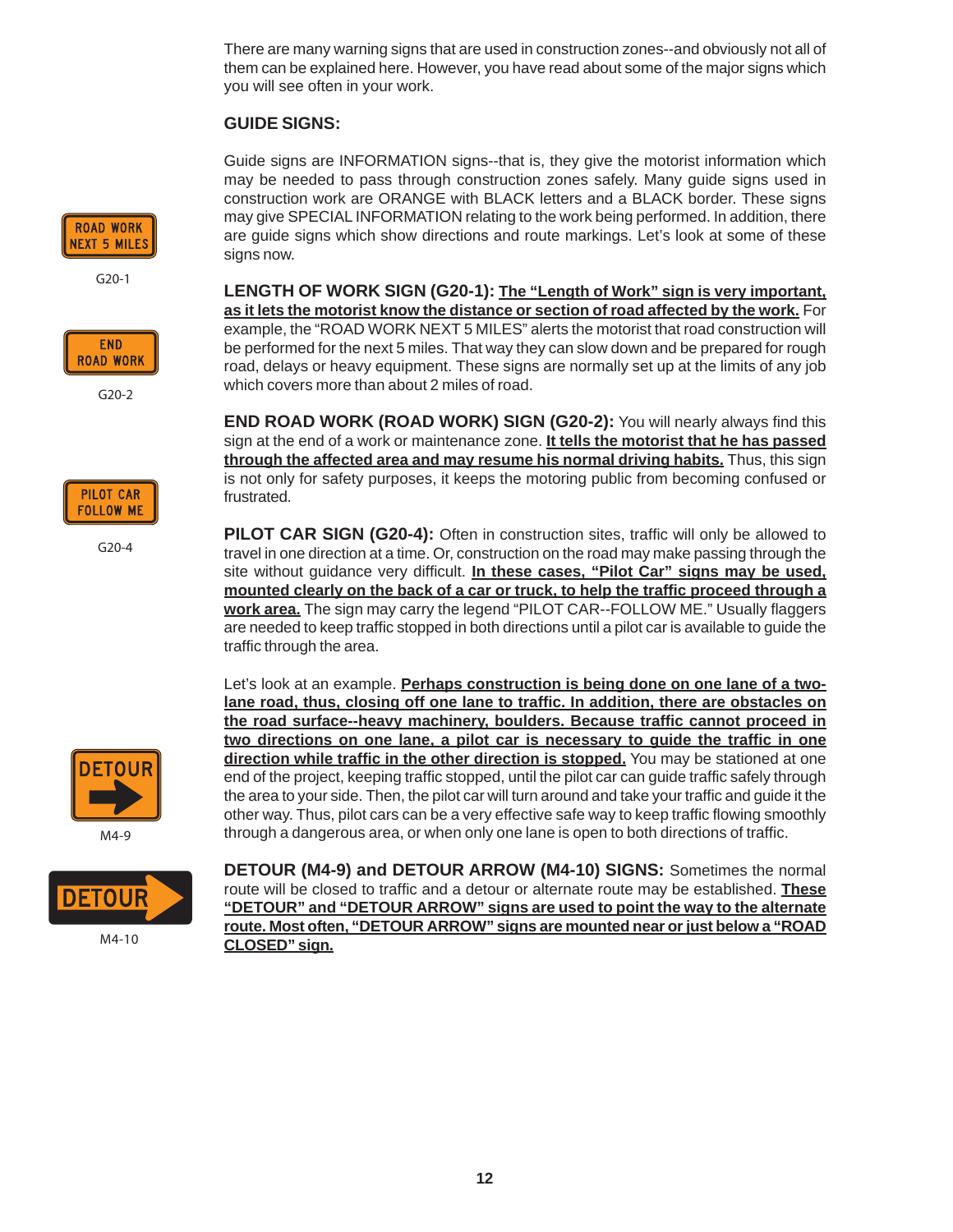You have now read about the three types of signs that you may be seeing in your work. Before you read any further, complete the following exercise. Then we'll discuss some of the other traffic control devices that you will need to know about in order to perform your job well.

#### **PEOPLE AND SIGNS--EXERCISE B:**

(Please record your answers on a separate sheet of paper. Answers are on next page.)

- 1) Regulatory signs generally:
	- a) Impose legal obligations or restrictions on all traffic
	- b) Are orange with white letters
	- c) Are orange with black letters
- 2) A red octagonal "Stop" sign is what kind of sign?
	- a) A warning sign
	- b) An advisory sign
	- c) A regulatory sign
- 3) True or false? Warning signs are generally used to notify drivers of hazards which may be encountered on construction or maintenance projects.
- 4) What three signs shall be used around a construction area where blasting is being done?
	- a) "DETOUR 500 FT"
	- b) "BLASTING ZONE AHEAD"
	- c) "TURN OFF 2-WAY RADIOS AND CELL PHONES"
	- d) "END BLASTING ZONE"
	- e) "FRESH OIL"
- 5) The "\_\_\_\_\_" sign is used in advance of shoulder maintenance.
- 6) True or false? If "DETOUR AHEAD" signs are being used, you should be able to give motorists instructions for the alternate route if necessary.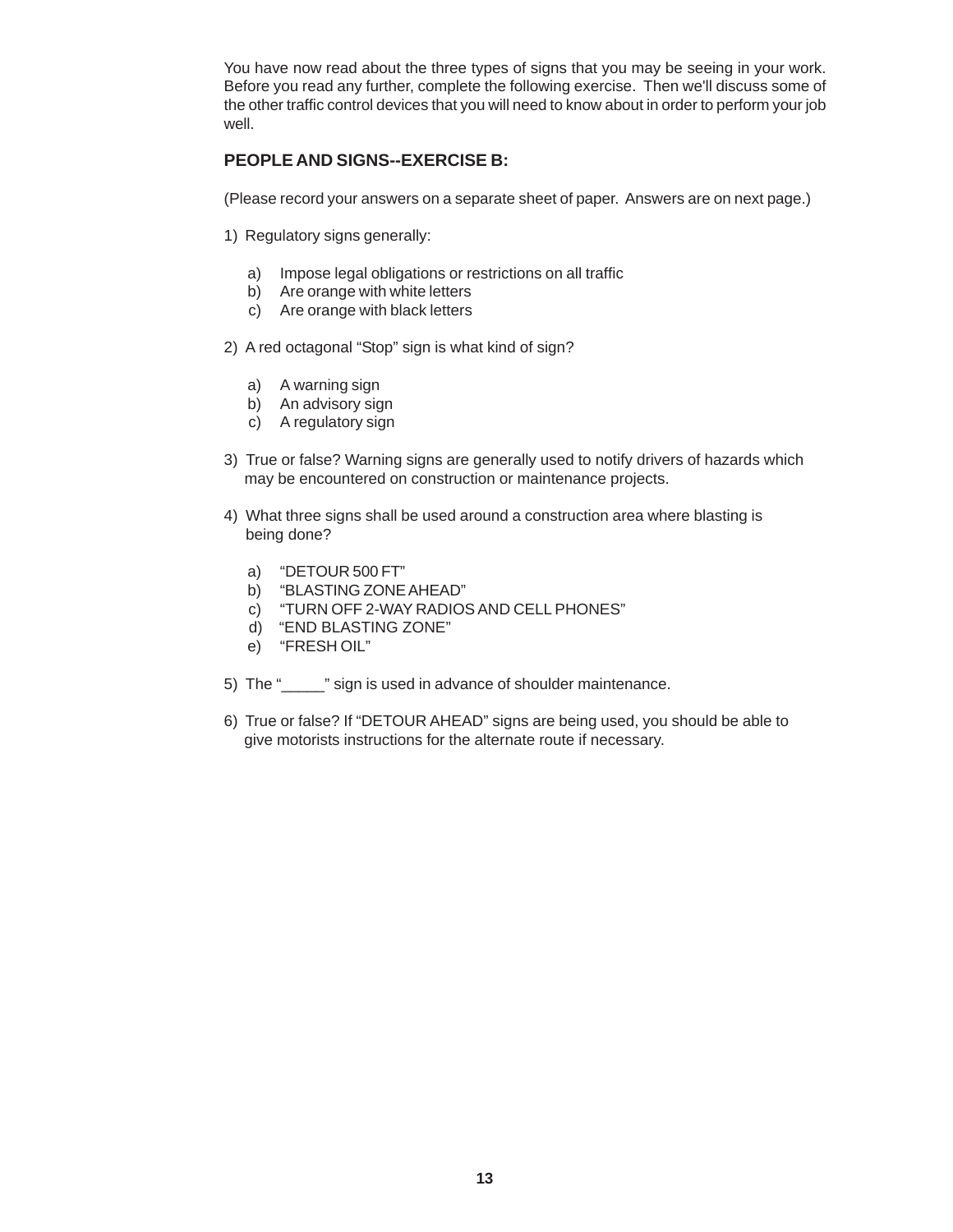#### **PEOPLE AND SIGNS--ANSWERS TO EXERCISE B:**

- 1) a
- $2)$  c
- 3) True
- 4) b, c, d
- 5) "Shoulder Work"
- 6) True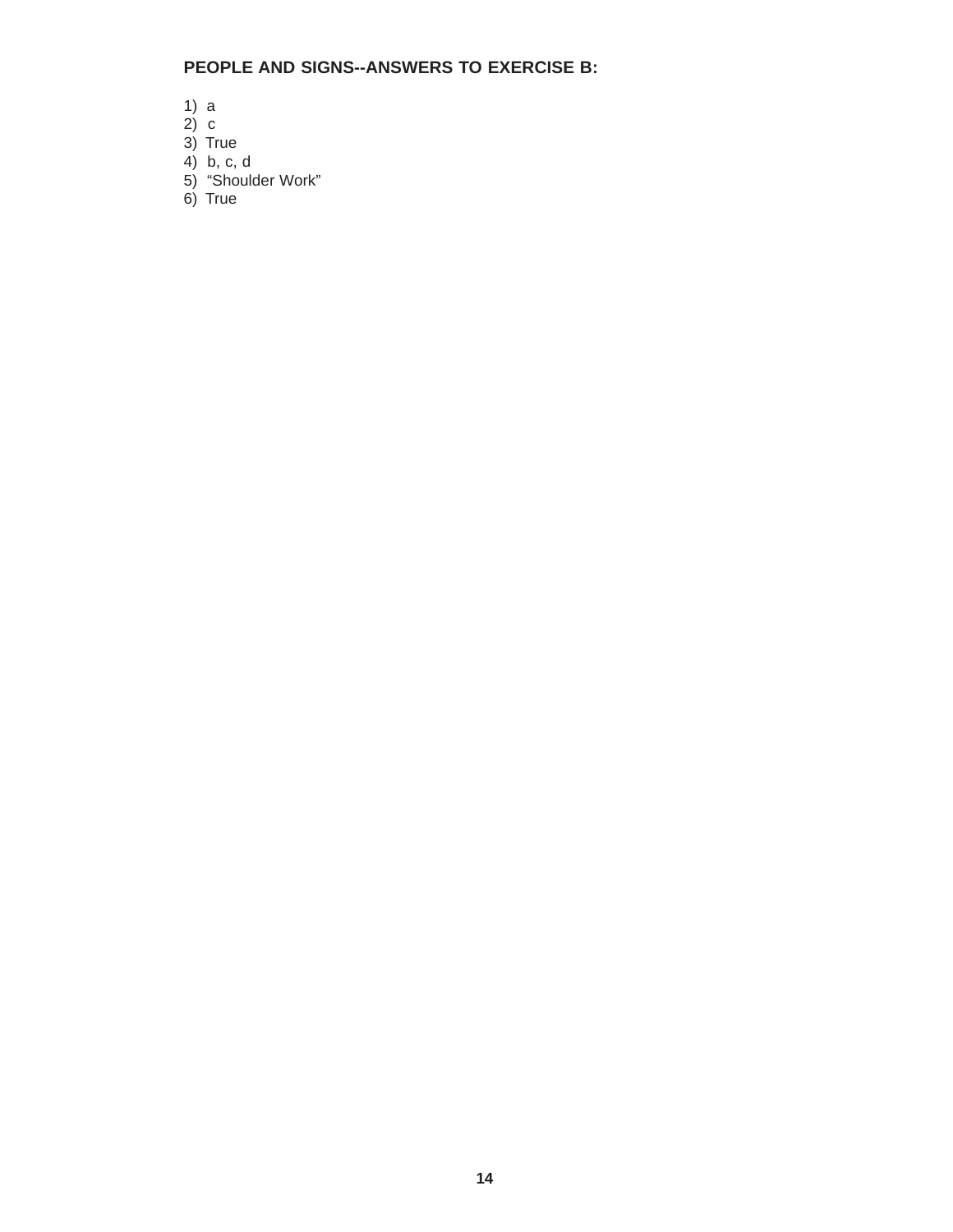# **SECTION C TRAFFIC CONTROL DEVICES - CHANNELIZERS**

There are many other types of traffic control devices used in highway and roadway construction operations. In this manual, we'll look at some of these devices--such as cones, barrels (drums) and barricades. However, before you continue you should understand that the actual USAGE and POSITIONING of these devices will be the responsibility of the traffic control supervisor or other authorized persons. You will not generally be responsible for setting and positioning these devices but you should be familiar with these devices, and know how and when they are used. In addition, you may be asked by the traffic control supervisor, to ASSIST in either the setup or take-down of the various devices. You will receive explicit directions as to the tasks you will perform in either setup or take-down procedures.

#### **CONES, TUBULAR MARKERS AND VERTICAL PANELS:**

**How Cones Are Used**

As you have probably noticed, cones are the most frequently used traffic control device. And, this is true for a number of reasons. Cones are lightweight (made of plastic), which makes them very easy to use and move. In addition, the cones will do minimal, if any damage, if struck by a moving vehicle. **And, because the cones are always a BRIGHT ORANGE, they are extremely visible to the public. Cones used for traffic control are at least 18 inches tall, although larger ones, 28 inches or taller are required on expressways or freeways and where speeds are in excess of 45 mph, and during hours of darkness where visibility may be a problem.** It is important to note that the cones should always be kept clean and bright so that they can continue to be effective. The traffic control supervisor may ask you to help keep cones bright and clear, as a minimum you should notify him/her if they become damaged or dirty. For nighttime use, cones shall be retroreflective or equipped with lighting devices for maximum visibility.



Devices used to channelize pedestrians shall be detectable to users of long canes and visible to persons having low vision.

Where channelizing devices are used to channelize pedestrians, they shall be continuous detectable bottom and top surfaces to be detectable to users of long canes. The bottom of the bottom surface shall be no higher than 2 inches above the ground. The top of the top surface shall be no lower than 32 inches above the ground.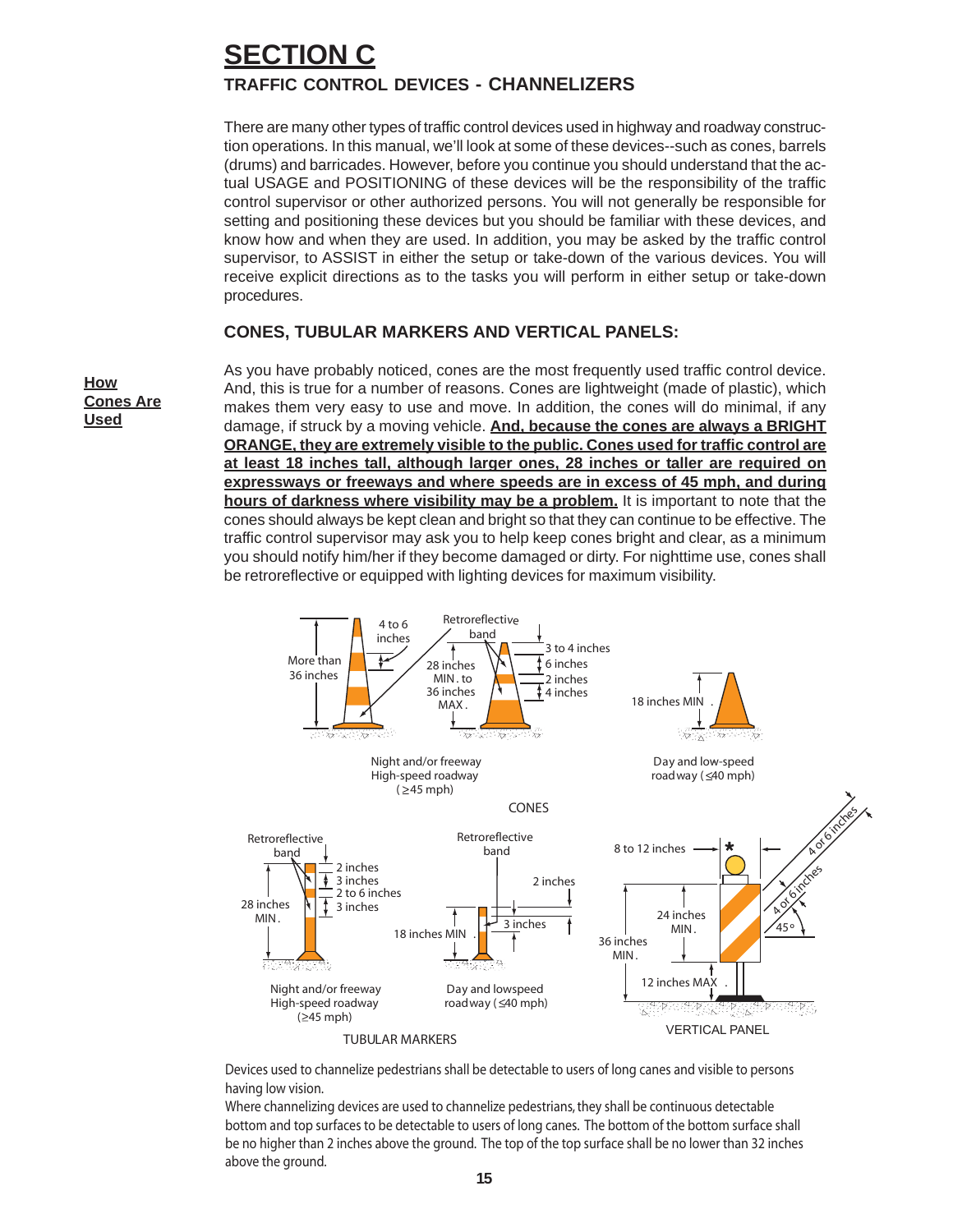**Using Barrels - - An Example**

**CONES, TUBULAR MARKERS AND VERTICAL PANELS ARE USED TO DE-LINEATE OR CHANNELIZE TRAFFIC:** Since these words may be new to you, let's quickly define them. When cones are used to mark the side of a road, they are used as DELINEATORS. When cones are being used to divert traffic from two lanes into one, they are used for CHANNELIZING purposes. For example, have you ever been driving along a road and come to a long set of cones which gradually move all the traffic around an obstacle or into another lane? Tubular Markers and Cones are often used to form "tapers"--sets of cones individually placed to form a line which will be used to channelize traffic into more desirable areas.

**There is one problem with cones. Because they are so lightweight, they may be blown over in high winds or from the wind generated by passing vehicles. And, when cones are blown over, they no longer serve as effective traffic control devices because they are no longer visible.** In fact, cones which have blown over may even cause accidents, as motorists may try to dodge these devices in order to keep from running over them. Sometimes the traffic control supervisor will stack two or three cones together to keep them from being blown over. When you notice that cones have been knocked over or blown over, be sure that you notify the traffic control supervisor or some other authorized person so that the cones can be replaced or if necessary repaired. **NEVER LEAVE YOUR STATION TO PICK UP AND RESET CONES.**

#### **DRUMS OR BARRELS:**

Drums or barrels are very effective devices for channelizing traffic, and traffic control supervisors use them often for this purpose. Drums are always retroreflectorized with ORANGE and WHITE bands. **Because they are so large, they are very visible to the motorists and thus are effective in blocking off areas to protect the work crew from oncoming cars.** Sometimes the drums or barrels are ballasted with sandbags or water in them to keep them in place. However, they will not be so heavily weighted as to be hazardous if struck by a car or truck. Let's look at an example of how barrels or drums may be used. The ballasting should never be placed on top of a drum.

**Typical** the roadway, and the workers will be protected. Suppose a street is being widened and as a result, the existing pavement must be clearly marked so drivers will not drive off the road into the construction area. **Barrels may be used along the edge of the pavement to keep the motorists from driving in the unfinished lanes.** When the crew is actually working, the barrels may be placed in the roadway. This way traffic can be channelized smoothly and effectively into the open part of



Because drums are bulky, and sometimes are heavy, they are used most often on projects which are of long duration. They also require much more room than cones. **Therefore, generally speaking, drums are not used often on routine maintenance project or projects of short duration.** This is because barrels are heavier than cones, and lack the portability of cones.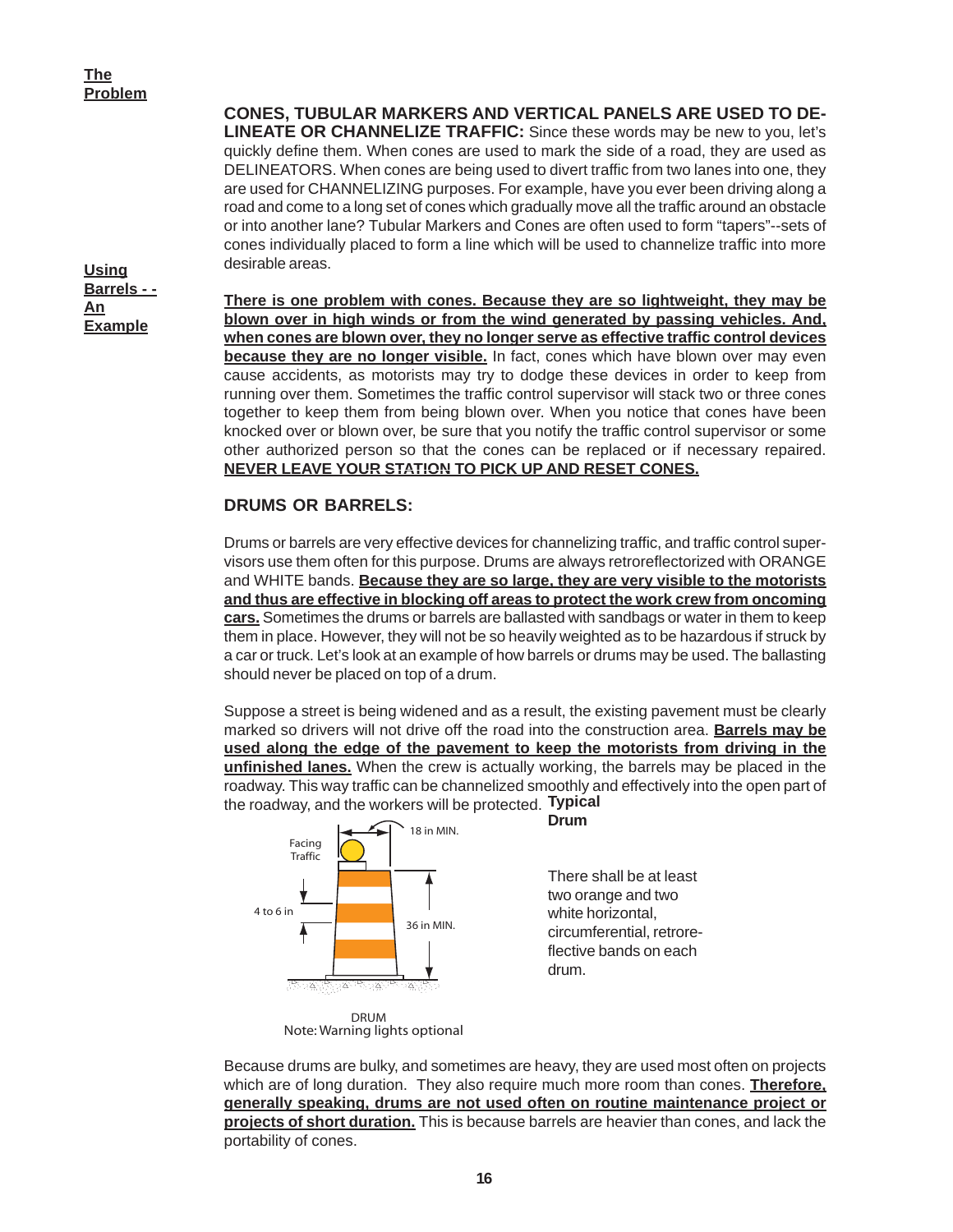#### **BARRICADES:**

**Using Barricades**

Barricades are often used by traffic control supervisors on construction projects because of their high visibility and the protection they afford the work crew and the motorists. There are three types of barricades normally used on construction projects. Some of these barricades are more portable and may be used on short projects. And, some are more permanent structures and are used on relatively long-term projects. **Barricades are very good devices to use to outline excavation or construction areas in a street. Barricades are also used along with other types of traffic control devices such as cones or drums.** Almost all the time, you will find advance warning signs used ahead of barricades.

All barricades are marked with orange and white alternating stripes. Also, these stripes slope DOWN on the side where autos and trucks must pass. In addition, these devices are always reflectorized. Let's look at the four types of barricades which may be used.

**Type I Barricades - - Limited Portability**

**TYPE I BARRICADES:** Type I barricades have just ONE retroreflectorized rail. **Type I barricades are portable and can be moved from job site to job site. However, they are not as portable as cones or even drums.** The Type I barricade is constructed so that it can be taken apart and reassembled fairly easily.

**Type I barricades may be used on construction projects where cars are still being allowed to pass through areas that are being constructed or reconstructed. They may also be used for emergency repair work. Type I barricades are predominantly used on low speed roads.**





TYPE I BARRICADE Note: Warning lights optional

#### **Using Type II Barricades**

**TYPE II BARRICADES:** Type II barricades have TWO retroreflectorized rails that are supported horizontally on a frame. Type II barricades are a bit LESS portable than Type I barricades, but still can be moved with some degree of ease. **Type II barricades are predominantly used on high speed roads.**





**TYPE II BARRICADE** Note: Warning lights optional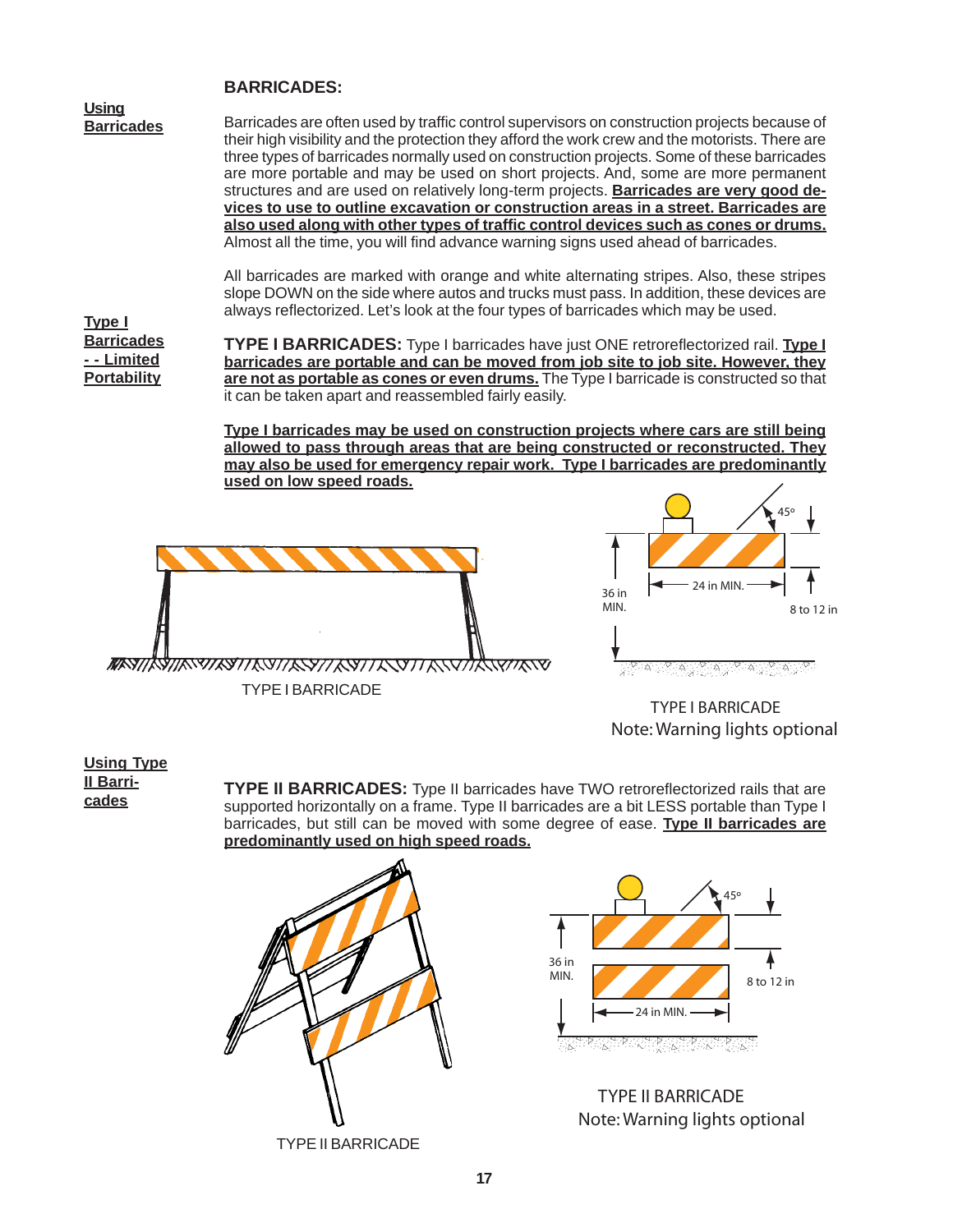**Using Type III Barricades**

**TYPE III BARRICADES:** Type III barricades are fairly permanent structures. These barricades have THREE retroreflectorized rails. **Type III barricades are frequently used to indicate closed roads, or areas where construction will be on-going for quite a long period of time.** "Road Closed" signs and proper "Detour Arrow" signs shall be used on Type III barricades. If it is necessary to allow local traffic or heavy equipment to move through the construction area, then gates may be set up in the barricade. This way the limited traffic, such as local traffic, can pass without allowing a steady stream of vehicles through the area.



TYPE III BARRICADE



#### **TYPE III BARRICADE** Note: Warning lights optional

**When any types of barricades or drums are used around isolated objects at night, there may be "FLASHERS" (flashing lights) mounted on the barricade to catch the motorists' and pedestrians' attention. Lights on barricades being used for channelization at night shall be STEADY BURNING.** Lights shall be munted nearest to the traffic, if flashing lights are set on barricades used for channelization, they will confuse motorist and make visibility difficult. **Using Barricades With Lights**



**DIRECTION INDICATOR BARRICADE Note: Warning lights optional** 

**DIRECTION INDICATOR BARRICADES:** The Direction Indicator Barricade consists of a One-Direction Large Arrow sign mounted above a diagonally striped, horizontally aligned, retroreflective rail. The Direction Indicator Barricade are typically used in tapers, transitions, and other areas where specific directional guidance to drivers is necessary. If used, Direction Indicator Barricades should be used in series to direct the driver through the transition and into the intended travel lane.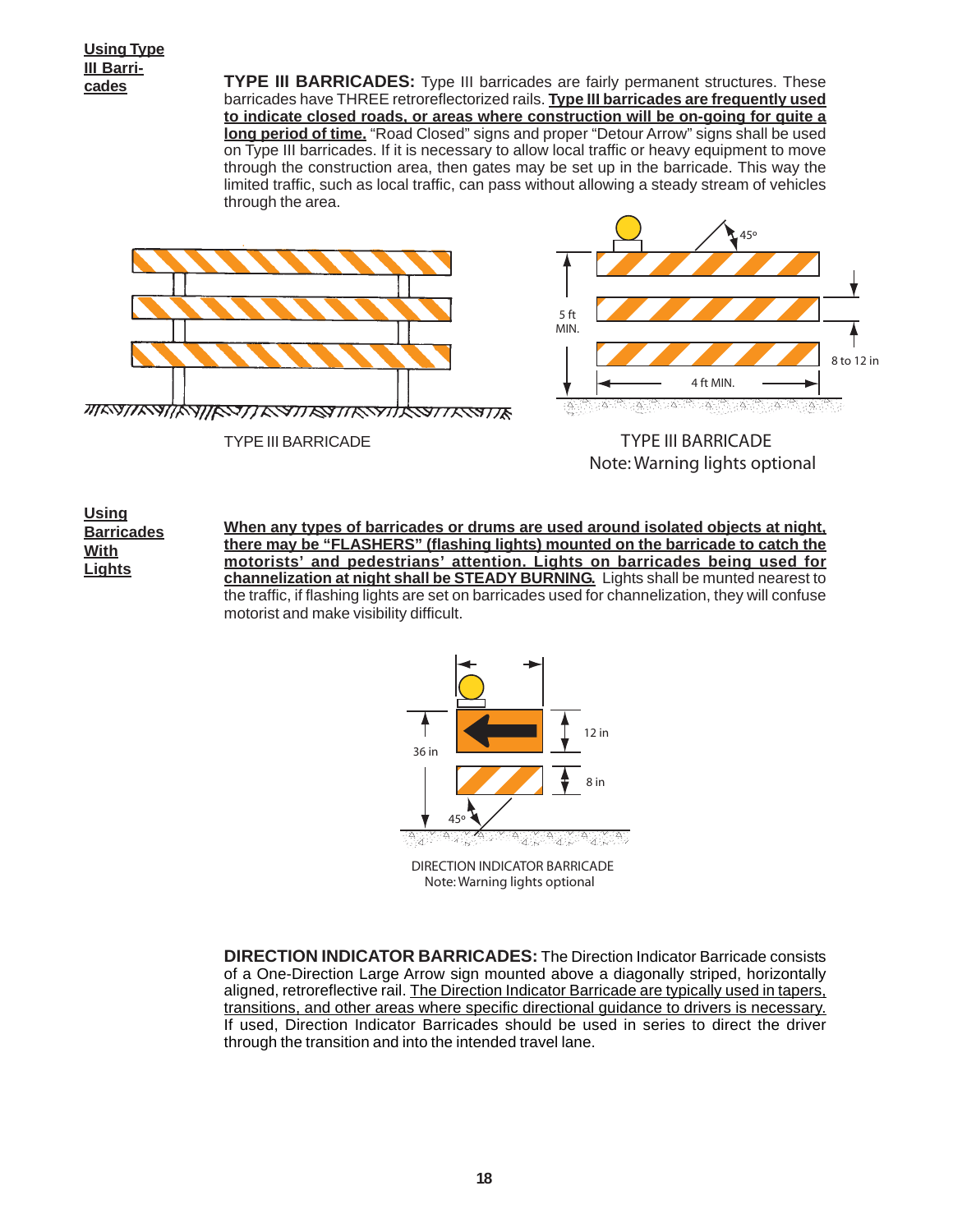#### **TRAFFIC CONTROL DEVICES--EXERCISE C:**

Please record your answers on a separate sheet of paper. (Answers are on next page).

- 1) Which of the following types of barricades may be used for short duration or temporary jobs?
	- a) Type I barricades
	- b) Type II barricades
	- c) Type III barricades
	- d) All of the above
- 2) Which of the following devices is most often used to make a taper?
	- a) Barrels
	- b) Cones
	- c) Type III barricades
- 3) True or false? Drums may often be weighted so that they are not blown or knocked into the roadway.
- 4) True or false? Type I barricades have two horizontal bars, which are striped orange and white.
- 5) True or false? If a barricade of any type is used, the stripes must point in a downward direction on the side traffic will be passing.
- 6) True or false? Cones are always 18" in height.
- 7) True or false? Any traffic control device which will be used at night should be reflectorized.
- 8) Which of the following barricades might be used if there is an emergency situation, such as a washout?
	- a) Type I barricades
	- b) Type II barricades
	- c) Either Type I or Type II barricades
- 9) True or false? When traffic is being channelized, it generally means traffic is being diverted either to another lane or to another location or being kept away from road work activities.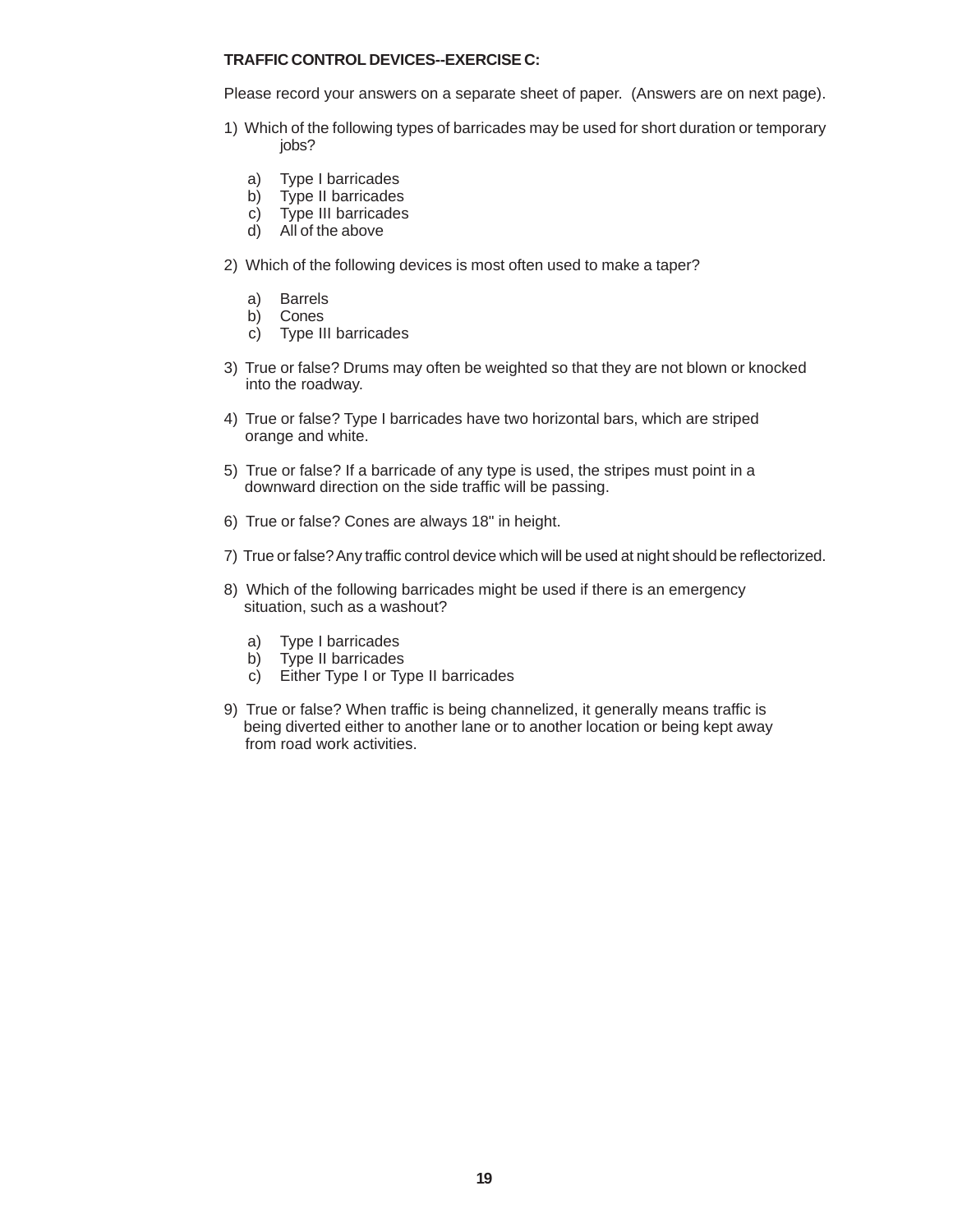#### **TRAFFIC CONTROL DEVICES--ANSWERS TO EXERCISE C:**

- 1) d
- 2) b
- 3) True, but never to the extent that they become a hazard if they are struck by a car or passing vehicle.
- 4) False. Type I barricades have one horizontal rail.
- 5) True
- 6) False
- 7) True
- 8) c
- 9) True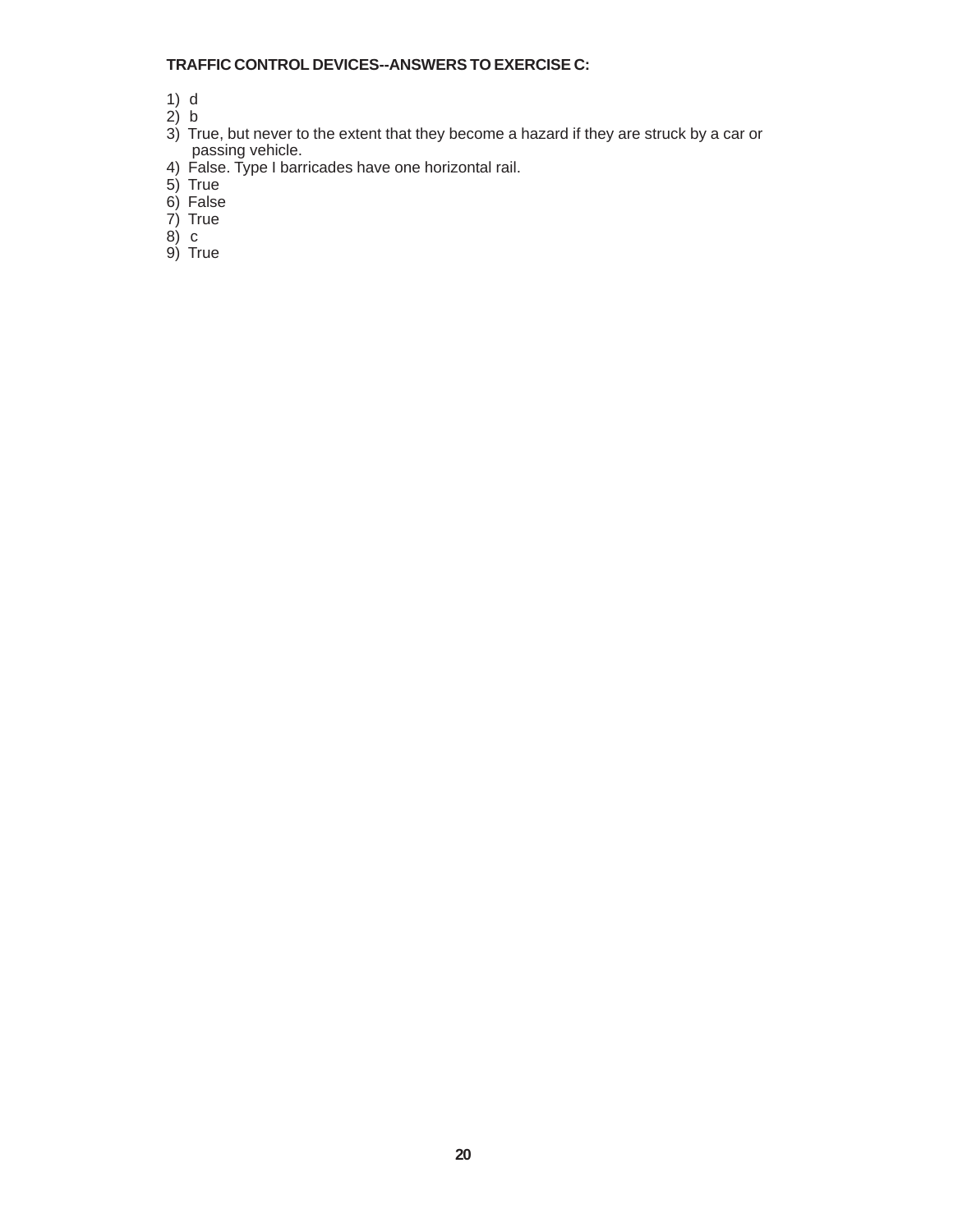## **SECTION D TOOLS OF THE TRADE**

#### **STOP/SLOW PADDLES**

One piece of equipment that you will be predominantly be using is the "STOP/SLOW" paddle. This sign is mounted on a rigid staff. It is designed so that the staff rests on the ground and the paddle sign is clearly visible to the motorist.

There are, however, paddle signs which are not mounted on a staff. These are hand-held signs. The sign itself should be at least 18 inches high, with letters that are at least 6 inches high. The sign, is two-sided. **One side of the paddle sign is the "STOP" sign, and the other is the "SLOW" sign. The "STOP" side of the sign has a red background and white letters, the "SLOW" side of the sign is orange with black letters.** If the STOP/ SLOW paddle is used at night, it shall be retroreflectorized.



The STOP/SLOW paddle may be modified to improve conspicuity by incorporating either white or red flashing lights on the STOP face, and either white or yellow flashing lights on the SLOW face. The flashing lights shall be arranged in accordance with the most current MUTCD.

**Paddle Signs**

What is this paddle used for? **The flagger stands at his flag station and holds the paddle in an upright position. If traffic is to be stopped, the "STOP" portion of the sign directly faces the oncoming traffic. If traffic is to be slowed down, and not stopped, the "SLOW" portion of the sign faces traffic.** You will read more about how you will use this sign with flagging movements later in this manual.

#### **FLAGS**

Flag use should be limited to emergency situations and at spot locations which can best be controlled by a single flagger. When used at night, flags shall be retroreflectorized RED.

Flags shall be a minimum of 24 by 24 inches in size, made of good grade of RED or fluorescent orange/red material securely fastened to a staff approximately 3 feet in length. The free edge should be weighted to ensure that the flag will hang vertically, even in heavy winds.

#### **LIGHTED WANDS OR FLASHLIGHTS**

If you are flagging at night, you should be given a flashlight with a red lighted cone on the end. The lighted part of the flashlight will be RED and at least 6 inches in length. It should be clearly visible to motorists. Again, you will use this device to help control traffic. However, you may be issued a LIGHTED WAND. These are generally at least 30 inches long and look almost space-age. Again, they are very effective and very visible. You will learn more about how you will actually use these tools later.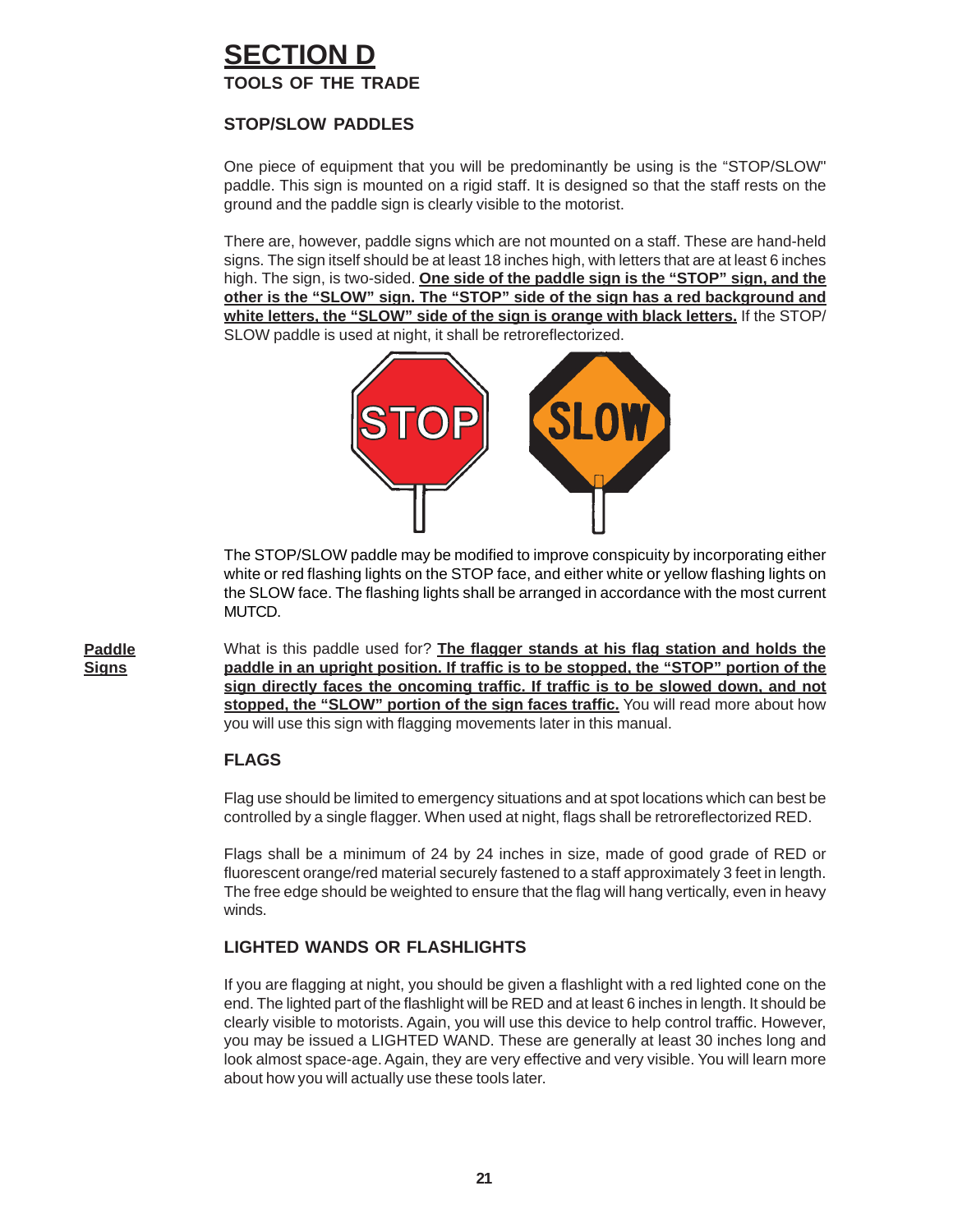#### **RADIOS**

There are several types of radios used to improve safety. Your supervisor may give you a radio to use in certain situations.

#### **AUTOMATED FLAGGER ASSISTANCE DEVICES (AFADS)**

Automated Flagger Assistance Devices (AFADs) enable a flagger(s) to be positioned out of the lane of traffic and are used to control road users through temporary traffic control zones. These devices are designed to be remotely operated either by a single flagger at one end of the TTC zone or at a central location, or by separate flaggers near each device's location.

There are two types of AFADs:

- A. An AFAD (see Section 6E.05 of the 2009 MUTCD) that uses a remotely controlled STOP/SLOW sign on either a trailer or
	- a movable cart system to alternately control right-of-way.
- B. An AFAD (see Section 6E.06 of the 2009 MUTCD) that uses remotely controlled red and yellow lenses and a gate arm to alternately control right-of-way.

Typical applications include TTC activities such as, but not limited to:

- A. Bridge maintenance;
- B. Haul road crossings; and
- C. Pavement patching.

#### **TOOLS OF THE TRADE--EXERCISE D:**

(Please record your answers on a separate sheet of paper. Answers are on next page.)

- 1) True or false? You may use a "STOP/SLOW" paddle in your work.
- 2) True or false? The "STOP" side of the paddle is always red with white letters.
- 3) True or false? You may use the "STOP/SLOW" paddle at night.
- 4) True or false? You may use flags at night.
- 5) True or false? A flashlight with a red lighted cone at least 6 inches long may be used at night.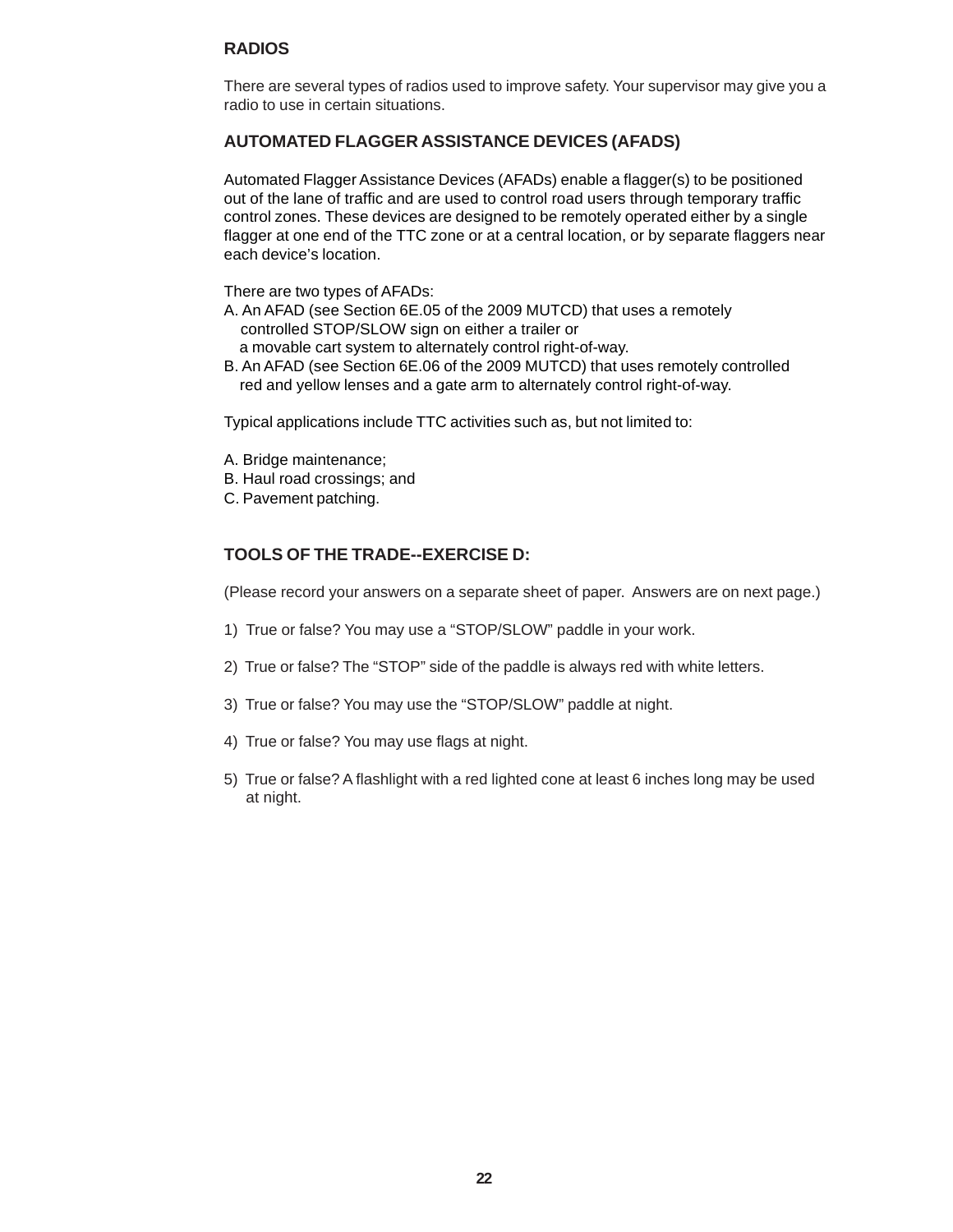#### **TOOLS OF THE TRADE--ANSWERS TO EXERCISE D:**

- 1) True
- 2) True
- 3) True. But the paddle should be retroreflectorized. If it is not, then you will not be able to use it at night.
- 4) True if retroreflectorized red.
	- 5) True. Or, a lighted wand (at least 30 inches in length) may be used.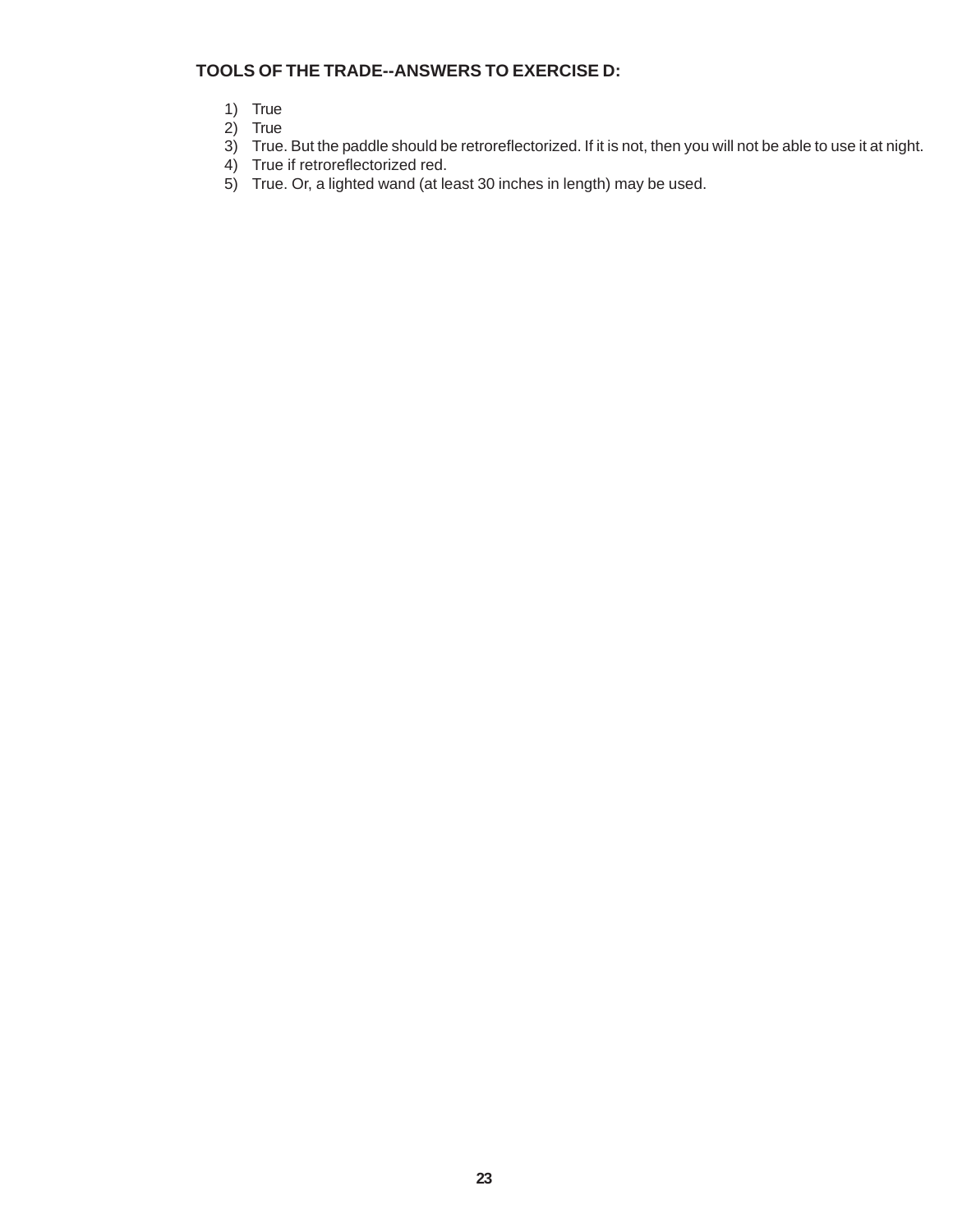### **SECTION E DRESSING FOR THE JOB**

Earlier in this manual, you read about the various duties you will perform and the equipment you will be using. Now you should know about the clothing you will wear on the job. And, this is very important. Not only is the clothing you must wear very important for SAFETY REASONS, some of it is MANDATORY. That is, it MUST be worn by law. Let's look at some of the reasons why you must be appropriately dressed.

**Dress Is Important**

First, VISIBILITY is very important. **As a flagger you must be visible both day and night.** This will keep you from being accidently struck by either a private vehicle or by the work crew operating equipment. **Secondly, wearing the proper clothing will protect you from the elements.** For example, you may be working during the summer months when it is extremely hot and sunny. And, while wearing shorts or a bathing suit may seem ideal, you are running the risk of becoming very sunburned, and eventually severely ill. Unless you are clothed properly, you might find yourself covered with hot oil, or tar--both of which can give you a very nasty burn. Also in some areas of Colorado there are lots of bugs that will feast on any uncovered portions of your body. Wearing the right clothing helps you to protect yourself.

The third reason for wearing the proper clothing is standardization--it will help you be recognized as a flagger, whose responsibility is safety. If motorists see you dressed inappropriately, you will not be able to command respect from either the motorists or the work crew. And, in fact, eye-catching apparel may even be dangerous. You may cause an accident. For example, a motorist may be more interested in staring at you, than concentrating on driving. Thus, a flag station is no place for getting a tan or wearing inappropriate clothing. Flagging is a serious responsibility and YOU MUST BE DRESSED APPROPRI-ATELY. Let's look at what you should wear now.

#### **HIGH-VISIBILITY SAFETY APPAREL**

For daytime and nighttime activity, flaggers shall wear safety apparel meeting the requirements of ISEA "American National Standard for High-Visibility Apparel", and labeled as meeting the ANSI 107-1999 standard performance for Class 2 or Class 3 risk exposure. The apparel material shall be either fluorescent orange-red or fluorescent yellow-green as defined in the standard. The retroreflective material color shall be either orange, yellow, white, silver, yellow-green, or a fluorescent version of these colors, and shall be visible at a minimum distance of 1,000 ft. The retroreflective safety apparel shall be designed to clearly identify the wearer as a person.

For nighttime activity, safety apparel meeting the requirements of ISEA "American National Standard for High-Visibility Apparel" and labeled as meeting the ANSI 107-1999 standard performance for Class 3 risk exposure should be considered for flagger wear (instead of the Class 2 safety apparel in the Standard above).

When uniformed law enforcement officers are used, high-visibility safety apparel as described in this section should be worn by the law enforcement officer.

#### **A SAFETY VEST**

**Why Safety Vests Are Important**

This item of clothing is required by law. Any time that you are acting in a flagging position, YOU MUST WEAR A SAFETY VEST, SHIRT OR JACKET that meets ISEA and ANSI standards. Why do you need to wear an approved vest? There are several good reasons. **First--it makes you very visible. Second--it is part of the recognized standard uniform for flaggers. Third--it is required by CDOT.** Thus, NEVER take up your flagging position without wearing an approved vest. If you do not

wear an approved vest, you may be dismissed from the job.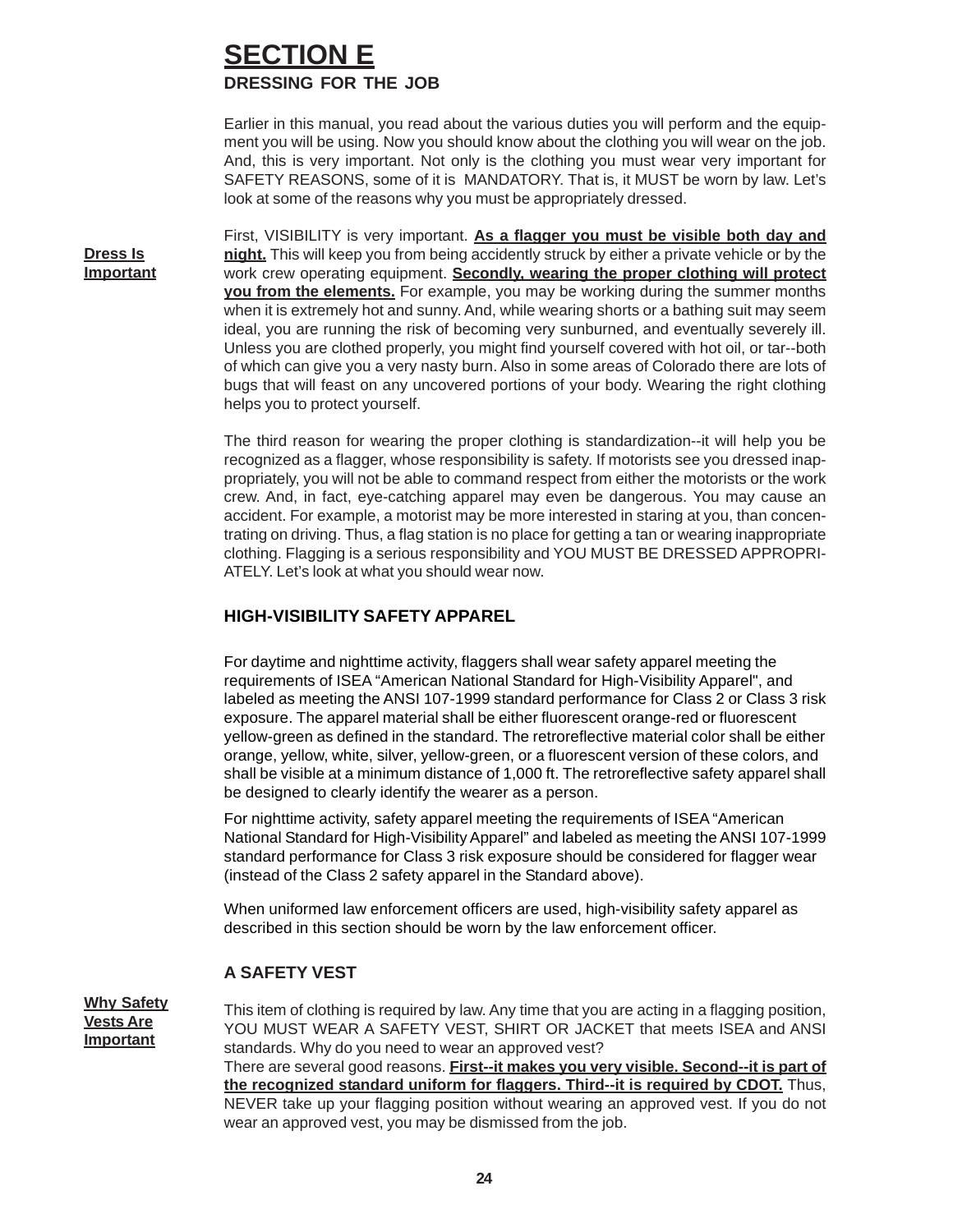#### **HARD HAT**

**Why Wear a Hard Hat**

This item of clothing is also mandatory, and required by CDOT. YOU MUST WEAR EI-THER A FLUORESCENT ORANGE-RED OR FLUORESCENT YELLOW-GREEN HARD HAT. Why? **Wearing a hard hat identifies you as part of the work crew to both motorists and the construction crew. And, a hard hat will protect your head from flying debris and other dangers. Finally, the hard hat is part of the recognized uniform for flaggers.** Remember, you must always wear a hard hat in your work--not only for safety and visibility, but also as an identification badge.

#### **SHOES**

**Always wear substantial shoes or work boots.** First of all, road surfaces tend to get very hot and heavy shoes will protect your feet. You may also be working in rocky or uneven surface areas and hard shoes will help you keep your footing and protect you from sharp rocks. Tennis shoes won't protect your feet in this case, but heavy work boots might. **Finally, it just makes good common sense to wear work boots or heavy shoes around construction equipment.**

#### **OTHER THINGS YOU MAY NEED**

**Optional Items**

There are other types of clothing you may need to wear. In some areas where heavy dust may be a problem, **you may need to ask for and wear a dust mask. Or, if loud, potentially damaging noises are a problem, you may need to wear ear plugs. Long sleeved shirts and pants will not only protect you from dust, oil and tar, but also will keep you from becoming overexposed to the sun or insects. Heavy gloves in the winter or light gloves in the summer will serve the same general purposes--protection and comfort.** If you wear contact lenses, you may find that dust will irritate your eyes. Thus, you may want to wear a pair of prescription glasses instead.

Remember, your job may expose you to hot and dusty or cold and rainy weather situations. Because you will be exposed to this kind of weather for long periods of time, you MUST take steps so that you are protected and comfortable.

If you have never worked as a flagger or spent a lot of time outdoors, ask some of the other crew members or your supervisor what types of personal clothing are appropriate, In the long run, if you use common sense and good judgment in your clothing, you will be much safer and definitely more comfortable. Remember, a flagger has a serious responsibility and an important job. You must dress so that you are VISIBLE, SAFE AND COMFORT-ABLE. Also, remember, you MUST always wear an approved vest and hard hat. Sturdy shoes are highly recommended.

Failure to dress in the right manner may mean that you will be replaced or dismissed from the job. So consider your clothing carefully--it is crucial for safety.

You have now learned about what you MUST wear on the job and what items of clothing are recommended. Before you read any further about how you will act on the job, take a few minutes and complete the following exercise. It will help you remember what you have read.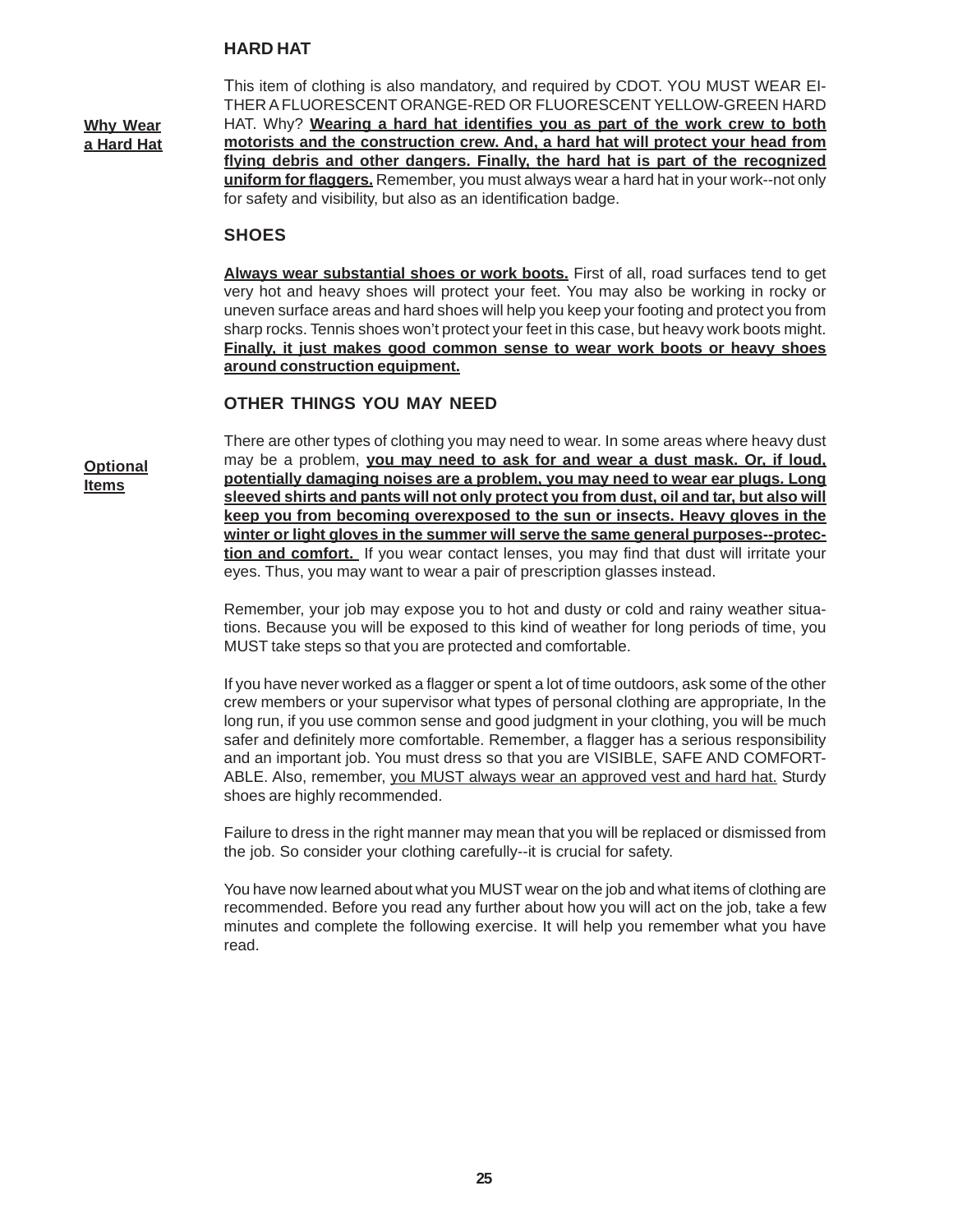#### **CLOTHING YOU MUST WEAR--EXERCISE E:**

(Please record your answers on a separate sheet of paper. Answers are on next page.)

- 1) True or false? You MUST wear gloves at all times.
- 2) Which of the following items are you required to wear on the job?
	- a) A red bandana
	- b) Hard Toed Shoes
	- c) An orange hard hat
	- d) A dust mask
	- e) An approved vest
- 3) True or false? One of the reasons you must wear certain items of clothing is so that you are visible to both the drivers and the work crew.
- 4) True or false? Short shorts or similar clothing is inappropriate to wear on the job.
- 5) True or false? Clothing, such as a vest, must be retroreflectorized when work-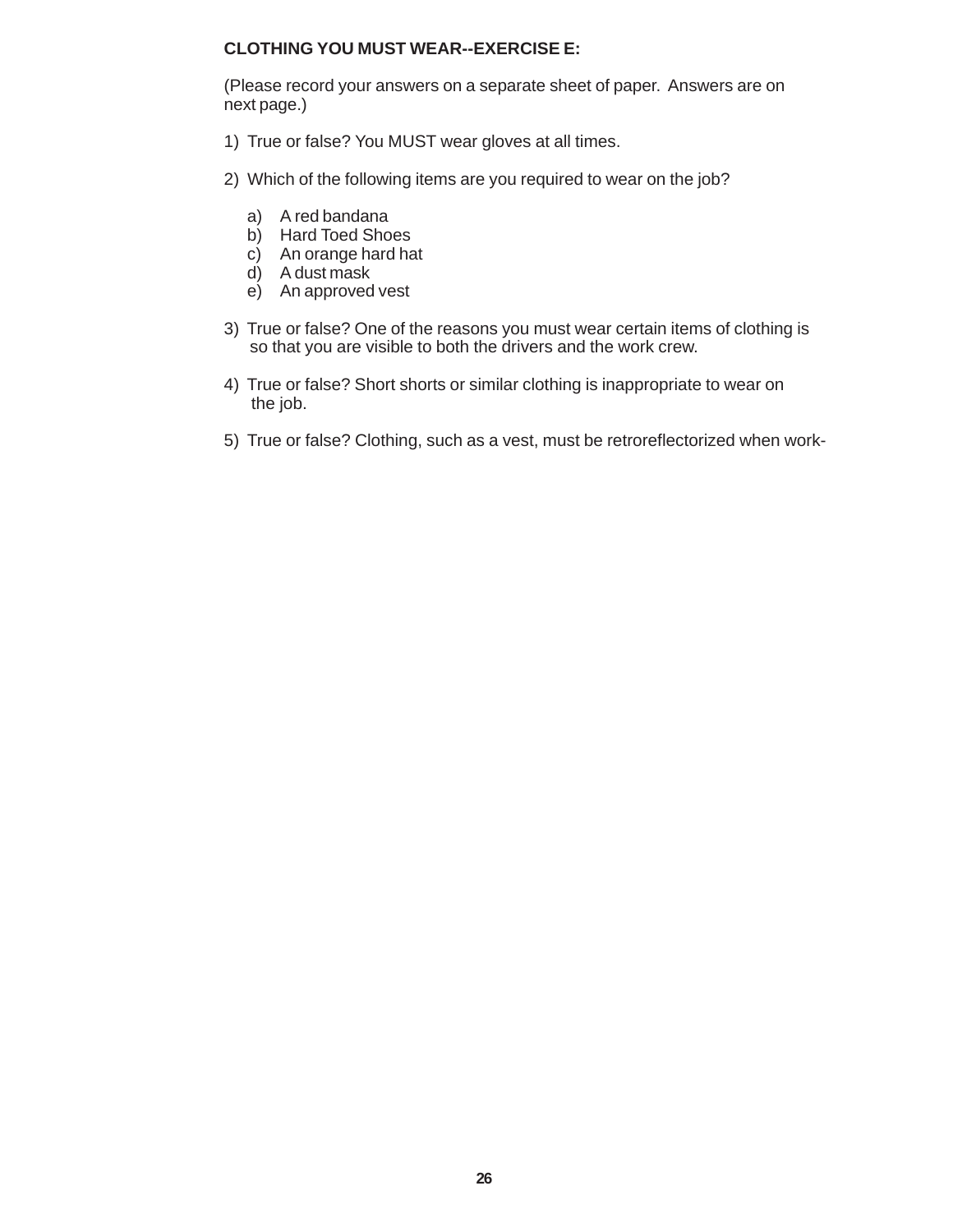#### **CLOTHING YOU MUST WEAR--ANSWERS TO EXERCISE E:**

- 1) False. Although gloves are recommended for safety and comfort, they are not a required item of clothing.
- 2) c and e.
- 3) True
- 4) True. Not only does this type of clothing expose you to too much sun, insect bites and splattering oil, it may cause accidents. If motorists are more interested in what you are wearing than the job you are performing, accidents may occur.
- 5) True. Remember, retroreflectorized clothing helps you to be seen and thus, get your job done more safely and efficiently.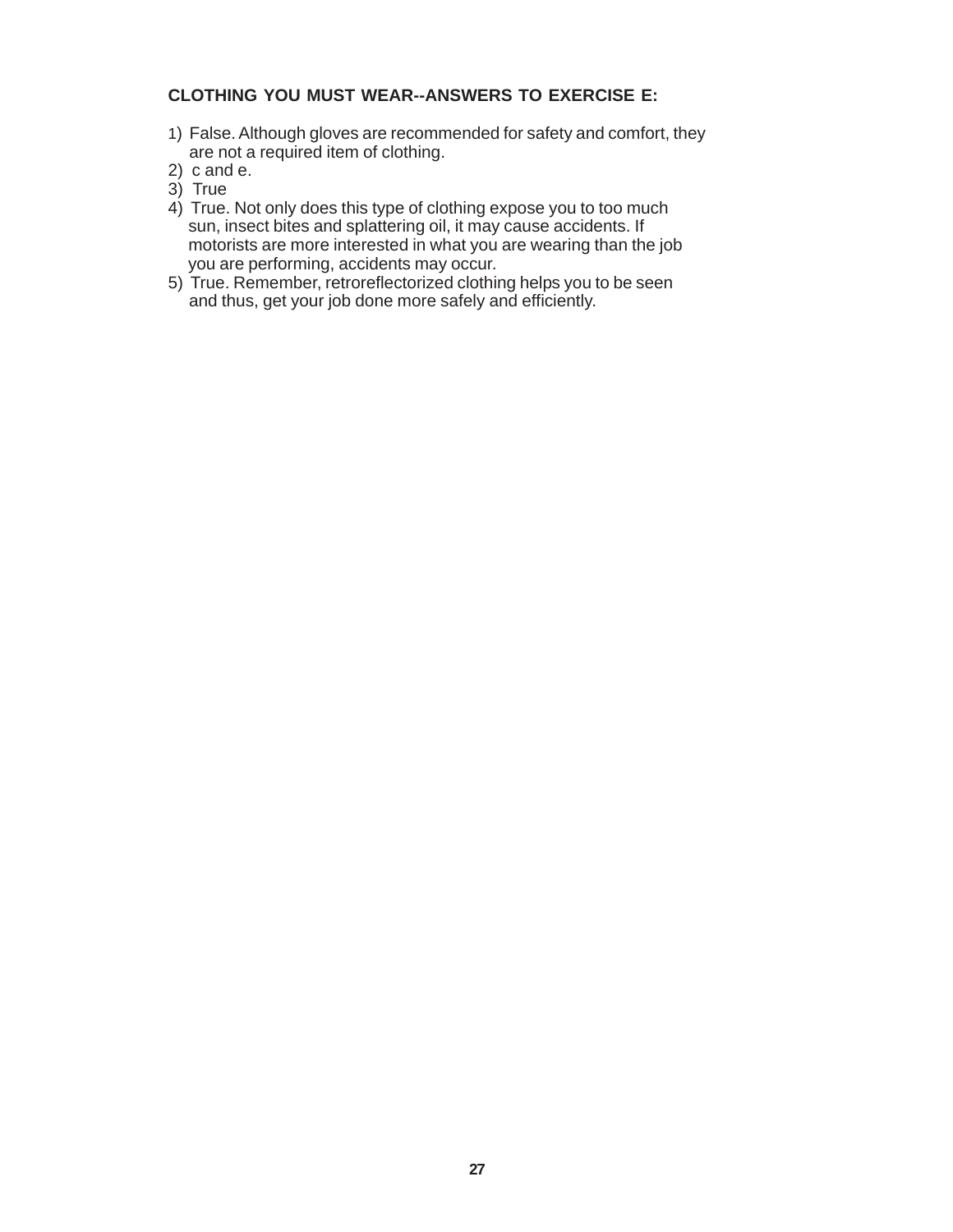# **SECTION F**

### **YOUR JOB DUTIES**

You have some major responsibilities. They are:

- **Protecting yourself and your fellow employees from the motoring public;**
- **Protecting the public from construction dangers:**
- Guiding traffic efficiently through a work area.
- Using your skills and intelligence to accomplish the above goals.

However, as these are only your major responsibilities, you will have many duties or tasks to perform in order to obtain these goals. Let's look at some of the basic items you need to know about in order to do your job as a flagger efficiently and well.

| <u>Know</u><br><b>About</b><br><b>Traffic</b><br>Regula-<br>tions   | First you will need to have a good working knowledge of normal traffic laws and<br>requiations, as well as the more technical duties you must know as a flagger. How-<br>ever, keep in mind that as a flagger you are not the "law." That is, you do not have the<br>LEGAL AUTHORITY that police officers have to regulate, control or direct traffic. Uniformed<br>police officers are responsible for traffic control in signalized intersections, not flaggers.<br>Flagger are not authorized to override a red light. While the traveling public SHOULD obey<br>your directions, and SHOULD treat you with respect, you do not have the same kinds of<br>legal recourse (ticketing, arresting) that police officers have.                                                                                                                 |  |  |  |  |  |
|---------------------------------------------------------------------|-----------------------------------------------------------------------------------------------------------------------------------------------------------------------------------------------------------------------------------------------------------------------------------------------------------------------------------------------------------------------------------------------------------------------------------------------------------------------------------------------------------------------------------------------------------------------------------------------------------------------------------------------------------------------------------------------------------------------------------------------------------------------------------------------------------------------------------------------|--|--|--|--|--|
| <u> Flag-</u><br>ging<br>Tech-<br>niques                            | Second, you should be aware of all--and be able to use all--the flagging tech-<br>niques you can use on your job. This includes not only the actual flagging move-<br>ments, but also equipment you will be using--such as the different signs, and<br>traffic control devices.                                                                                                                                                                                                                                                                                                                                                                                                                                                                                                                                                               |  |  |  |  |  |
| Dress-<br>ing For the<br><u>Job</u>                                 | Third, you should know how to dress appropriately for the job. This is for safety<br>and visibility reasons and for overall consistency so that your authority is not<br>questioned.                                                                                                                                                                                                                                                                                                                                                                                                                                                                                                                                                                                                                                                          |  |  |  |  |  |
| <u> The </u><br><b>Construc-</b><br><u>tion</u><br><b>Situation</b> | You must also know about the situation you will be working in. Remember, sometimes you<br>will be the only link that the motoring public may have with the construction area and crew.<br>Thus, you must be able to answer questions intelligently when asked. You should<br>know what kind of construction work is being done. Is it routine and quick road main-<br>tenance? Is major construction involved? Are traffic hazards present, such as road ob-<br>stacles, fresh oil? How long will the work take? Will the delay for the motorists be short or<br>long? If you are going to stop traffic for any length of time, you should be able to provide<br>waiting motorists with accurate information. If there is a detour route involved, you should<br>be able to give directions to motorists who may be unfamiliar with the area. |  |  |  |  |  |
| <b>Flaggers</b><br>and Public<br><b>Relations</b>                   | In light of your role as the public's link with the construction job, you must ALWAYS see<br>yourself as a sort of public relations person. You should be polite, answer ques-<br>tions to the best of your knowledge and make every attempt to help the traveling<br><b>public.</b> Remember, your slowing or stopping traffic may be frustrating to those motorists<br>who are in a hurry, or who do not understand what is going on in the area. You may need<br>to explain what is going on, and how long it will take, and the hazards that are to be<br>expected to any one who asks. Remember, a smile and a polite answer will go a long way<br>in making the public more comfortable and less frustrated.                                                                                                                            |  |  |  |  |  |
| <b>Always Be</b><br>Aware                                           | Because a flagger is responsible for the safety of many lives, you must always be alert.<br>Do not relax on the job or, sit on the ground, because these actions make you less<br>visible and less able to perform your role as a traffic and safety monitor. In addition,<br>these things may very well put YOU in danger! An inattentive flagger cannot respond quickly<br>to an emergency situation. Thus, ALWAYS BE ON YOUR GUARD, NEVER LEAVE YOUR                                                                                                                                                                                                                                                                                                                                                                                       |  |  |  |  |  |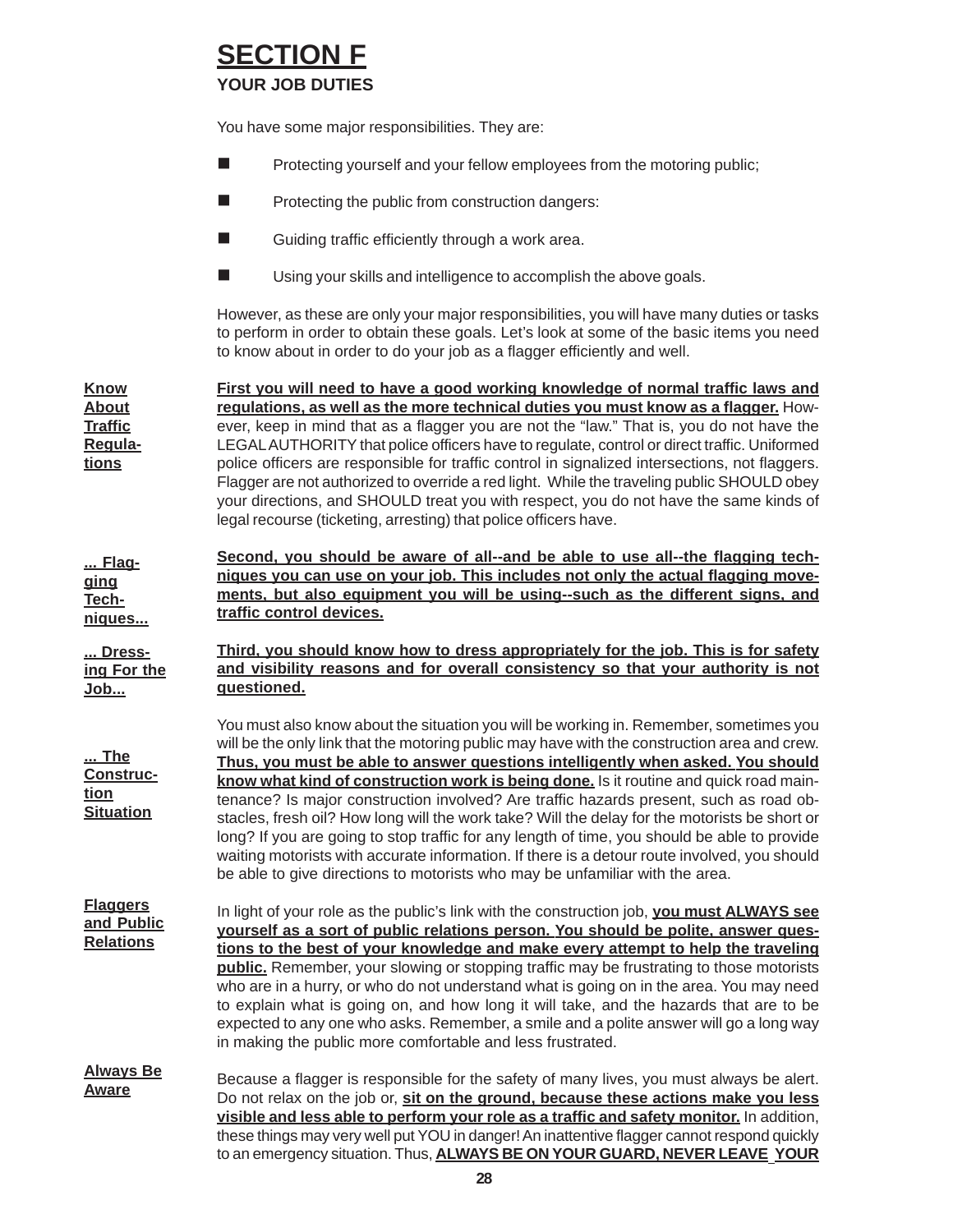|                                                   | <b>FLAGGING STATION UNTIL YOU ARE RELIEVED BY ANOTHER TRAINED FLAGGER.</b><br>A trained flagger is someone who has a good knowledge of the flagging functions and who<br>is capable of handling the job. It does not mean the closest person to your stand. The job<br>is too important to give to an inexperienced, untrained person.                                                                                                                                                                                                                                                                                                                                                                                                                                                                                                                                                                                                          |  |  |  |  |
|---------------------------------------------------|-------------------------------------------------------------------------------------------------------------------------------------------------------------------------------------------------------------------------------------------------------------------------------------------------------------------------------------------------------------------------------------------------------------------------------------------------------------------------------------------------------------------------------------------------------------------------------------------------------------------------------------------------------------------------------------------------------------------------------------------------------------------------------------------------------------------------------------------------------------------------------------------------------------------------------------------------|--|--|--|--|
| $$ of<br><b>Weather</b>                           | You must also know your weather conditions and the impact it will have on your situation.<br>Although many construction crews do not work in adverse weather conditions<br>such as snow, heavy fog or rain, you MUST know how to perform your job duties<br>under these conditions. It will take drivers longer to stop or slow down on wet or icy<br>pavement. Thus, keep this factor in mind.                                                                                                                                                                                                                                                                                                                                                                                                                                                                                                                                                 |  |  |  |  |
| <u> and</u><br><b>Traffic</b><br><b>Patterns</b>  | You must know the traffic conditions. As a flagger, you may be working on busy high-<br>speed highways; you may be working on rural country roads; or you may be working on<br>single-lane roads. In short, the speed and volume of the traffic, as well as the type of<br>roadway may very well make a huge difference in your job. Be aware!                                                                                                                                                                                                                                                                                                                                                                                                                                                                                                                                                                                                  |  |  |  |  |
|                                                   | <b>HOW YOU SHOULD ACT ON THE JOB</b>                                                                                                                                                                                                                                                                                                                                                                                                                                                                                                                                                                                                                                                                                                                                                                                                                                                                                                            |  |  |  |  |
|                                                   | As a flagger, you will serve as the construction project's main link with the public. The way<br>you conduct yourself on the job should reflect well on the construction project as a whole.<br>How should you act?                                                                                                                                                                                                                                                                                                                                                                                                                                                                                                                                                                                                                                                                                                                             |  |  |  |  |
| <b>Inform</b><br><b>Drivers</b><br><b>Briefly</b> | When dealing with the traveling public, you should always be calm, courteous and polite.<br>Speak in a low tone of voice--don't shout at drivers. Smile--you can brighten someone's<br>day, or lessen the frustration of a long delay at the worksite.<br>Always briefly inform the first driver of a line of cars of the situation at hand. Give<br>this driver information about the job--what is going on and how long the delay is<br>expected to be. Answer any questions from other motorists as best you can.                                                                                                                                                                                                                                                                                                                                                                                                                            |  |  |  |  |
| <b>Stay</b><br><b>Visible</b>                     | Never lean on cars waiting in line. This makes you look as if you are not doing your<br>duty. It can also keep you from being seen. If you aren't visible, you'll find it very hard to<br>get your job done.                                                                                                                                                                                                                                                                                                                                                                                                                                                                                                                                                                                                                                                                                                                                    |  |  |  |  |
| Don't<br><b>Arque</b>                             | Don't become involved in heated discussions with motorists. In the same light,<br>don't become involved in long drawn-out conversations with motorists. Remember, a brief,<br>polite explanation will generally handle any situation.                                                                                                                                                                                                                                                                                                                                                                                                                                                                                                                                                                                                                                                                                                           |  |  |  |  |
| <b>Control</b><br>and Direct                      | Be firm--you have the authority to control and regulate traffic around or through<br>worksites-you must exercise this authority firmly. If you joke around with motorists<br>or make them think your job is not important, you will not be taken seriously, and acci-<br>dents may occur. Thus, be courteous and polite, but also be firm. Put yourself in the place<br>of the motorists and treat them in the same manner which you would like to be treated.                                                                                                                                                                                                                                                                                                                                                                                                                                                                                  |  |  |  |  |
| <b>Handling</b><br><b>Problems</b>                | If, however, you find yourself in a position where a careless or erratic driver does<br>not obey your commands, such as a driver refusing to slow down to a reasonable<br>speed to pass through a project site, try to get the license number of the vehicle. If<br>you can't read the license number, be sure to get the make and color of the vehicle<br>and if possible, a description of the driver. You can report this information to your<br>supervisor later. Someone else will be responsible for handling the situation. However, if<br>you find a motorist does not obey you and places the work crew in a dangerous situation,<br>try to warn the crew. Some flaggers may be equipped with radios, loud whistles, or air horns<br>so that they can alert crew members and possibly prevent dangerous situations. How-<br>ever, use your head--do not chase a car on foot. And, do not try to hit a car with your<br>paddle or sign. |  |  |  |  |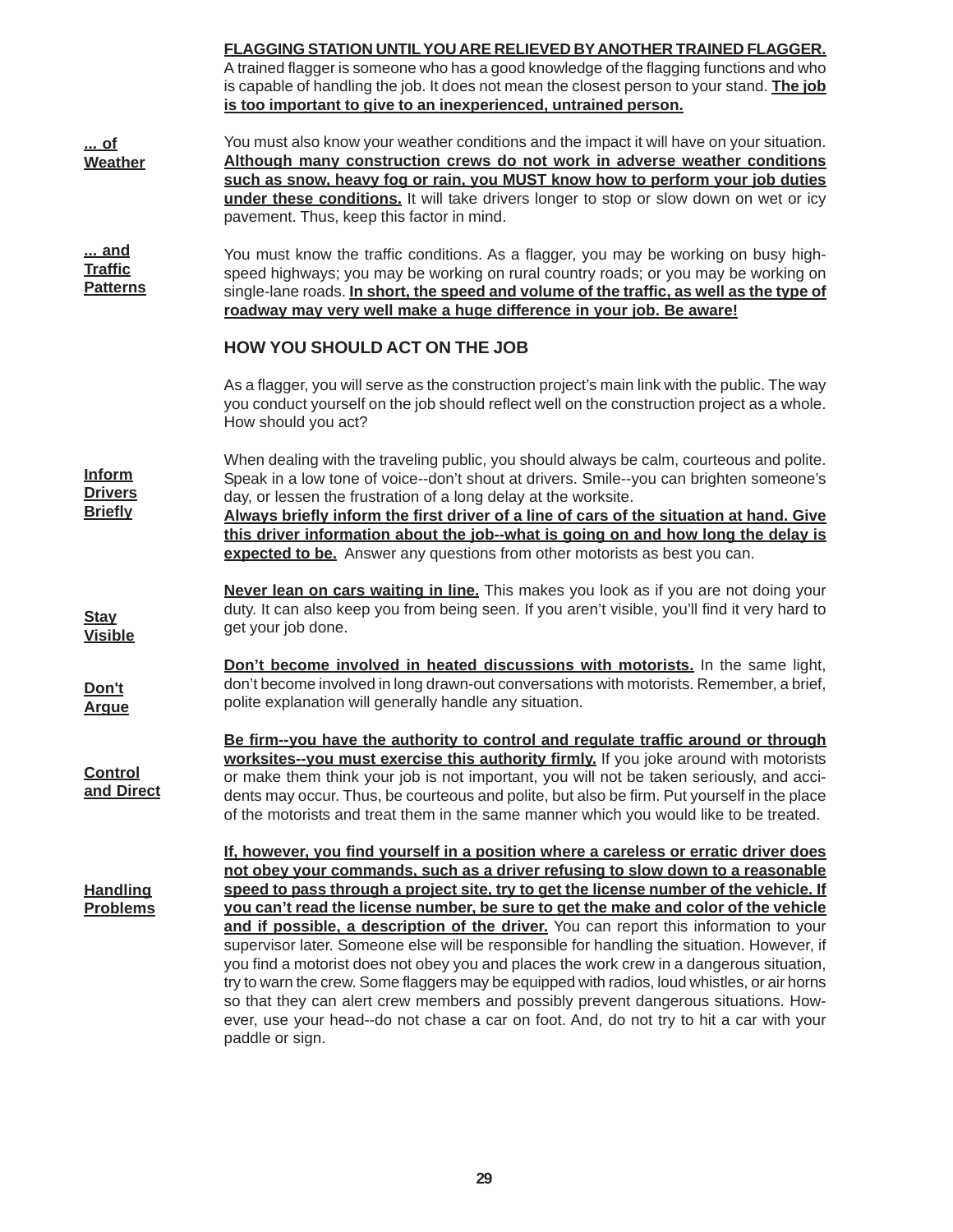#### **EMERGENCY VEHICLES:**

**Alert the Crew**

At times you may have emergency vehicles--fire trucks or ambulances, for example, trying to pass through your area at high speeds. You should try to warn these vehicles as you would any other driver of the construction situation ahead. It is, however, up to the driver of the emergency vehicle to decide whether or not to slow down. **If the emergency vehicle passes in spite of your warning or flagging efforts, you should try to alert the crew ahead.** If you have a radio, whistle, or air horn use it. However, you should not leave your station. Remember, behind the emergency vehicle will be other cars and trucks who will NEED to be controlled. Thus, use your COMMON SENSE and GOOD JUDGMENT when you become involved with fast moving emergency vehicles.

**Public Relations Are Vital**

Finally, always be alert--ALWAYS BE ON YOUR GUARD. Never become lazy on the job. You should know that you may spend long, hot, or cold days on the road. You may become tired and irritable. However, don't ever take this out on the public or your fellow workers. They may be just as tired, irritable or frustrated as you are, and this may lead to flaring tempers and a possible fight.

**Always remember that you are the public relations person for the construction project. So, act the part--be kind, courteous and polite.** Try to give the driver of the first car in line a brief explanation of the situation. Answer any questions from motorists politely and with a smile. If you can get them on their way safely, in comfort and well informed, you will be doing a great job.

#### **YOUR FLAGGING STATION**

One of the most important things you must know before you actually learn to flag is where your flagging station will be. Generally, you will find that the person who is responsible for traffic safety and control will be able to help you determine where you will stand.

Your flagging station is important for these reasons:

- You must be positioned so that you are clearly visible to oncoming traffic. This will help you control and direct traffic, as well as ensure your safety on the job.
- You must be stationed far enough ahead of the work site so that cars and even heavily loaded trucks can slow down enough to stop.
- $\blacksquare$  You must be close enough to the work being done to protect your fellow workers.

How will you do this? How far away from the work should you be? A lot of this depends on the road conditions--the speed of the traffic and the volume or number of cars and trucks traveling on the road. While you will not be responsible for figuring out exactly where you should stand, you should have some idea of the factors involved in choosing a good place to stand. And, once you have found the correct place to use for a flagging station, there are other requirements you should know about. Let's look at this now.

To be an effective flagger, you MUST stand where you can be seen. **Do NOT stand in the shade, behind a rock or next to a car. Do not park your own car near your flagging station. CDOT recommends personal vehicles be 200 feet away. Do NOT stand just over the crest of a hill or just around a curve in a road. In addition, always take a quick look around to make sure your clothing contrasts with the background.** Then, ask yourself can I be seen? Is there anything which will hide me from the view of either the passing motorists or the work crew? Am I so close to the work crew that cars and trucks will not have time to slow down before entering the area? How fast are the cars and trucks coming? If you feel you are not visible to cars, or that you may be too close to the work area

#### **Be Visible**

#### **WHERE TO STAND**

**Factors to Consider**

**30**

and cars are coming at too great a speed to stop--tell your supervisor.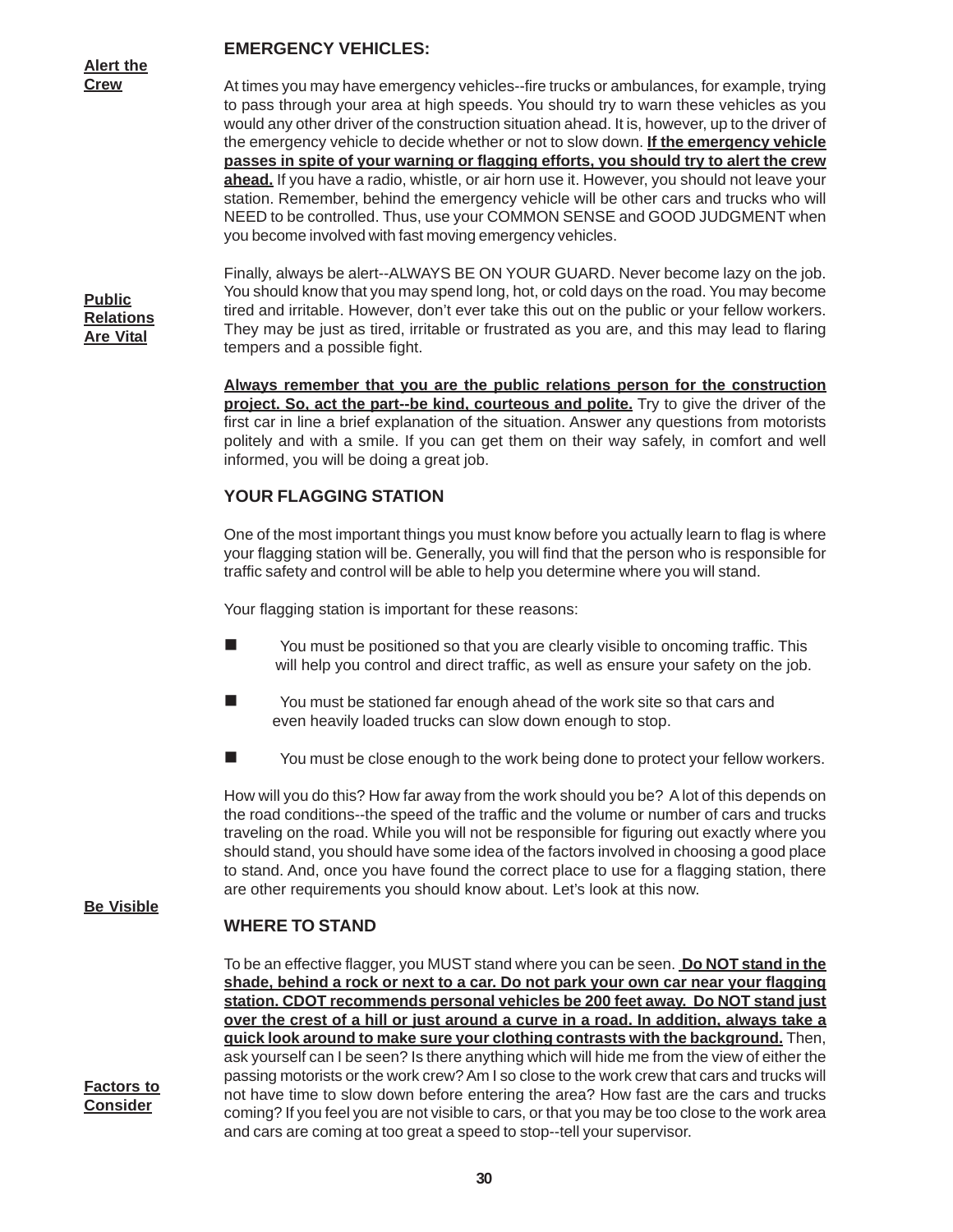There are other factors which may make a difference as to where you should stand. **If you are working a project in an urban area, for example, in downtown Denver, you will probably be closer to the work crew than if you were working on Interstate 25.** Why? Because cars and trucks traveling in an urban situation will generally be going much slower and thus be able to slow down or stop faster than cars traveling on a higher speed roadway.

Be sure that the cars and trucks, no matter where you are standing, have enough room to stop. This generally can be explained by looking at the stopping distances chart which is provided below. Be sure you read and understand the stopping distance chart. In addition, when trying to figure out how long it will take a truck to stop, you should always assume that the truck is fully and heavily loaded. And, a heavily loaded truck will take a greater amount of distance and time to stop. This is especially true if the truck is traveling down a hill or steep grade.

| SPEED (MPH) | <b>SPEED (FPS)</b> | <b>Stopping Sight</b><br><b>Distance</b> | <b>SPEED AND STOPPING DISTANCES</b> |
|-------------|--------------------|------------------------------------------|-------------------------------------|
| 20          | 29                 | 115                                      |                                     |
| 25          | 37                 | 155                                      |                                     |
| 30          | 44                 | 200                                      |                                     |
| 35          | 51                 | 250                                      |                                     |
| 40          | 59                 | 305                                      |                                     |
| 45          | 66                 | 360                                      |                                     |
| 50          | 73                 | 425                                      |                                     |
| 55          | 81                 | 495                                      |                                     |
| 60          | 88                 | 570                                      |                                     |
| 65          | 95                 | 645                                      |                                     |
| 70          | 103                | 730                                      |                                     |
| 75          | 110                | 820                                      |                                     |

**Generally speaking, you should always stand on the shoulder which is NEXT to the lane of traffic you will be directing. Do not stand IN THE TRAVELED OR OPEN LANE.** That is the fastest way to get struck by a moving vehicle. Also, do not stand so far OFF the shoulder that you cannot be seen by the oncoming cars. **If a traffic lane has been barricaded or blocked--then you may stand in that lane.**

#### **CURVES:**

**Curves are Dangerous**

**Where to Stand**

> You read earlier about not standing just over the crest of a hill. In addition, you should never stand on the blind side of a curve. Up and down "dips" like hills are known as "VERTICAL CURVES." As you know, when you are in a car, you never pass on a curve. Why? Because you can't see what is coming the other way. This is also the reason why you should never stand on a curve--either horizontal or vertical--where you can't be seen. **If you do stand just over the crest of a hill or on the back side of a curve, cars will not be able to see you far enough in advance to stop. And, if one car is able to stop in time, what about the car right behind him?** He will come around a curve and probably run right into the rear of the first car.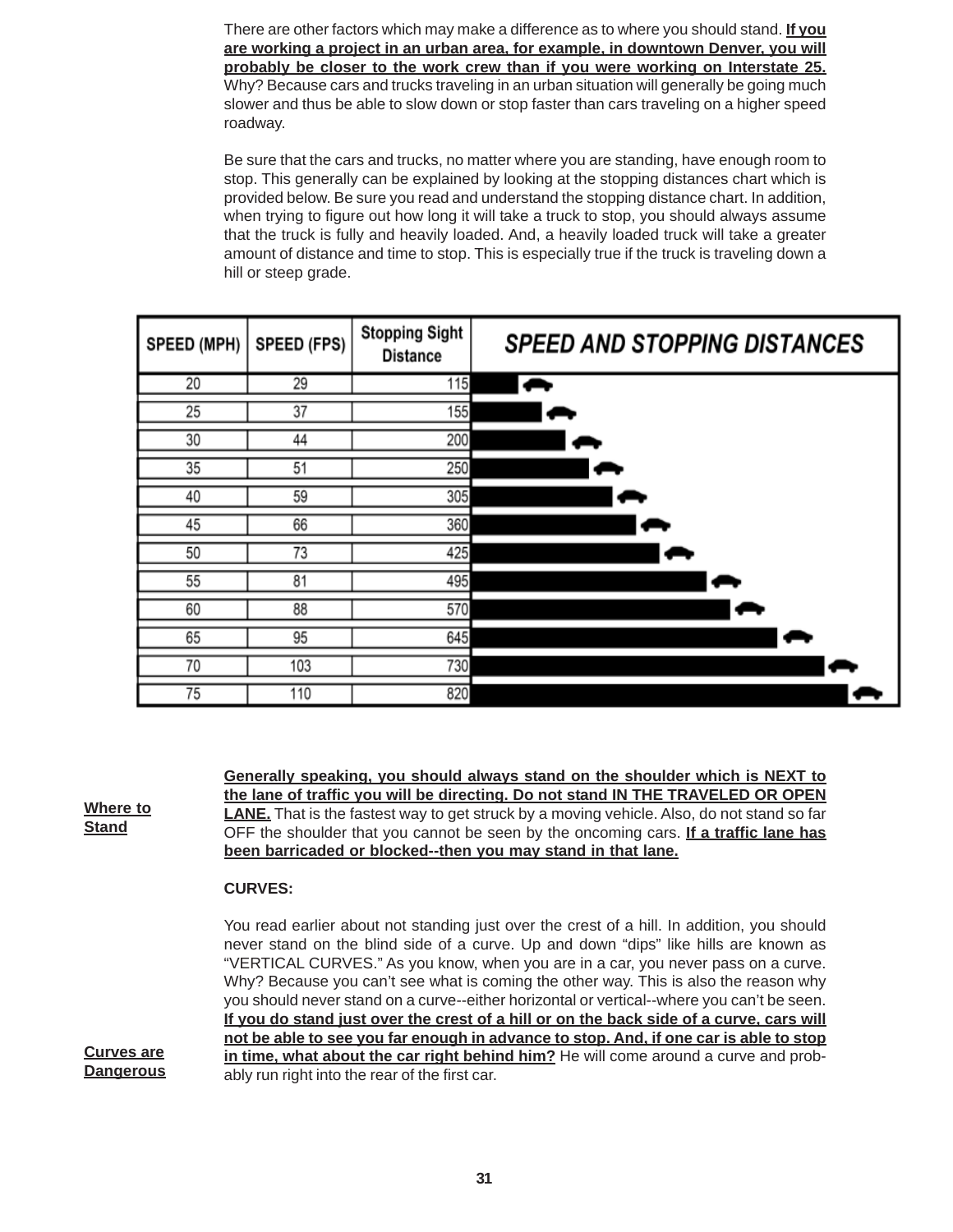As you can see, standing where you can't be seen can cause accidents. Accidents where you and your fellow workers or innocent drivers may be the victims. Also, when you get to your assigned position, look around to make sure you have an emergency escape route to use if necessary.

#### **FLAGGING AT NIGHT**

Nighttime flagging can be a very dangerous situation. However, if you learn about what you should and should not do at night, then you can assure yourself and the crew of safe operations. As you may know, a lot of maintenance and construction work is done at night when there are fewer cars on the road. Here are a few things you should always remember.

- ALWAYS WEAR RETROREFLECTORIZED HARD HATS AND VESTS. You must be sure to do this--it may be one of the only ways you can keep yourself from being involved in an accident.
- **E** ALWAYS HAVE RETROREFLECTORIZED TOOLS--such as flashlights, lighted wands, paddles and signs.

In addition, at night, your flag station SHALL ALWAYS BE LIGHTED. The only exception is in case of an emergency. Your supervisor will generally be responsible for making sure that your station is lighted. DO NOT FLAG AT A STATION WHICH IS NOT LIGHTED. Why? Even with retroreflectorized clothing and equipment, you may not be visible to traffic--especially if it is foggy or raining, or even snowing. The lighting devices must not shine into the eyes of the drivers. If they do, they may temporarily blind the drivers, causing them to either hit you or lose control of the car and drive into the construction site. However, you should be aware that you will not be responsible for setting up the lighting at your station. You may, however, be asked to help. But you should know enough about the lighting system, so that you can bring up a potential problem, should one arise.

#### **A FEW TIPS:**

There are a couple of other rules you should understand.

- **NEVER mingle with the work crew while you are on the job.** The public won't know if you are a flagger or not. You can't expect them to pick the flagger out of a group of people who are all dressed alike. Thus, stand alone and well away from the crew.
- **Remember, DO NOT LEAVE your flagging station unless you are relieved by a trained, appropriately dressed flagger.** Your job is much too important to let just anybody handle the duties.

#### **Always have an escape route in mind.**

Finally, no matter where your flagging position may be, there should ALWAYS be advance warning signs to alert motorists to your presence. Thus, flagging stations must always be protected by advance warning signs. If signs have not been placed, be sure to alert your supervisor to this fact.

The most important thing you should remember about your flagging position and your job is to USE YOUR HEAD. Don't get caught in a potentially hazardous situation. If you have questions or doubts about your assigned position, be sure to tell your supervisor. If you don't the loss may not only be in property, but in lives.

You now have learned about what you should wear, where you should stand and how you should act on the job, as well as many other things. Now you will learn HOW to actually flag. But before you get into that subject, complete the following review exercise. Remember if you miss any questions, you should go back and reread the material.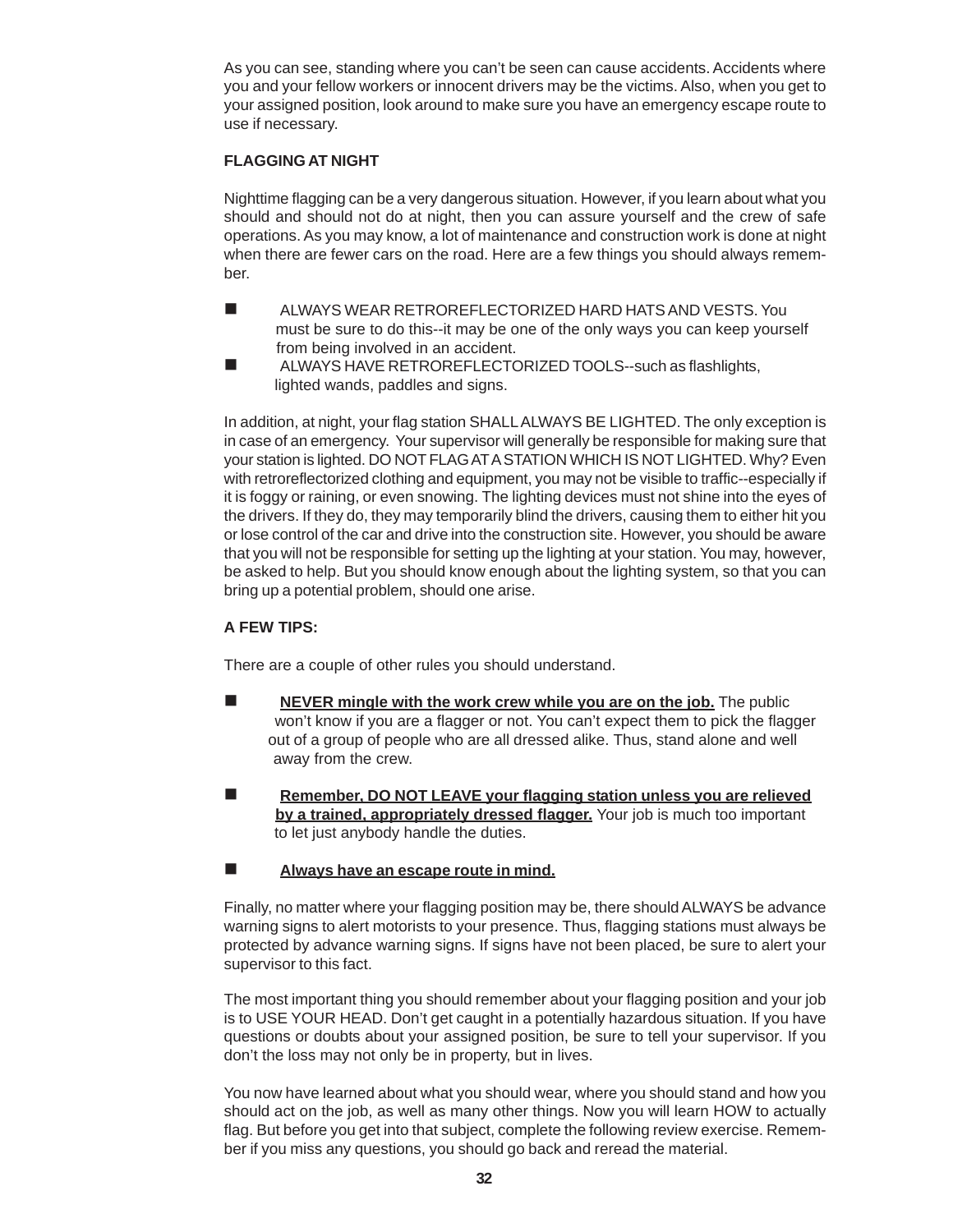#### **WHERE TO STAND--EXERCISE F:**

(Please record your answers on a separate sheet of paper. Answers are on next page.)

- 1) You should always stand:
	- a) On the curve in the road
	- b) Just over the crest of a hill
	- c) Where you can be seen
- 2) Which of the following should you not do as a flagger on duty:
	- a) Indulge in idle conversation with your co-workers
	- b) Stand with a group of people
	- c) Recline or sit on the ground to flag
	- d) Turn your back on traffic
	- e) all of the above
- 3) True or false? You should always stand on the shoulder of the road or in a properly marked off area.
- 4) True or false? You should always face the traffic you are attempting to control?
- 5) True or false? If you need to take a break, or stretch your legs, it's OK to leave your flag station if there are no cars coming.
- 6) True or false? If you must leave your flag station, you should make sure that a trained and properly dressed flagger is there to relieve you.
- 7) True or false? You should always stand exactly 300 feet from the construction site.
- 8) True or false? You will never be expected to make decisions on the job.
- 9) True or false? Your flag station will depend on several factors, such as where the construction is being done, how fast traffic is coming, how high the volume of traffic is and the type of construction being performed.
- 10) True or false? You should always stand alone.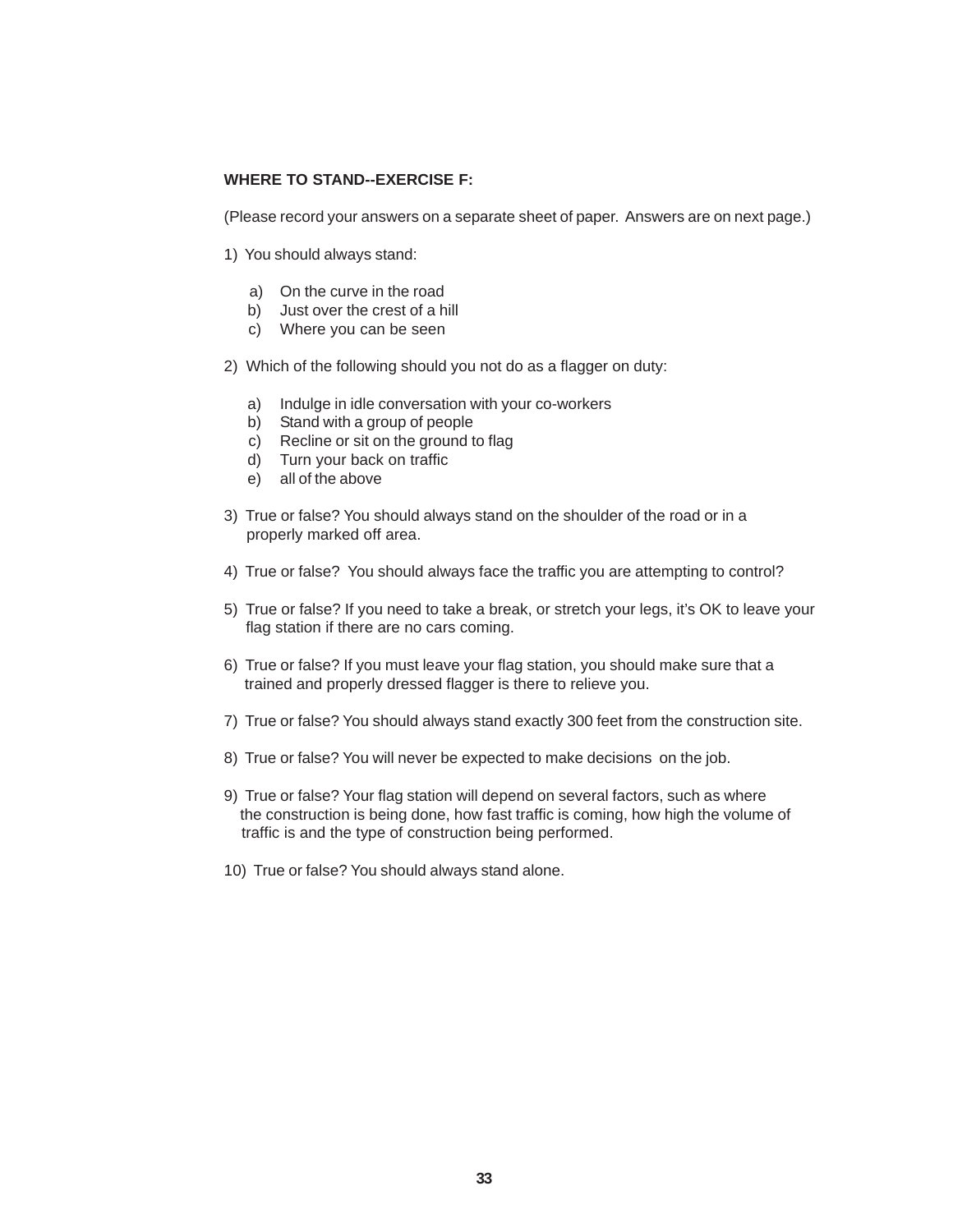#### **WHERE TO STAND--ANSWERS TO EXERCISE F:**

- 1) c
- $2)$  e
- 3) True
- 4) True
- 5) False. You should never leave your station unless you are relieved by a trained flagger.
- 6) True
- 7) False. Your supervisor will help you decide where you will stand. There are no hard and fast rules concerning where you must stand. You must stand far enough away from the work area so that cars and trucks can slow down or stop before they reach the area. And, you must stand near enough to the work area to protect those on the site.
- 8) False. You will be expected to use your head in all situations.
- 9) True. And, there may be other factors involved. This is why the traffic control supervisor or someone else in a position of authority will help assign you your flagging station.
- 10) True. However, there may be situations when you are paired with another flagger who will stand across a roadway, or even in advance of you. This is not considered to be standing with you.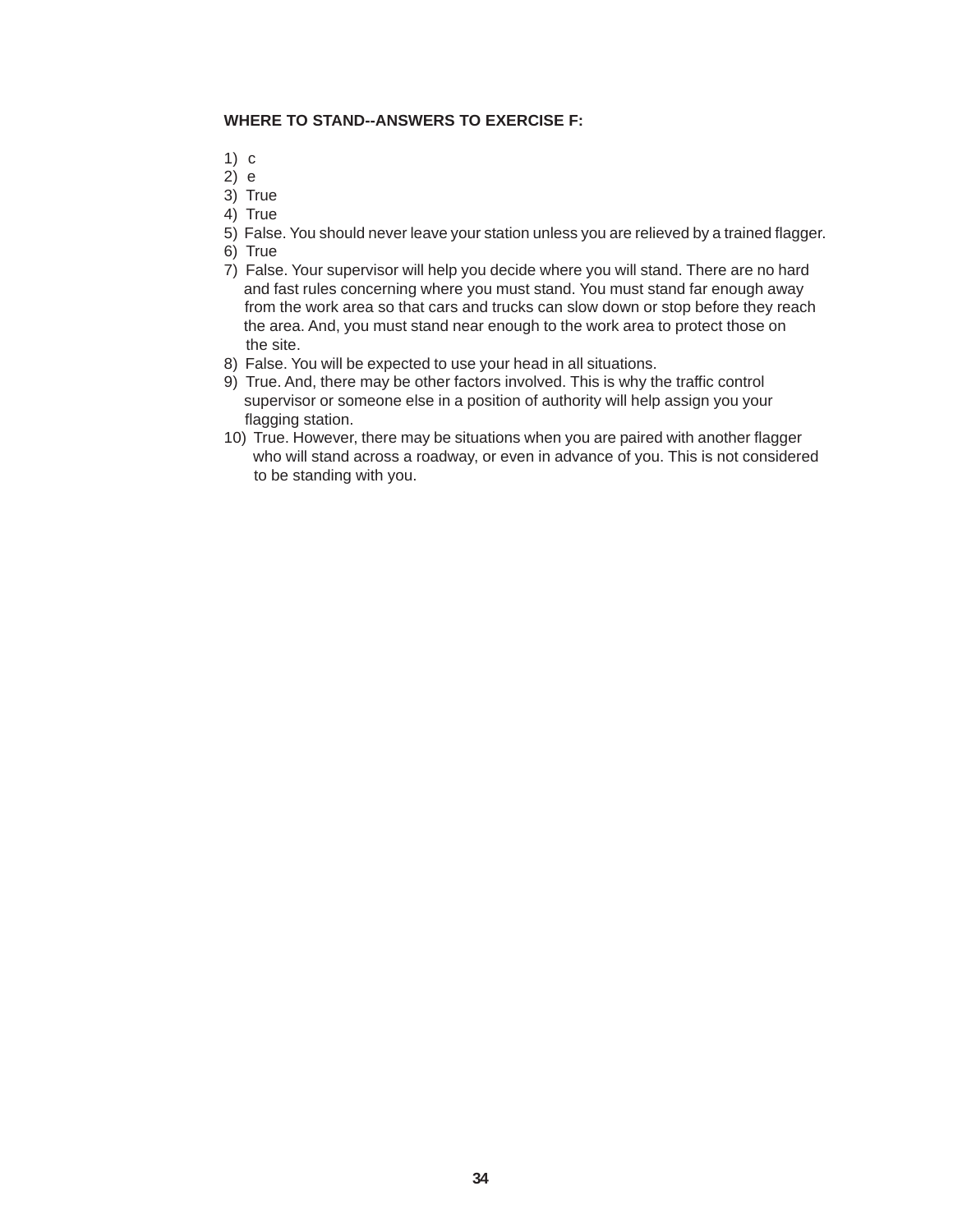# **SECTION G**

**HOW TO FLAG**

There are three basic flagging functions that you will be performing. You will be:

- **Stopping traffic.**
- $\blacksquare$  Releasing traffic which has been stopped.
- Slowing traffic.

Each of these functions will be performed differently. And there are different procedures for day and night time flagging. Let's look a how you will do each of these functions.

#### **DAYTIME FLAGGING**

#### **TO STOP TRAFFIC**

**Maintain Eye Contact Hold Paddles Straight Make sure the paddle sign is held straight up--not leaning to the right or to the left. Do not wave your STOP/SLOW paddle.** Make sure that the front of the "STOP" side is directly facing traffic. This way, the sign will be visible to motorists. When traffic approaches hold out your free hand/arm, above shoulder level, with your palm facing traffic. This is a standard "STOP" hand signal. **IT IS VERY IMPORTANT** that you attempt to catch the driver's eye. It will help him become more aware of what you are doing. Keep your position, and maintain eye contact until the driver comes to a complete stop. Be firm! Make sure that the driver sees you.

**Move to Center After the first vehicle has stopped, move to a clearly visible position near the center of the roadway or the left of the traveled lane.** Be sure that you don't move directly into traffic which may be coming the other way. Do not stand directly in front of the car you have just stopped. Remain in your "STOP" position until it is time to release your traffic to travel through the area.



#### **TO RELEASE TRAFFIC**

**Show "Slow" Sign**

When it is safe to let traffic proceed, you should move to the right of traffic and stand directly facing the traffic flow. Only then turn the "STOP/SLOW" paddle to "SLOW". Using **slow** arm movements, motion for the traffic to proceed.

**35**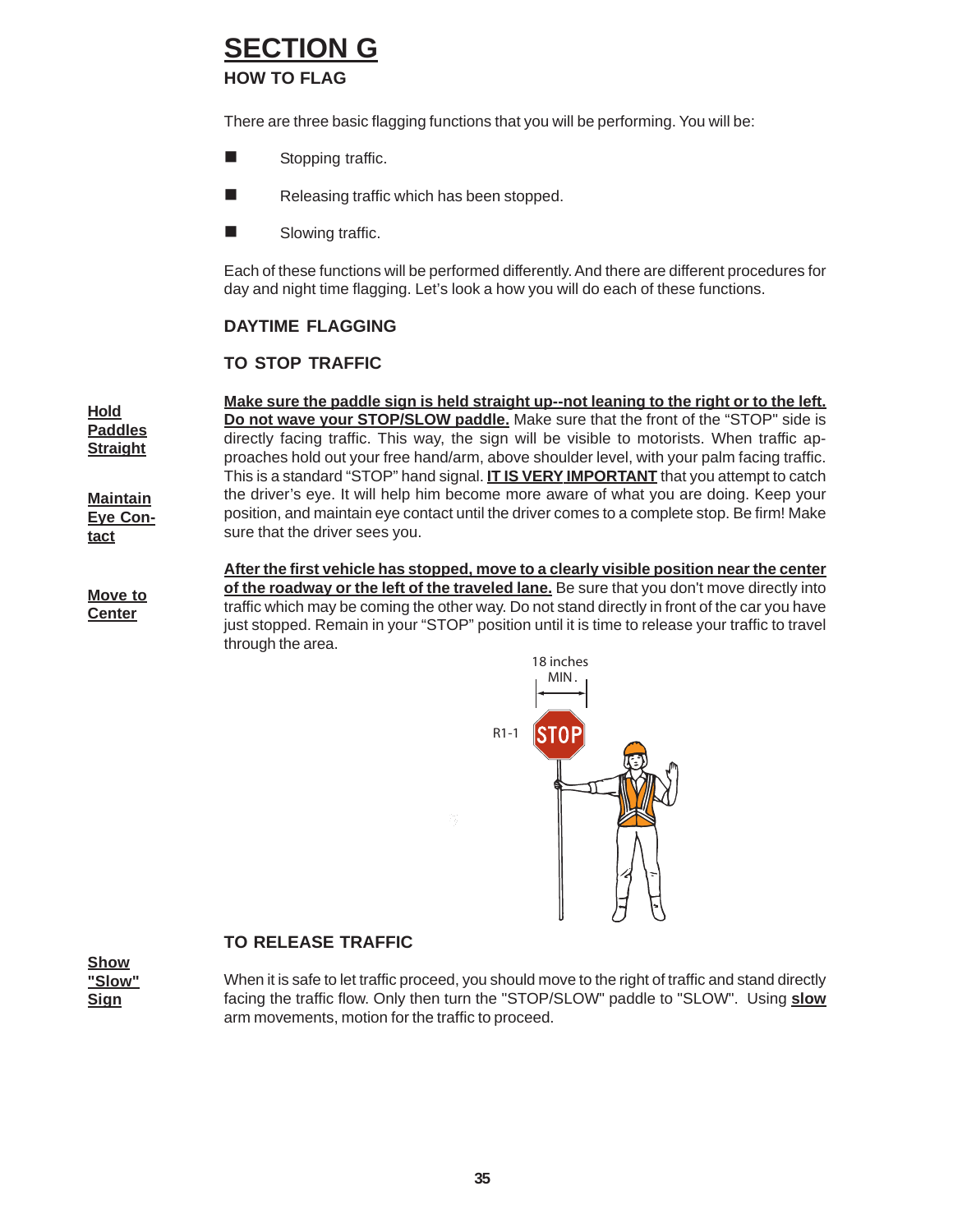

#### **TO SLOW TRAFFIC**

**Hand Signals**

Face the traffic and hold the paddle upright just as you would to stop traffic. **Be sure that the "SLOW" portion of the paddle is facing traffic. If you need to emphasize your position, raise and lower your free arm slowly in front of you, with your palm parallel to the ground.** Be sure to make eye contact with each driver. If you are only trying to warn or alert traffic to the construction ahead, but do not need to slow the speed of the cars greatly, stand in your position on the side of the road, or in a barricaded lane facing traffic and display the "SLOW" side of your paddle



#### **NIGHT TIME FLAGGING**

As you have read, night time flagging is a whole different ball game. **Remember, everything that you use, vests, hard hats, paddles or signs must be retroreflectorized. In addition, your flagging stand shall also be lighted.** Thus, before you step out to perform your duties at night, make a quick check to be sure all of your equipment and required clothing is either retroreflectorized or has retroreflective tape on it. Also be certain that your retroreflectorized material can still be seen if it becomes wet. In addition, it is a good idea to wear light colored clothes under your vest at night. This will help you to be seen easily.

#### **TO STOP TRAFFIC:**

Be sure that your flag station is lighted. Then, stand on the shoulder of the road or barricaded area facing traffic. Hold the paddle sign as you have learned for daytime flagging. You may hold your free arm out, palm facing traffic to emphasize your motion.

**If you are using a flashlight or wand, hold it in your free hand, with your arm in a horizontal position. Your arm should be about shoulder high.** (Be sure that if you have a flashlight, that the proper 6 inch red cone has been attached.) Slowly swing the flashlight or other lighted materials in a sweeping motion across your body. Do not swing the flashlight over your head. Keep your movements slow and deliberate and never swing the flashlight or wand above your shoulder.

**Reflectorized Equipment**

**Hold Flashlight Out**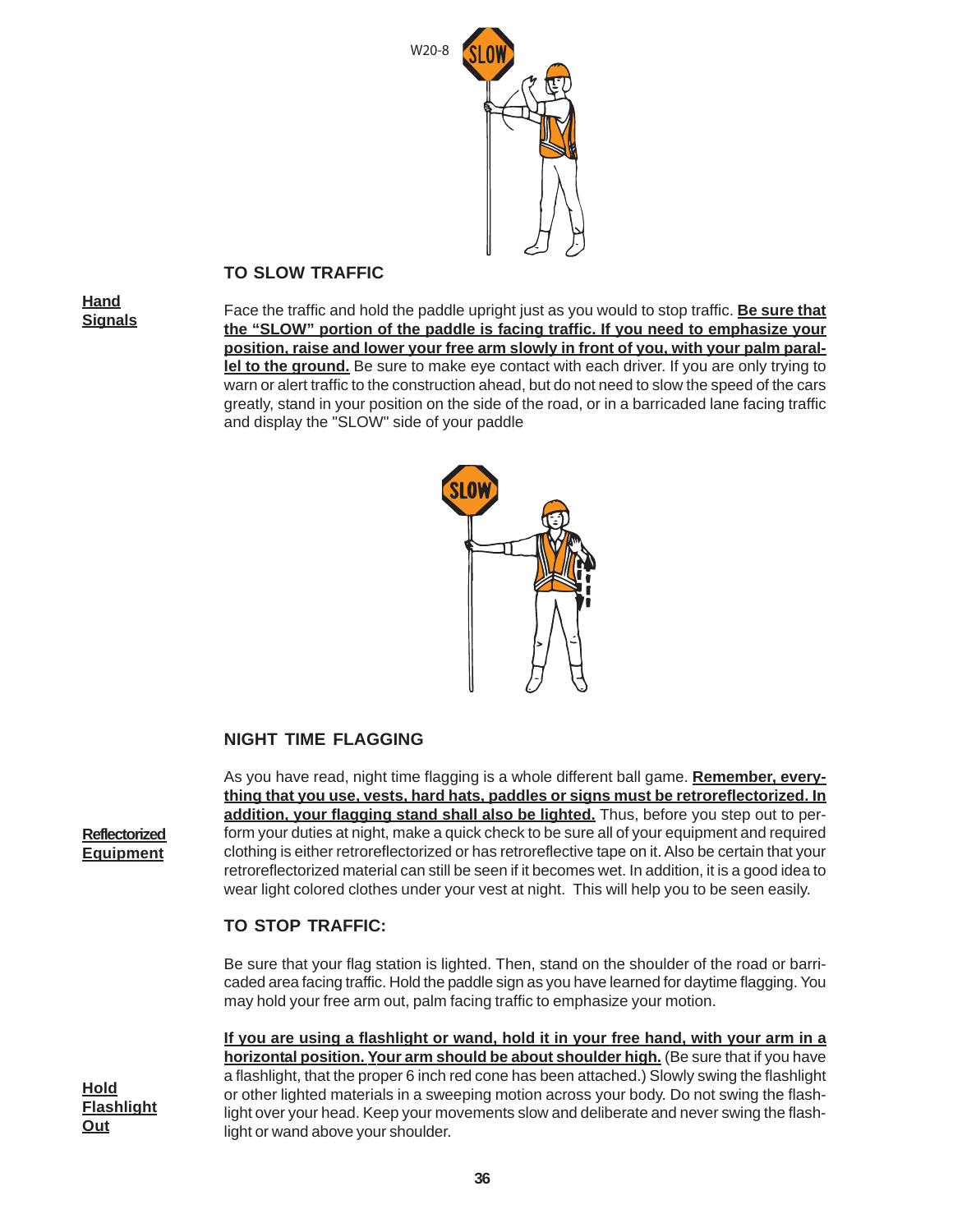#### **TO RELEASE TRAFFIC**

The signal you use to get traffic moving should be made by lowering your flashlight to your side, stand facing traffic and motion drivers ahead with a slow, sweeping motion of your flashlight or wand.

#### **Lower the Flashlight**

#### **TO SLOW TRAFFIC**

Stand in your lighted flag station, either on the shoulder of the road or in a clearly barricaded or marked area. Using the "SLOW" side of the paddle sign, you will slow traffic just as you have learned earlier. **Using a flashlight or wand, face the traffic, and slowly swing the light across your body, making sure that your arm does not swing above your shoulder.**

#### **USE OF FLAGS**

Flag use should be limited to emergency situations and at spot locations which can best be controlled by a single flagger. They may be used at night if retroreflectorized.

#### **TO STOP TRAFFIC**

#### **Hand Signals**

When you are allowed to use a flag to stop traffic, stand in a safe position either on the shoulder of the road or in a closed or barricaded lane. Face traffic and hold the flag out, about shoulder level so that it hangs into the edge of the traffic lane. **Make sure that the flag is fully extended, and not rolled up or crumpled.** Your palm should be facing the driver. This is a standard "stop" hand signal. Attempt to catch the driver's eye. Keep your position, and maintain eye contact until the driver comes to a complete stop. Be firm! Make sure that the driver sees you.

After the first vehicle has stopped, move to a clearly visible position near the center of the roadway or the left of the traveled lane. Be sure that you don't move directly into traffic which maybe coming the other way. And, do not stand directly in front of the car you have just stopped. Then remain in your "stop" position until it is time to release your traffic to travel through the area.

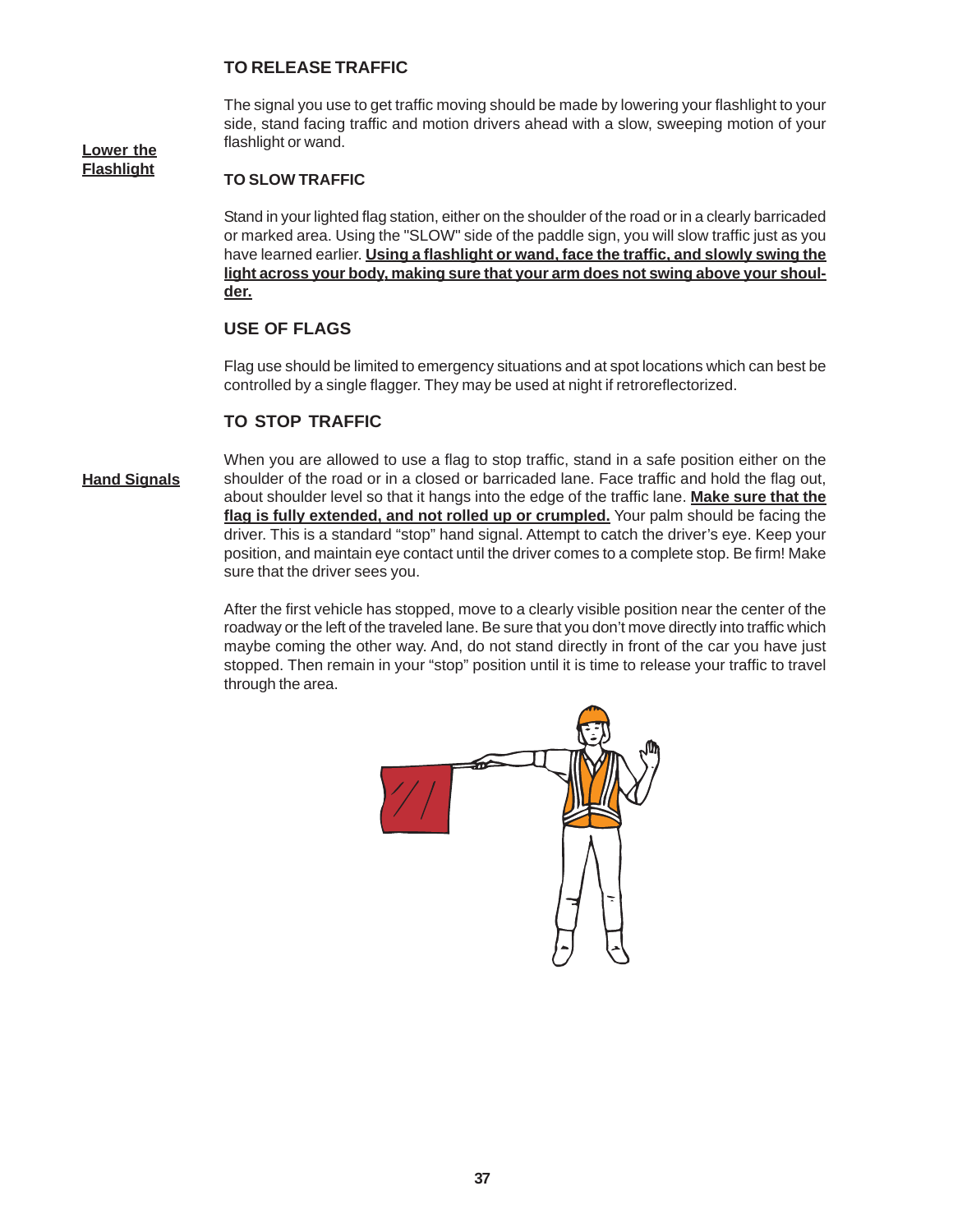#### **TO RELEASE TRAFFIC**

When it is safe to let traffic proceed, you should move back over to the right side of the lane of traffic. Stand parallel to the traffic. That means you will be facing the passenger's door on a car. Once on the shoulder of the road, put the flag down to your side, out of sight. **Then motion traffic to proceed with your free arm. Use slow deliberate movements of your arm.**



#### **TO SLOW TRAFFIC**

Stand on the shoulder or a barricaded lane facing traffic. Hold the flag in a horizontal position, about shoulder level, just as you did to stop traffic. **Then, slowly wave the flag in a sweeping motion, without raising your arm above the shoulder. Do not madly wave or swing the flag. Make sure your movements are slow and sure.** If you are only trying to warn or alert traffic to the construction ahead, but do not need to slow the speed of the cars greatly, stand in your position on the side of the road, or in a barricaded lane facing traffic and use the same procedures you would to slow traffic.

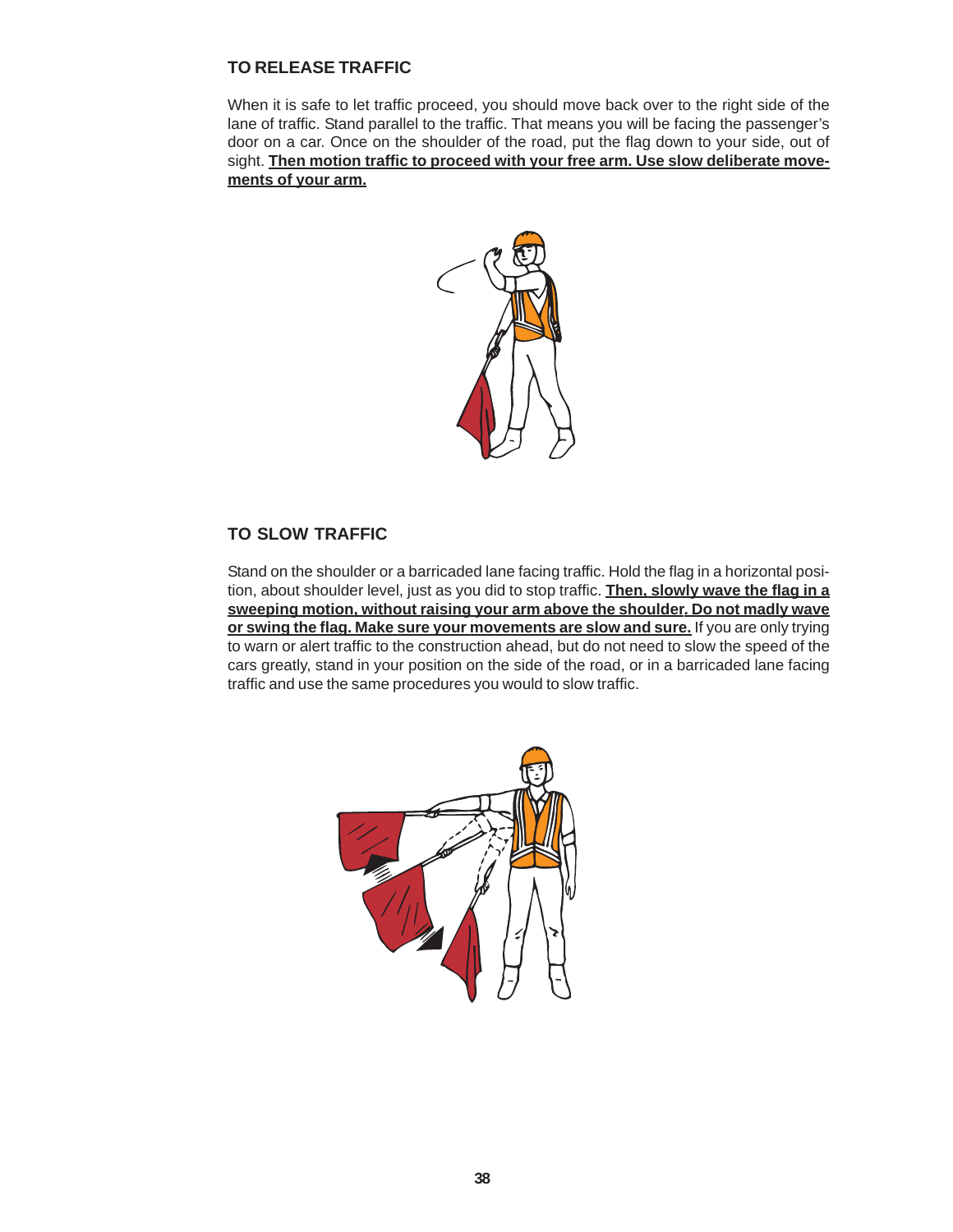#### **FLAGGING IN NIGHTTIME EMERGENCY SITUATIONS IN A NON-ILLUMINATED FLAGGER STATION**

When flagging in an emergency situation at night in a non-illuminated flagger station, a flagger may use a flashlight with a red glow cone to supplement the STOP/SLOW paddle or flag. When a flashlight is used for flagging in an emergency situation at night in a non-illuminated flagger station, the flagger shall hold the flashlight in the left hand, shall hold the paddle or flag in the right hand and shall use the flashlight in the following manner to control approaching road users:

- The flagger shall hold the flashlight with the left arm extended and pointed down toward the ground, and then shall slowly wave the flashlight in front of the body in a slow arc from left to right such that the arc reaches no farther than 45 degrees from vertical. **To Inform Road Users to Stop**
- The flagger shall point the flashlight at the vehicle's bumper, slowly aim the flashlight toward the open lane, then hold the flashlight in that position. The flagger shall not wave the flashlight. **To Inform Road Users to Proceed**
- The flagger shall point the flashlight toward oncoming traffic and quickly wave the flashlight in a figure eight motion. **To Alert or Slow Traffic**

#### **FLAGGING WITH AUTOMATIC FLAGGER ASSISTANCE DEVICES (AFADS)**

Only use AFADs in situations where there is only one lane of approaching traffic in the direction to be controlled and when. used at night, the AFAD location must be illuminated.

Because AFADs are not traffic control signals, they can not be used as a substitute for or a replacement for a continuously operating temporary traffic control signal.

AFADs should be located in advance of one-lane, two-way tapers and downstream from the point where approaching traffic is to stop in response to the device.

AFADs must be placed so that all of the signs and other items controlling traffic movement are readily visible to the driver of the initial approaching vehicle with advance warning signs alerting other approaching traffic to be prepared to stop.

An AFAD must be operated only by a flagger who has been trained on the operation of the AFAD. The flagger(s) operating the AFAD(s) must not leave the AFAD(s) unattended at any time while the AFAD(s) is being used.

The use of AFADs must conform to one of the following methods:

- A. An AFAD at each end of the TTC zone (Method 1), or
- B. An AFAD at one end of the TTC zone and a flagger at the opposite end  $(Method 2)$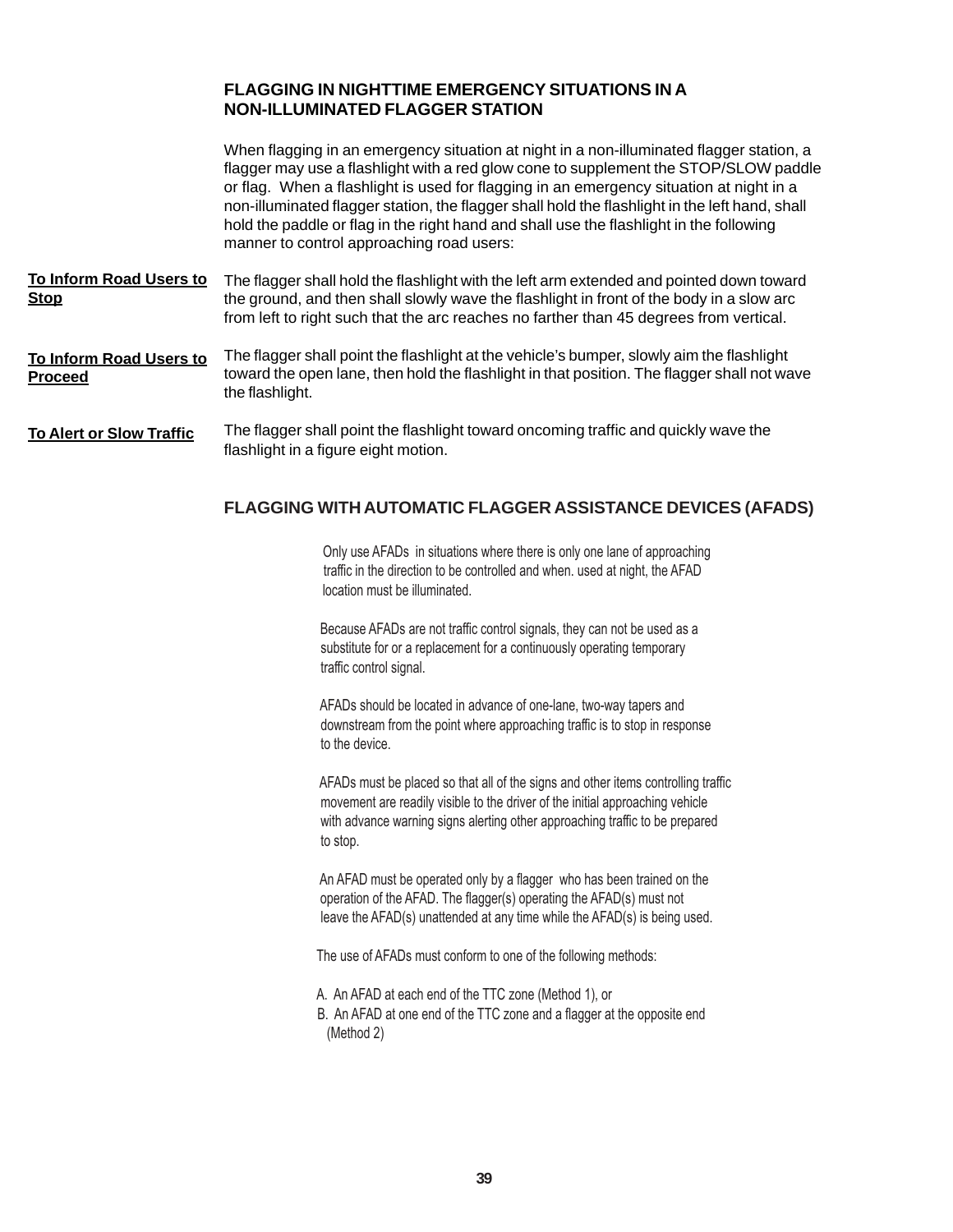Two flaggers must be used when using either Method 1 or Method 2, except a single flagger may simultaneously operate two AFADs (Method 1) or may operate a single AFAD on one end of the TTC one while being the flagger at the opposite end of the TTC zone (Method 2) if both of the following conditions are present:

A. The flagger has an unobstructed view of the AFAD(s), and

**.**

B. The flagger has an unobstructed view of approaching traffic in both directions.

When an AFAD is used, the advance warning signing should include a ROAD WORK AHEAD (W20-1) sign, a ONE LANE ROAD (W20-4) sign, and a BE PREPARED TO STOP (W3-4) sign.

When the AFAD is not in use, the signs associated with the AFAD, both at the AFAD location and in advance, must be removed or covered.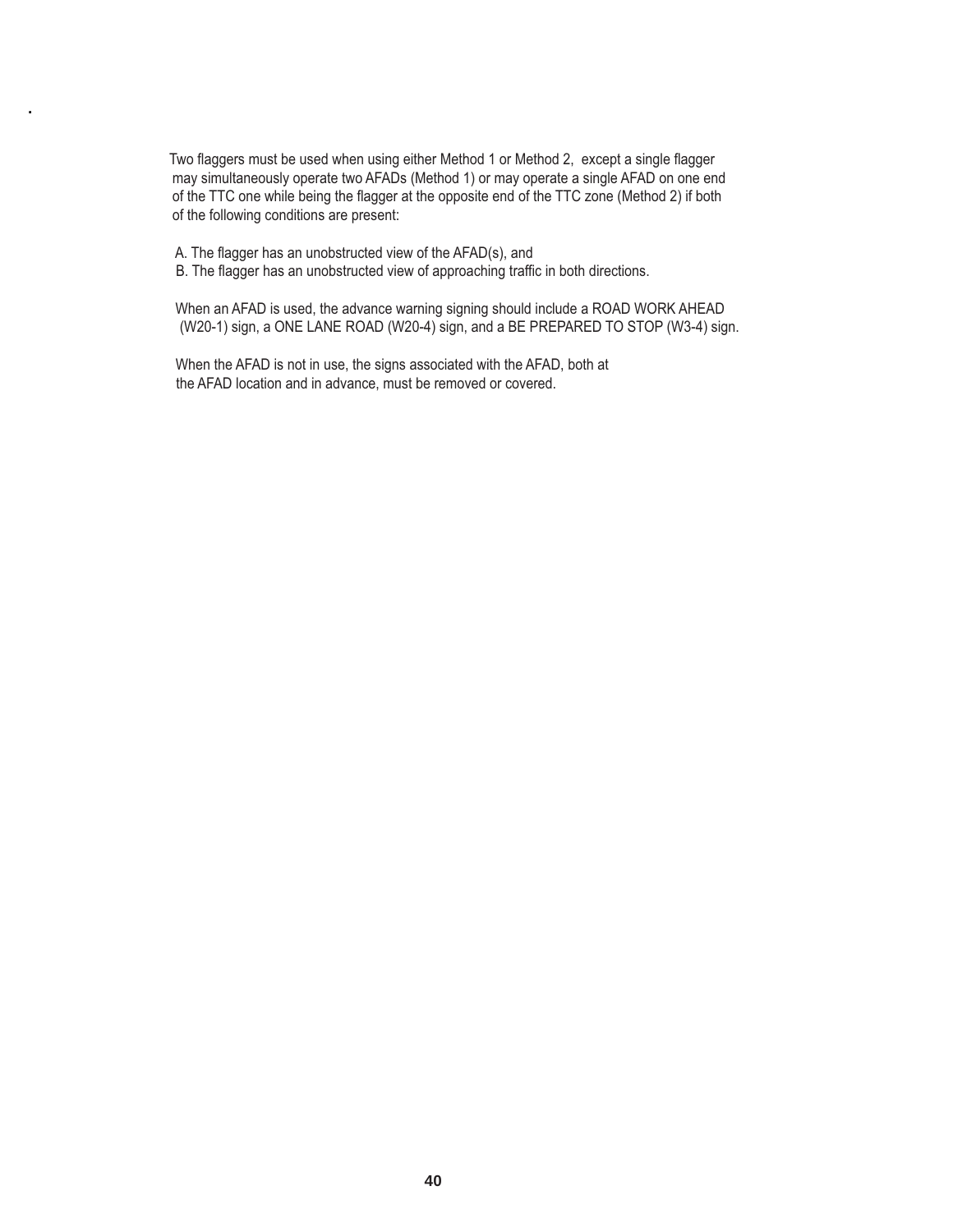#### **HOW TO FLAG--EXERCISE G:**

(Please record your answer on a separate sheet of paper. Answers are on page 42.)

- 1) True or false? When you are stopping or slowing traffic, you should always attempt to catch the driver's eye.
- 2) True or false? You will never use flags.
- 3) True or false? Once the first driver has come to a complete stop, you may move to a clearly visible position on or near the center of the roadway or to the left of the traveled lane. Then,you will resume your "stop" position.
- 4) True or false? When using a paddle sign, to release traffic you will return to your flag station at the road shoulder and stand facing traffic. Show the "slow" side of the sign and let the drivers proceed. You may also motion for the drivers to proceed with your free arm.
- 5) True or false? When using a paddle sign, to slow traffic you will stand in your normal position, facing traffic. Then, you will show the "slow" side of the paddle sign to traffic. With your free hand, you may make an up and down swinging motion in front of your body with your palm parallel to the ground.
- 6) True or false? Your flag stand must not be lighted at night.
- 7) True or false? You should never use a flammable lamp--such as a kerosene lamp--at night.
- 8) True or false? To release traffic, you will return to your flag station at the road shoulder or barricaded lane and stand parallel to traffic. If you are using a flag, you will lower it to your side, out of sight. Then, you will use your free arm to motion the drivers on.

#### **HOW TO FLAG--ANSWERS TO EXERCISE G:**

- 1) True
- 2) False
- 3) True
- 4) True
- 5) True
- 6) False. Your flagging position shall be lighted at night.
- 7) True
- 8) True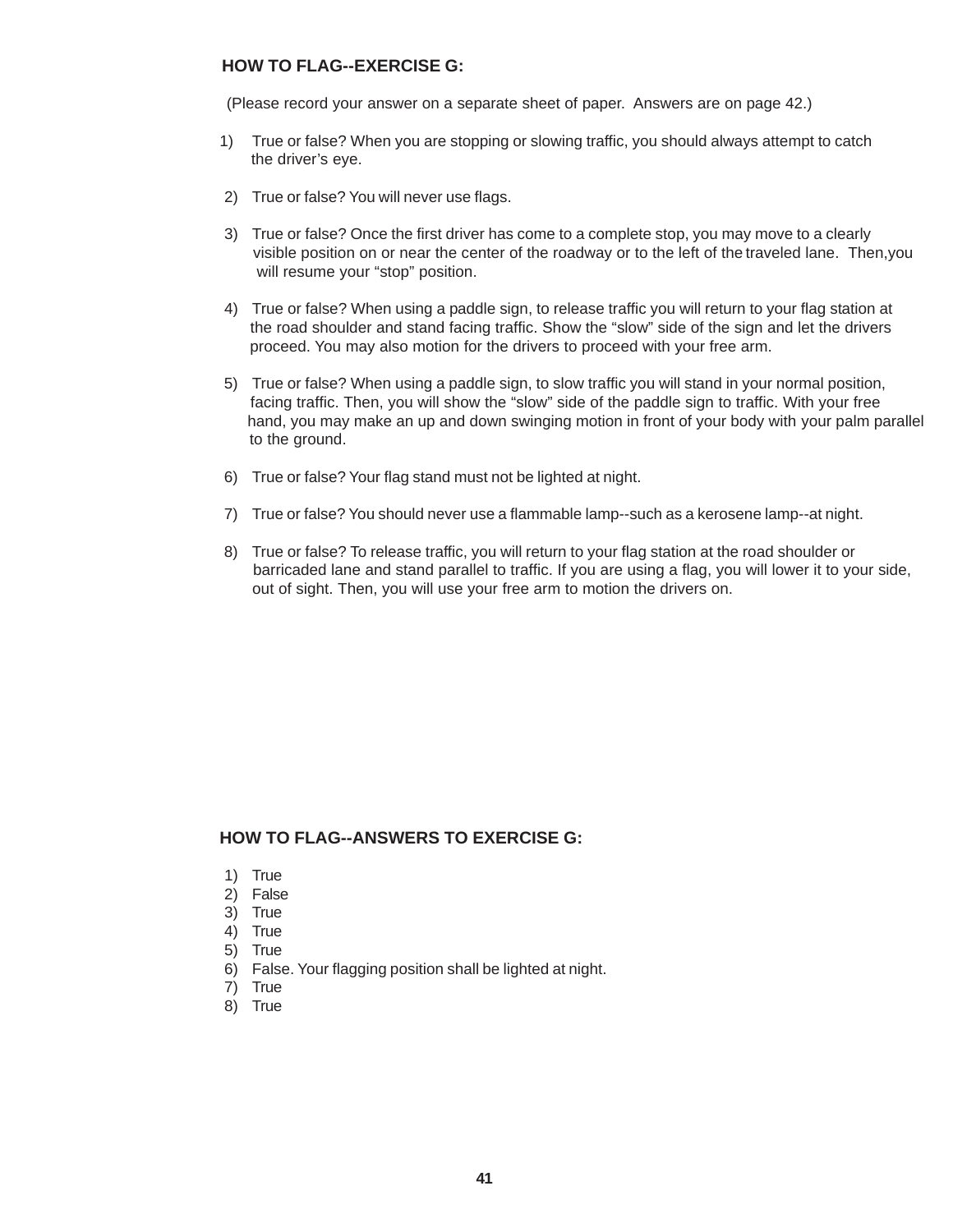# **CONCLUSION**

In this manual, you have learned quite a bit about being a flagger. As you have read, there is a lot you need to know BEFORE you can work as a flagger. Good traffic control and safety MUST be carefully planned and engineered. You must know what to do and what NOT to do. And, you must always keep your head. Flagging is not easy work, at times it may be boring and tedious. But you have some very important responsibilities as a flagger. **You are responsible for guiding the motoring public efficiently through a work area, protecting the lives of yourself and your fellow workers and protecting the public from the potential dangers present in a construction area.**

As a flagger, you will also have the responsibility of serving as the main link between the motorists and the construction or maintenance crew. If these responsibilities sound very serious, they are. Your job will be tough, demanding, but if you can handle it, you will help protect and safeguard many lives.

Just to refresh your memory, here are a few general do's and don'ts--some of the most important you will need to remember.

- DO BE ALERT AT ALL TIMES. The difference could result in a loss of life/property.
- DO WEAR THE PROPER EQUIPMENT. You must wear an approved vest and hard hat. In addition, you may need to wear other personal comfort items.
- DO ACQUAINT YOURSELF at the start of a shift as to current operations and activities. Your ability to answer questions the conditions they are likely to encounter and how in general they should proceed, will all have the effect of sending them on their way informed, content and safe.
- DO TREAT EACH DRIVER as if he/she were the first one you've handled all day. As far as the driver is concerned, he/she may think they are the first one.
- DO BE EXTRA CAREFUL when you are flagging at night. Remember that motorists will have a lot more difficulty in seeing you and the construction dangers.
- DO BECOME FAMILIAR with all of the equipment and traffic control devices--you can only help yourself by being informed.
- DO CONSIDER ALL TRUCKS TO BE HEAVILY LOADED. You must understand that a heavily loaded truck will take a much longer time to stop.
- DO HAVE AN ESCAPE ROUTE IN MIND.
- DO NOT WAVE YOUR STOP/SLOW PADDLE.
- DO NOT READ OR LISTEN TO A RADIO WHILE ON DUTY. Don't take part in unnecessary conversations with motorists, pedestrians or your fellow crew members. Your job demands all of your attention.
- DO NOT STAND WITH A GROUP OF PEOPLE. Always stand alone. And, if possible make sure that there is contrast between you and the background.
- DO NOT LEAVE YOUR FLAG POSITION unless you are relieved by a certified flagger.
- DO NOT COME TO WORK IMPAIRED BY ALCOHOL, DRUGS, OR LACK OF SLEEP.
- DO NOT RECLINE, SIT OR SQUAT. It will not command respect from motorists. You will not be able to respond quickly to an emergency.
- DO NOT PARK YOUR CAR NEAR YOUR FLAGGING STATION.

These are some of the most important things you should remember. As a flagger, you will gain experience every day in your job. While there may seem to be a lot to learn now, after you work in the field for a while, things will become less confusing and you will have a better grip on the situation. WE WISH YOU LUCK AND SUCCESS IN YOUR JOB. **42**